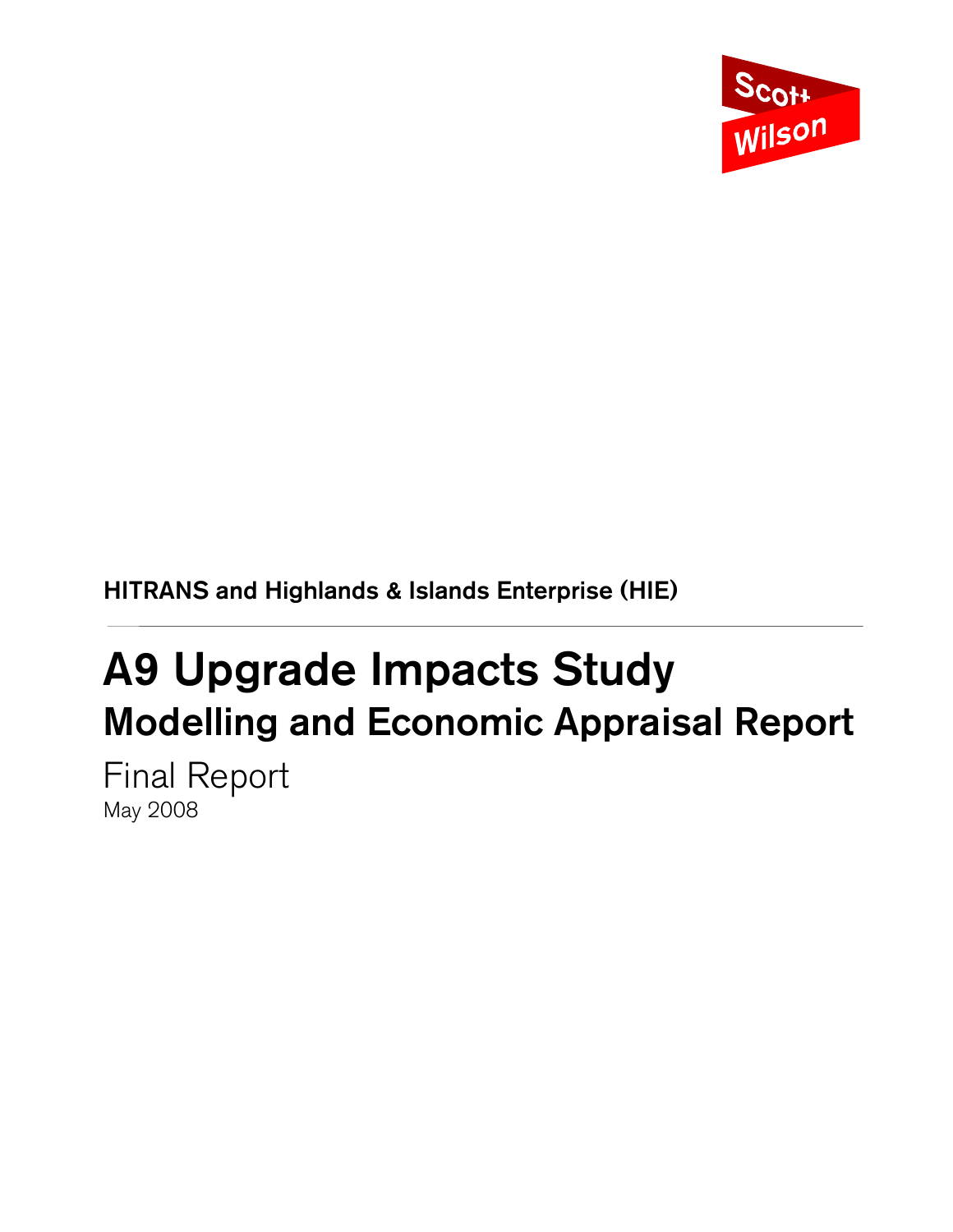## **Appraisal Report**



## **TABLE OF CONTENTS**

| 1.               |                                                      |                                        |  |
|------------------|------------------------------------------------------|----------------------------------------|--|
|                  | 1.1<br>12<br>1.3                                     |                                        |  |
| $\overline{2}$ . |                                                      | NETWORK COVERAGE AND NEW TRAFFIC DATA3 |  |
|                  | 21<br>22<br>2.3                                      |                                        |  |
| 3.               |                                                      |                                        |  |
| 4.               | 3.1<br>3.2<br>3.3<br>3.4<br>3.5<br>3.6<br>4.1<br>4.2 |                                        |  |
|                  | 4.3                                                  |                                        |  |
| 5                |                                                      |                                        |  |
|                  | 51<br>5.2<br>5.3                                     |                                        |  |

**APPENDIX A-GEH Model Calibration Tests Results** 

#### **APPENDIX B-TUBA Printout for Full Dualling Option**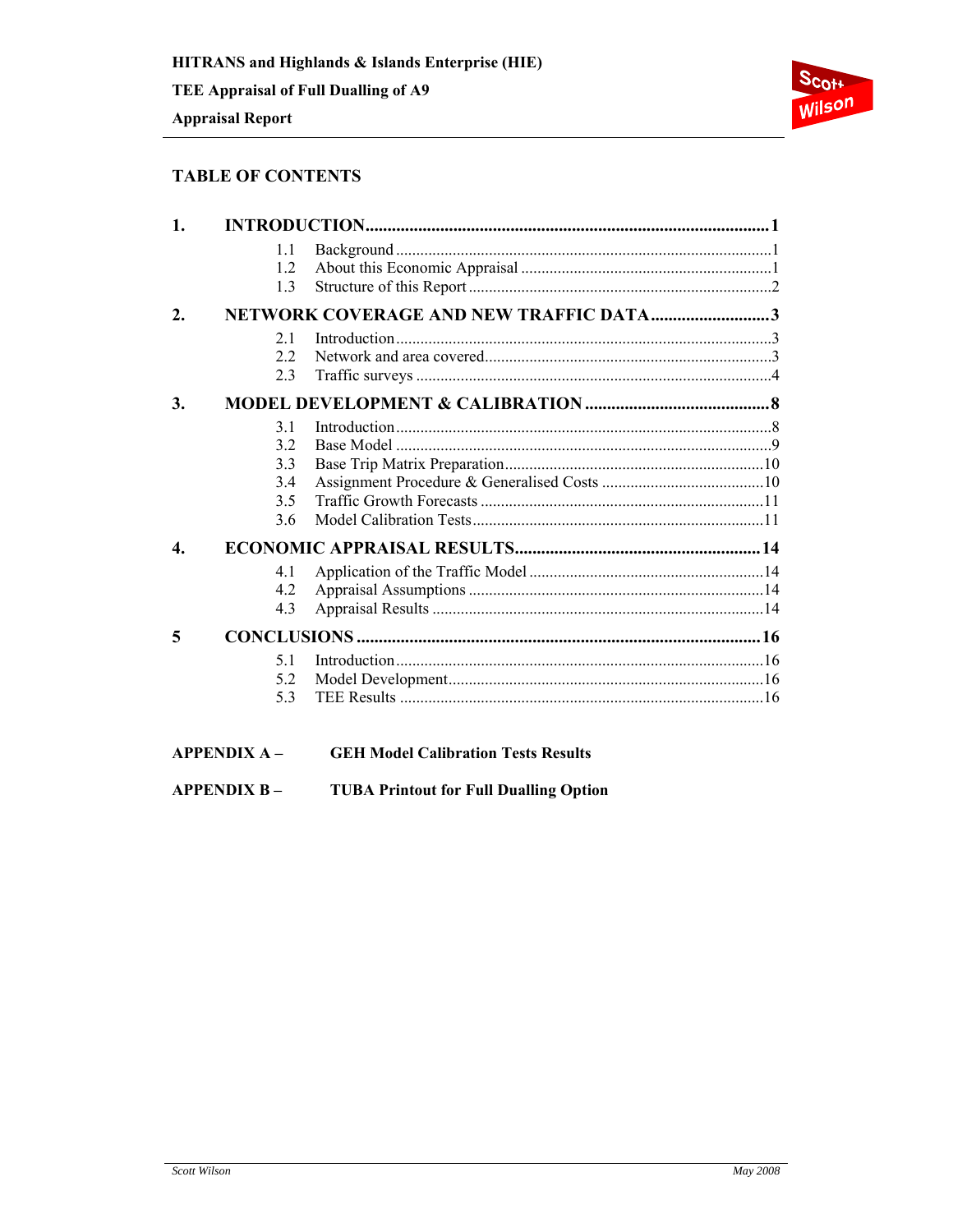

## **Document Control**

| Project Title:   | <b>TEE Appraisal Report</b> |
|------------------|-----------------------------|
| JEN Code:        | S <sub>100867</sub>         |
| Document Type:   | <b>Appraisal Report</b>     |
| Document Status: | Draft                       |

## **Document Reference**

| Authors:       | Andrew McKee, Jonathan Campbell                                          |
|----------------|--------------------------------------------------------------------------|
| Reviewer:      | Marwan AL-Azzawi                                                         |
| Date of Issue: | 27 March 2008 (Draft)<br>5 May 2008 (Final Draft)<br>15 May 2008 (Final) |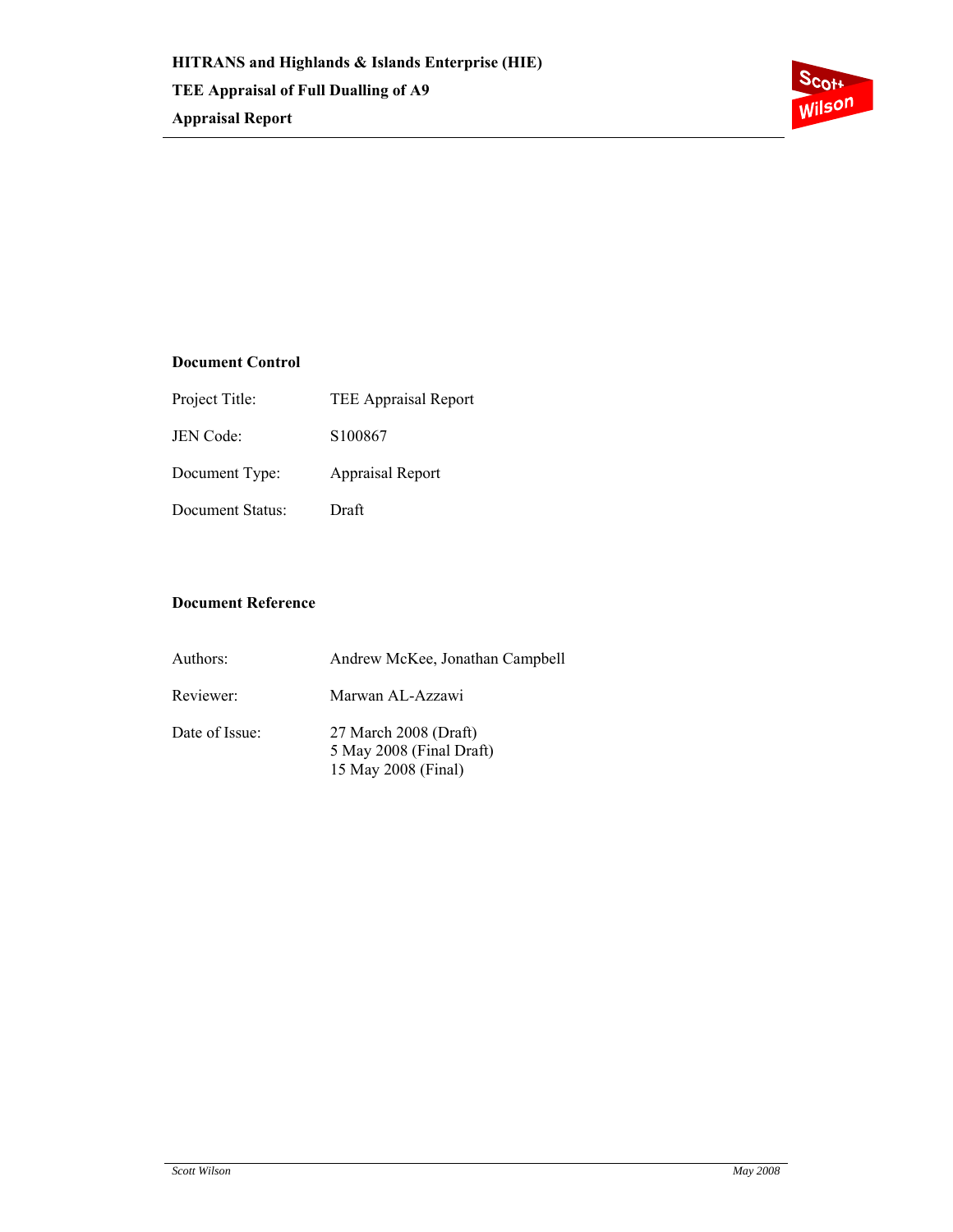**A9 TEE Economic Appraisal Report** 





## **EXECUTIVE SUMMARY**

#### **E.1 Background**

E.1.1 This appraisal is an evaluation of the potential benefits from dualling the A9 from Perth to Inverness, for the whole route and targeted sections of the route. The evaluation, which is based on a TEE appraisal, is presented in this report as a high-level assessment using a CUBE Voyager/TRIPS traffic model and the Transport User Benefits Appraisal (TUBA) program. No cost estimates were prepared and included in the TEE appraisal, and only the Present Value of Benefits (PVBs) have been estimated.

## **E.2 Appraisal Assumptions**

- E2.1 The specific economic assumptions and cost adjustments are consistent with the Government's Scottish Transport Appraisal Guidance (STAG)/webTAG appraisal convention. All monetary values are in market prices, and values are discounted to the base year 2002, as adopted in TUBA. The test discount rate is 3.5% for project years 1 to 30, and 3% thereafter. An appraisal period of 60 years has been adopted, with a first year construction year (opening year) in 2010, and a horizon year (final appraisal year) in 2069. The modelled years are from 2010 and 2025.
- E2.2 As this assessment is only a partial appraisal, with no account taken of the costs, the assumptions relating to costs such as risk and optimism bias do not apply. As pointed out above, only the benefits are presented here.

#### **E.3 Appraisal Results: Full Dualling**

- E3.1 The results of the TUBA appraisal on monetised benefits are shown below.
	- User benefits (Consumers): £582 million;
	- User benefits (Businesses): £594.1 million;
	- Carbon benefits: -£3.3 million; and
	- Net Present Value (PVB) £1,173.3 million.
- E3.2 It should be noted that TUBA does not take account of accident impacts. However these results show that the predominant benefits are travel-time savings. Savings on vehicle operating costs are also a feature of the benefits, although they are less significant.

## **E.4 Appraisal Results: Targeted Dualling**

- E4.1 The appraisal of targeted sections of the A9 was based on a pro-rata of time savings at key sections of the A9 against the total saving along the whole route, multiplied by the total PVB. The appraisal shows the PVBs for the three top individual sections of the A9 in terms of benefits:
	- Between Kingussie junction and Aviemore North junction: a PVB of £17.4 million per km in 2002 prices;
	- Between Aviemore North junction and Slochd: a PVB of £12.8 million per km in 2002 prices; and
	- Drumochter to Dalwhinnie junction: a PVB of £12.1 million per km in 2002 prices.

## **E.5 Concluding remarks**

E5.1 Although ideally full dualling of the entire A9 would be the preferred option with the investment returning benefits of over £1.1 billion (in 2002 prices), clearly there will be huge cost implications to this scale of investment. To cope with the cost profile, an alternative option is to dual sections staggered over a period of time. The appraisal above shows which sections could be prioritised in terms of upgrading, based on their relative contribution in benefits.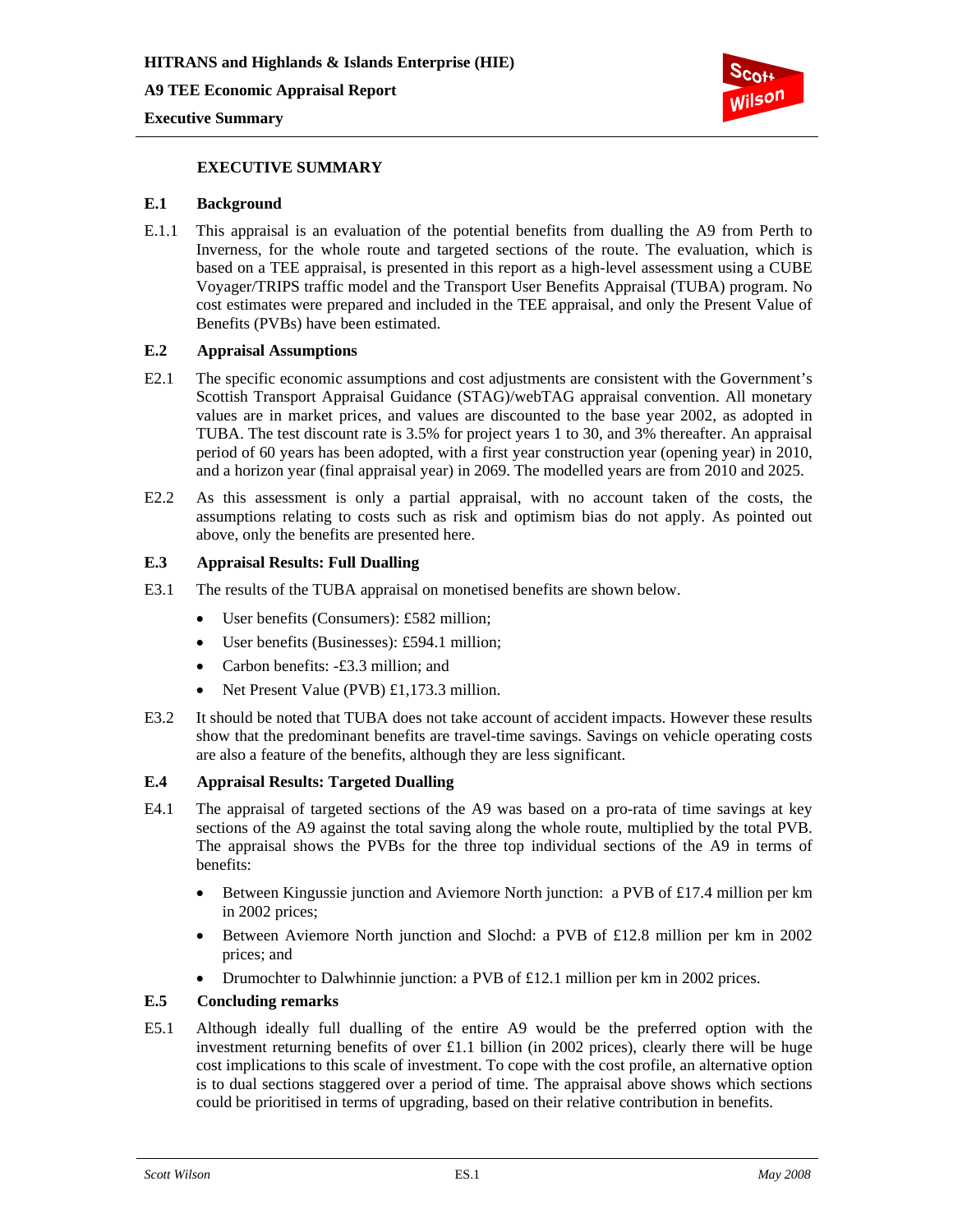

## **1. INTRODUCTION**

#### **1.1 Background**

- 1.1.1 The A9 is the main trunk route from the central belt to the Highlands and Islands and as such has been assessed as having the highest level of functionality of any transport link in the region, accounting for almost all passenger journeys and freight movements between Inverness and the central belt along the corridor. It is a lifeline route for the island communities of Orkney, Lewis and Harris for supplies and business links and is an essential route for tourist trips visiting the north of Scotland.
- 1.1.2 Growth in the study area has been consistently better than that of Scotland as a whole, but remains substantially worse off in terms of Gross Value Added (GVA) per capita, with a value for Moray of only 89% of that of Scotland in 2005. Low GVA per capita and low earnings, despite some recent positive trends, is characteristic of the area compared to Scotland as a whole. The importance of the A9 has emerged in sharp relief as the economy and population of Inverness and the surrounding Moray and East Highland region has grown significantly in recent years. There is a growing perception that competitiveness and continuing economic success of the sub-region cannot be guaranteed without investment to upgrade the A9, in particular dualling of key sections of the route, or dualling the entire route between Inverness and Perth.
- 1.1.3 Evidence from various sources of data and consultations suggests that the A9 is substandard in terms of safety and the lack of overtaking opportunities, both of which cause considerable stress on drivers. This is deemed as a more serious issue than long or unreliable journey times.

#### **1.2 About this Economic Appraisal**

- 1.2.1 A recent strategic economic appraisal study looking at the potential wider economic impacts of improving the A9 undertaken for HITRANS/HIE in 2007 identified considerable potential GVA and Economic Activity and Locational Impacts (EALI) benefits than may result from upgrading of the  $A9<sup>1</sup>$ . Sensitivity tests carried out using local projections of employment changes supplied by HIE, which took into account proposals and policies set out in local economic and development strategies, suggested there could be further significant increases to these GVA benefit estimates.
- 1.2.2 Although the overall conclusion from this research is that there are likely to be significant economic benefits to upgrading the A9, the study also found that there would be significant Transport Economic Efficiency (TEE) benefits in terms of time savings and other highway benefits underpinning the wider economic appraisal. Consequently, HITRANS and HIE have asked Scott Wilson to carry out a high-level TEE appraisal of the potential benefits of upgrading the A9 from Perth to Inverness.
- 1.2.3 The TEE appraisal presented in this report is a high-level assessment, using the TUBA programme rather than the detailed more detailed NESA model. No cost estimates were prepared and included in the TEE appraisal. Hence, only Present Value of Benefits (PVBs) have been estimated.
- 1.2.4 For the purposes of the scheme evaluation, it is assumed full dualling can be accommodated on the line of the existing alignment of the A9. No engineering design works to DMRB standards were proposed in the high-level TEE appraisal.

l

<sup>&</sup>lt;sup>1</sup> A9 Perth to Inverness Economic Appraisal Study, Strategic Impact Assessment and EALI Analysis, Scott Wilson, October 2007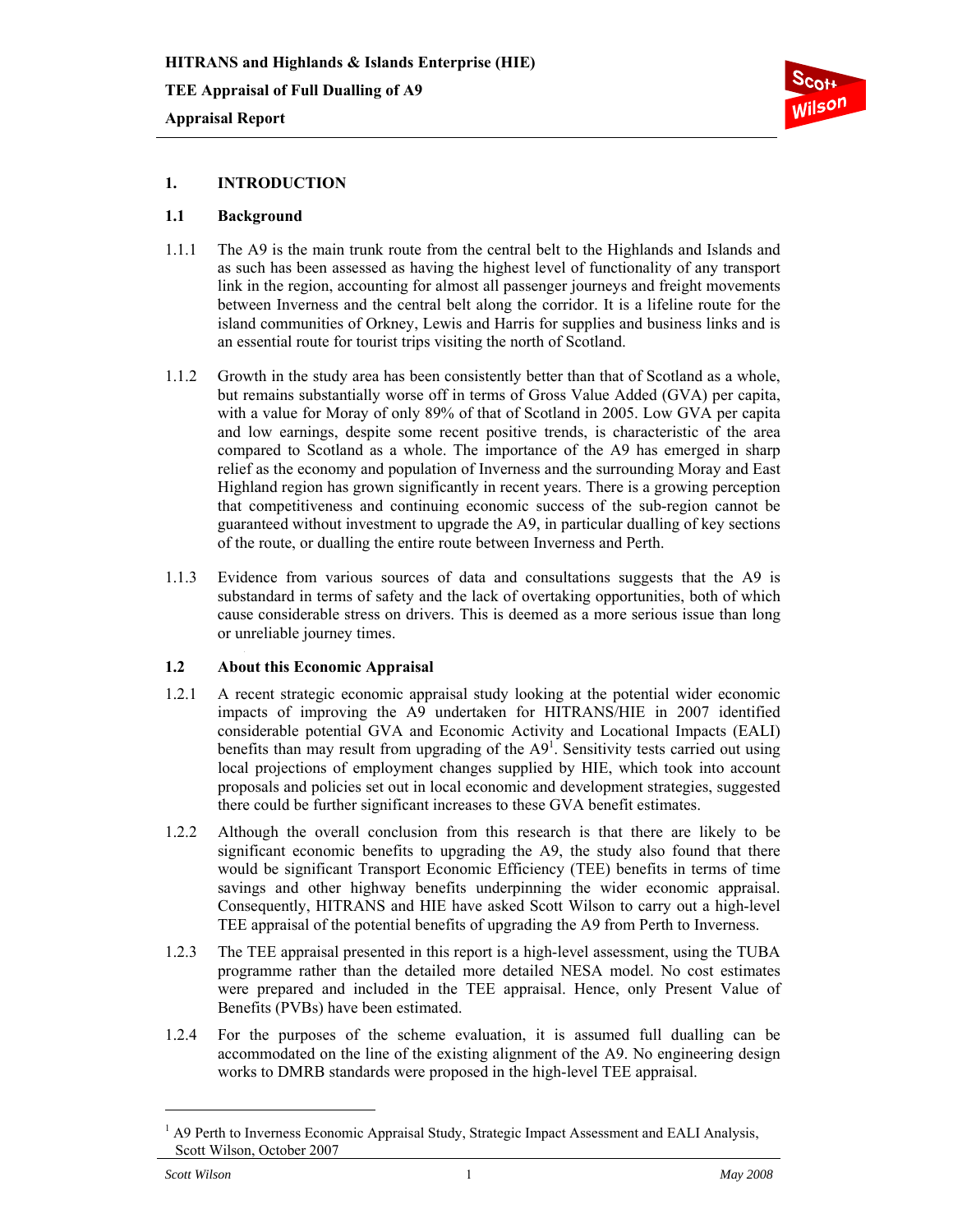

1.2.4 The previous Strategic Impact Assessment (SIA) Study was commissioned to help inform decision-makers of the economic benefits of improvements to the A9. The purpose of this report is to further quantify the economic benefits of the full dualling option of the A9 trunk road between Perth and Inverness identified in the previous SIA Report.

## **1.3 Structure of this Report**

- 1.3.1 The remainder of the report is organised as follows:
	- *Chapter 2* sets out the existing and new traffic data used in this appraisal.
	- *Chapter 3* describes the traffic model developed for analysing present and future traffic conditions.
	- *Chapter 4* outlines the TEE appraisal process and associated results.
	- *Chapter 5 -* sets out the overall conclusions.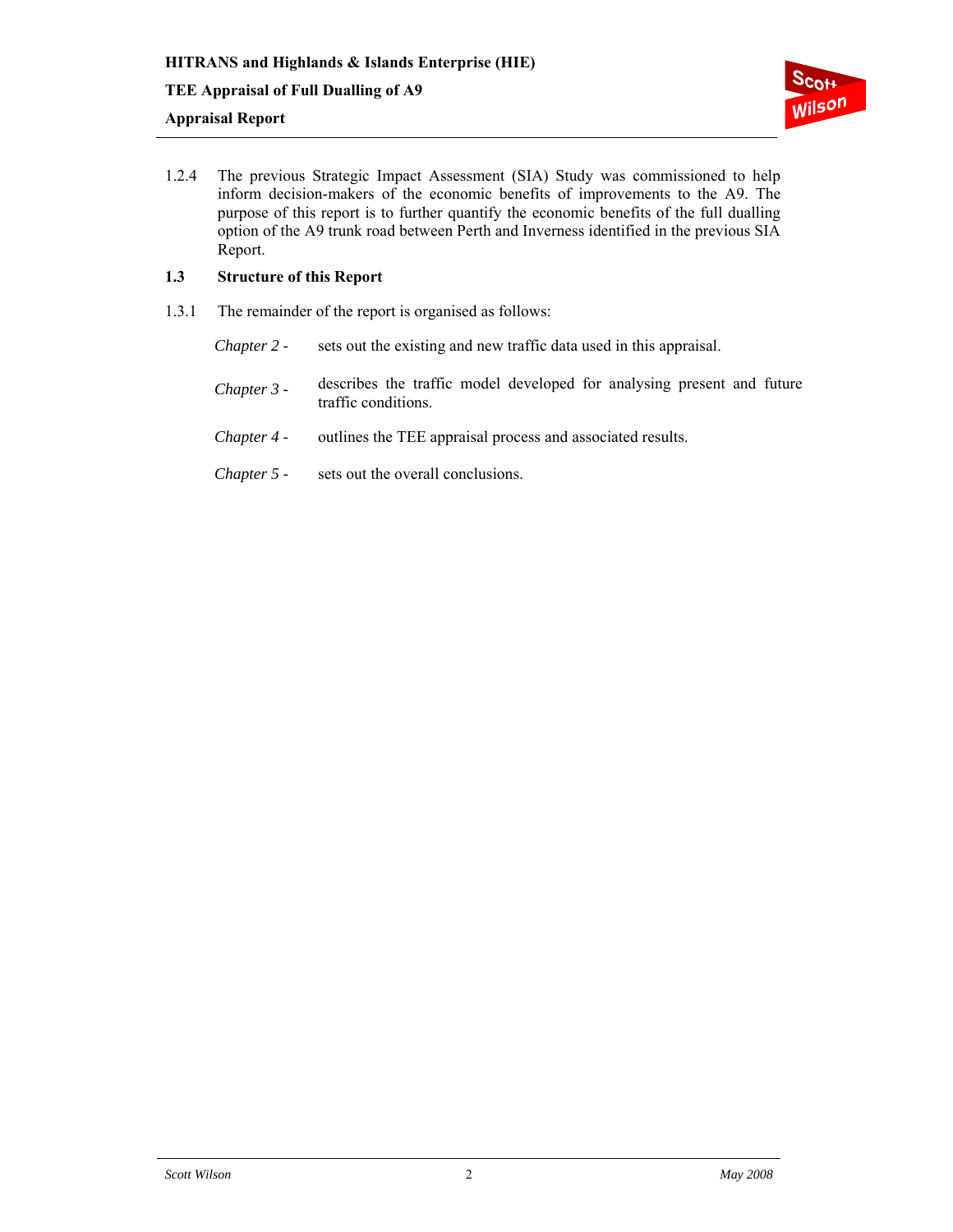

### **2. NETWORK COVERAGE AND NEW TRAFFIC DATA**

#### **2.1 Introduction**

- 2.1.1 This Chapter describes the network in broad terms and depicts the area covered by the appraisal. The study has set up a new zonal system that defines the study area immediately adjacent to the A9 required by the modelling procedure.
- 2.1.2 Data from both the previous SIA study and new data was used as the basis of the appraisal. Additional ATC data was used, and junction counts were carried out. An additional roadside interview (RSI) was undertaken to determine traffic origin and destination patterns which complemented other RSIs along the A9, which were also used.

## **2.2 Network and area covered**

2.2.1 The A9 is the main trunk route from the central belt to the Highlands and Islands, linking Perth and Inverness via a number of towns including Dunkeld, Pitlochry, Blair

Atholl, Dalwhinnie, Kingussie and Aviemore. The A9 has been assessed as having the highest functionality of any transport link in the region, accounting for 98% of all passenger journeys between Inverness and the central belt, and almost all freight movements along the corridor<sup>2</sup>.

2.2.2 The A9 between Perth and Inverness is the main commercial corridor for goods and services to be transported into and out of the Inverness and the western Moray Firth areas. It also provides access to the northern and western Highlands, including Caithness, Sutherland, and Wester Ross for business and leisure purposes.



- 2.2.3 The A9 also provides access to the remoter Islands communities of Orkney, Lewis and Harris for supplies, business trips and for tourists; and also provides important ancillary access to parts of the western Highlands, including Skye, Lochaber and Lochalsh for both business and leisure trips.
- 2.2.4 The A9 trunk road between Perth and Inverness is approximately 182 km in length and analysis of journey times using the AA Milemaster system suggests it takes approximately 2 hours and 10 minutes to travel by road<sup>3</sup>. The road is predominantly single carriageway, with only around 42 km of it dualled. The Figure (above) shows the route of the A9 through the study area.
- 2.2.5 The route is of a generally good standard, comprising a mixture of rural single carriageway, dual carriageway and WS2+1 carriageway, with the carriageway width meeting the current minimum standard 7.3 metres over the entire length of the route.
- 2.2.6 For the purposes of this study the A9 has been divided up into 25 zones, of which 21 border the A9. The zones are numbered on a north to south axis. These zones are shown in Table 2.1

l

 $2^2$  Complementarity of Proposals to Upgrade Road and Rail Links in the Inverness-Perth Corridor: Reference Economic Consultants, July 2006

<sup>&</sup>lt;sup>3</sup> Milemaster Journey Time System, Automobile Association, 2006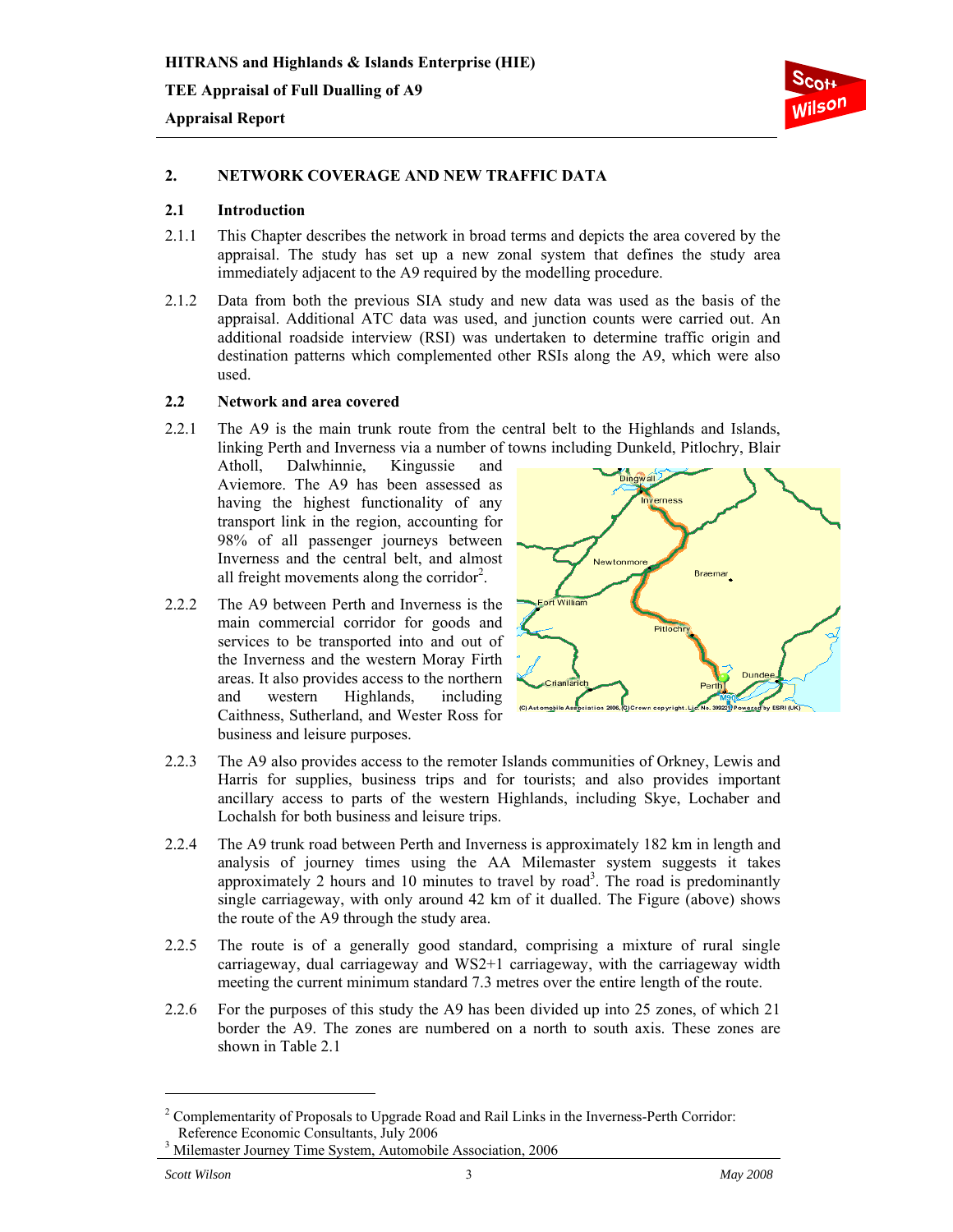

|                         | 1 UVIC 2.1.<br>Description of the Lones of the Blutty Area |             |                            |      |                          |  |  |  |  |  |  |
|-------------------------|------------------------------------------------------------|-------------|----------------------------|------|--------------------------|--|--|--|--|--|--|
| <b>Zone</b>             | <b>Zone Name</b>                                           | <b>Zone</b> | <b>Zone Name</b>           | Zone | <b>Zone Name</b>         |  |  |  |  |  |  |
| 1                       | Inverness<br>Central/North/North-West                      | 11          | Ballindalloch              | 21   | Perth & Central Belt     |  |  |  |  |  |  |
| $\overline{2}$          | Inverness East/Culloden                                    | 12          | Nethy Bridge               | 22   | NE Scotland              |  |  |  |  |  |  |
| 3                       | Inverness West/Central-<br>West                            | 13          | Aviemore                   | 23   | NW Scotland              |  |  |  |  |  |  |
| $\overline{\mathbf{4}}$ | Inverness South/South-West                                 | 14          | Pitlochry                  | 24   | SW Scotland & Ireland    |  |  |  |  |  |  |
| 5                       | Nairn                                                      | 15          | <b>Blairgowrie North</b>   | 25   | SE Scotland & Rest of UK |  |  |  |  |  |  |
| 6                       | Tomatin/Moy                                                | 16          | Blairgowrie South          |      |                          |  |  |  |  |  |  |
| 7                       | Granton-on-Spey                                            | 17          | Dunkeld                    |      |                          |  |  |  |  |  |  |
| 8                       | Newtonmore                                                 | 18          | Luncarty                   |      |                          |  |  |  |  |  |  |
| 9                       | Carrbridge                                                 | 19          | Perth North/North-<br>West |      |                          |  |  |  |  |  |  |
| 10                      | <b>Boat of Garten</b>                                      | 20          | Perth East/North-<br>East  |      |                          |  |  |  |  |  |  |

## *Table 2.1: Description of the Zones of the Study Area*

#### **2.3 Traffic surveys**

**Appraisal Report** 

#### *Previous Traffic Data*

- 2.3.1 Traffic data was obtained from a number of automatic traffic count (ATC) sites along the A9, and travel information was also obtained from roadside interview (RSI) surveys. Because of the differing patterns of travel experienced along the route of the A9 from Perth to Inverness, the A9 was divided into 3 sections to capture the different characteristics of movements at each section. These sections were south of the study route (just north of Perth), the middle of the study route (at Aviemore) and north of the study route (at Inverness). Information from traffic surveys was obtained for each of these sections of the A9.
- 2.3.2 Traffic data was collected from the Scottish Roads Traffic Database (SRTDb) for

various years, by different days and months. These are a suitable source of long-term traffic flow data and seasonal variations.

- 2.3.3 The analysis of this information has produced average daily traffic volumes on key roads in and around the study route, including on the A9 and some of its surrounding links. These flows were updated to 2007 as a base year, and are summarised in the Figure (right).
- 2.3.4 Focussing in on the A9, the data shows the busiest sections of the A9 are north of Perth



followed by just south of Inverness. This is to be expected given the built-up nature of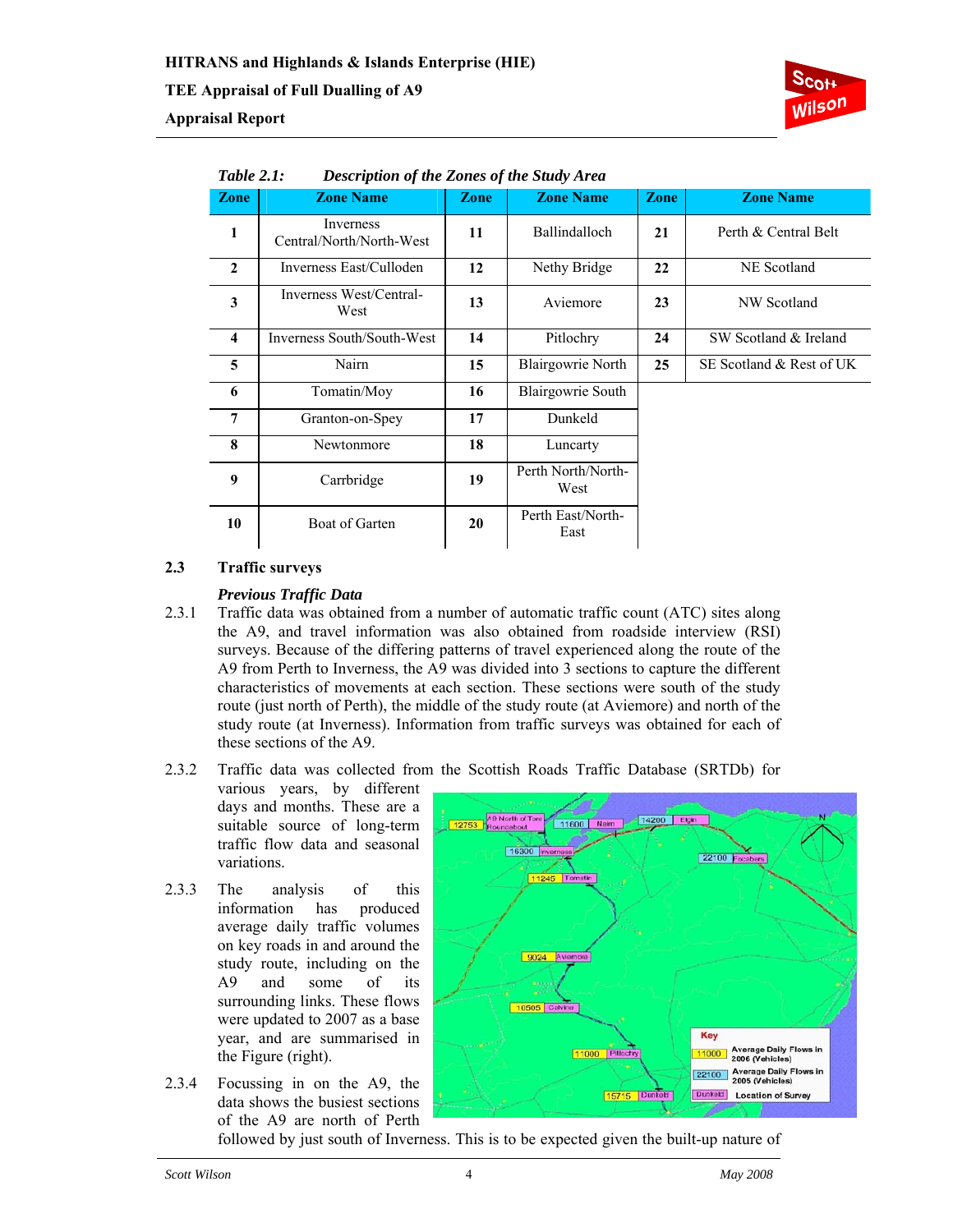

these important cities compared to the more rural sections of the route. However, the data also shows there are significant daily volumes along its entire route.

2.3.5 Figure 2.1 shows the hourly profile of traffic flows for a neutral day and a weekend day, for a neutral month (November) for Aviemore, derived from SRTDb data. The Figure clearly shows the PM peak in traffic flows, both northbound and southbound during the weekday. However weekend traffic data show opposing flows northbound and southbound, with flows rising through the day northbound, and falling through the day southbound at weekends.



## *Figure 2.1: Hourly Profile of Traffic Flows by Direction, Aviemore (SRTDb, 2007)*

2.3.6 For comparison, Figure 2.2 shows the hourly profile of traffic flows for Dunkeld-Birnam, approximately 112 km south of Aviemore towards Perth. The major difference is the weekend traffic and in particular the rise in traffic volumes southbound between Dunkeld and Birnam, possible indicating the pull of Perth for shopping and other activities at the weekend for more southerly locations on the A9.

*Figure 2.2: Hourly Profile of Traffic Flows by Direction, Dunkeld-Birnam, (SRTDb, 2007)* 



#### *Previous Speed Surveys*

- 2.3.7 A recent study by Reference Economic Consultants looked at journey times, vehicle speeds and platooning along the  $A9<sup>4</sup>$ . The section of the A9 which was analysed is approximately 173 km long and extends from the A912 Roundabout at Perth to Raigmore Interchange, Inverness.
- 2.3.8 A number of surveys were carried out at different times/months and the median observed journey times for the surveyed route ranged between:
	- 1 hour and  $59\frac{1}{2}$  minutes (giving an average speed of 54 mph); and
	- slightly under 1 hour  $& 54$  minutes (representing an average speed of 57 mph).

l

<sup>&</sup>lt;sup>4</sup> A9 Perth-Inverness & A96 Aberdeen-Inverness: Journey Times, Vehicle Speeds and Vehicle Platooning, Reference Economic Consultants, January 2007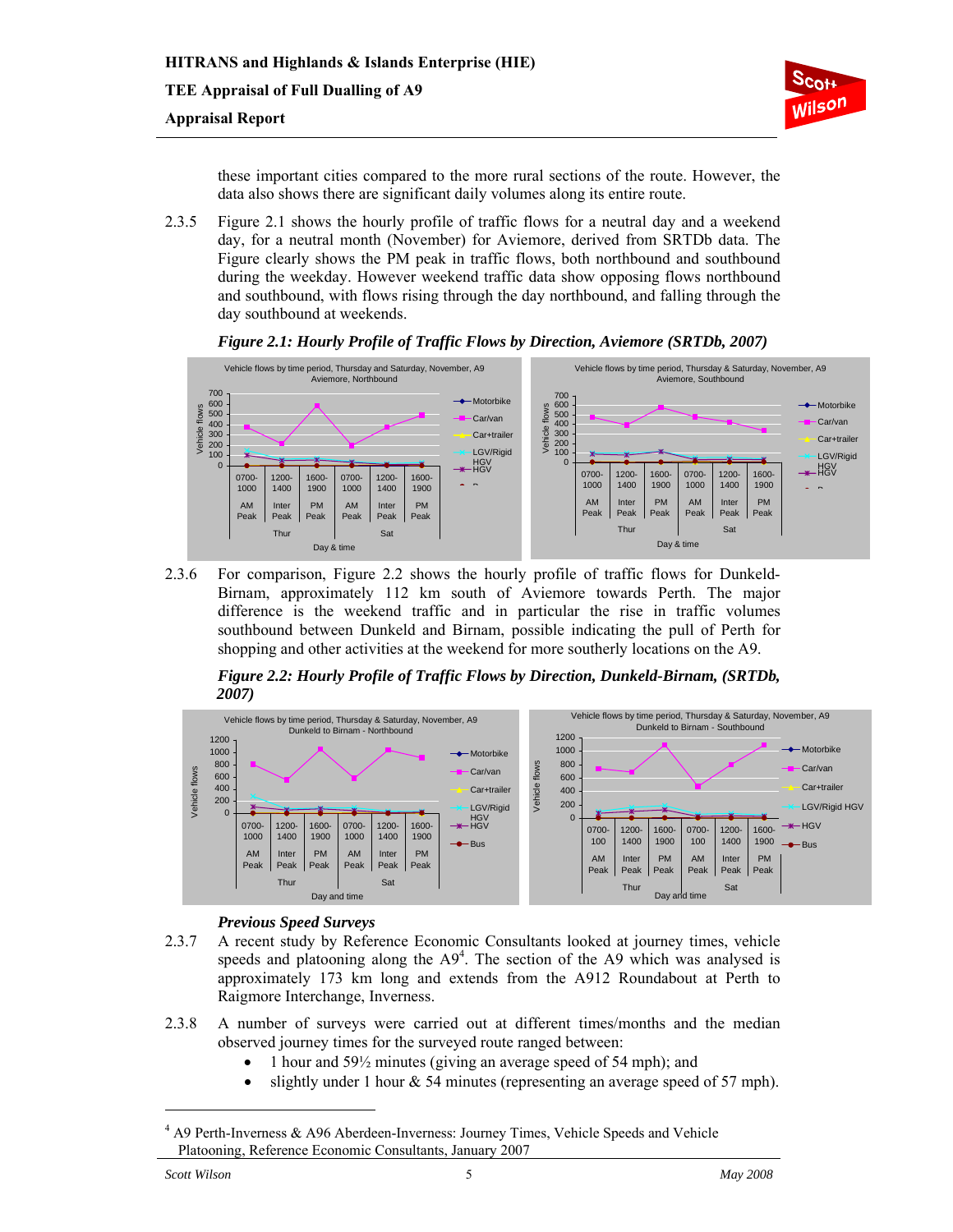## **Appraisal Report**



2.3.9 This speed data was considered suitable for this assessment and hence was used in this appraisal. No new speed surveys were therefore carried out.

#### *New surveys*

- 2.3.10 A programme of new traffic counts were undertaken to supplement the data already collated from previous studies and to complement data from alternative sources. This includes a series of link and junction traffic counts at key locations along the A9, at the following locations:
	- Dunkeld Rd Rndbt, Perth
	- North of Luncarty, Perth
	- Gauls Jnc, Bankfoot
	- Birnam Jnc, South of Dunkeld
	- Dunkeld/Inver Jnc
	- Dalmarnock Link
	- Logierait/Ballinluig Jnc
	- Croltinload Jnc (incl On/Off Slips)
	- Pitlochry Jnc
	- Aldclune
	- Pitagowan
	- Calvine
	- Dalnaspidal Lodge
	- South of Dalwhinnie Jnc
	- Etteridge
	- South of Newtonmore
	- Ruthven Jnc
	- Kingussie Jnc
	- Kincraig
	- Polchar Jnc
	- North of Grampian Rd
	- Granish Jnc
	- North of Kinveachy
	- Jnc North of Bogroy
	- South of Findhorn Bridge
	- Jnc South of Moy
	- Jnc with B851 South
	- Daviot Jnc (B9154)
	- House of Daviot Jnc (B851 North)
	- Jnc with B9177
	- Jnc with B8082
	- Sir Walter Scott Drive
	- North of Sir Walter Scott Drive
	- Raigmore Interchange
- 2.3.11 The counts were carried out at the major three-arm and four arm junctions on the A9. They were undertaken over a total of eight road sections, 23 three-arm junctions, 3 four-arm junctions, on large four-arm junction just south of Inverness. One further count was carried out on the slip roads of the grade-separated junction on the Raigmore Junction in Inverness, using video surveys.
- 2.3.12 In addition to the vehicle counts, a 12-hour RSI was carried out, between 0700 and 1900 on the south side of Inverness. This was carried out on a Thursday at the end of November 2007 (neutral day and month). The new RSI gives valuable additional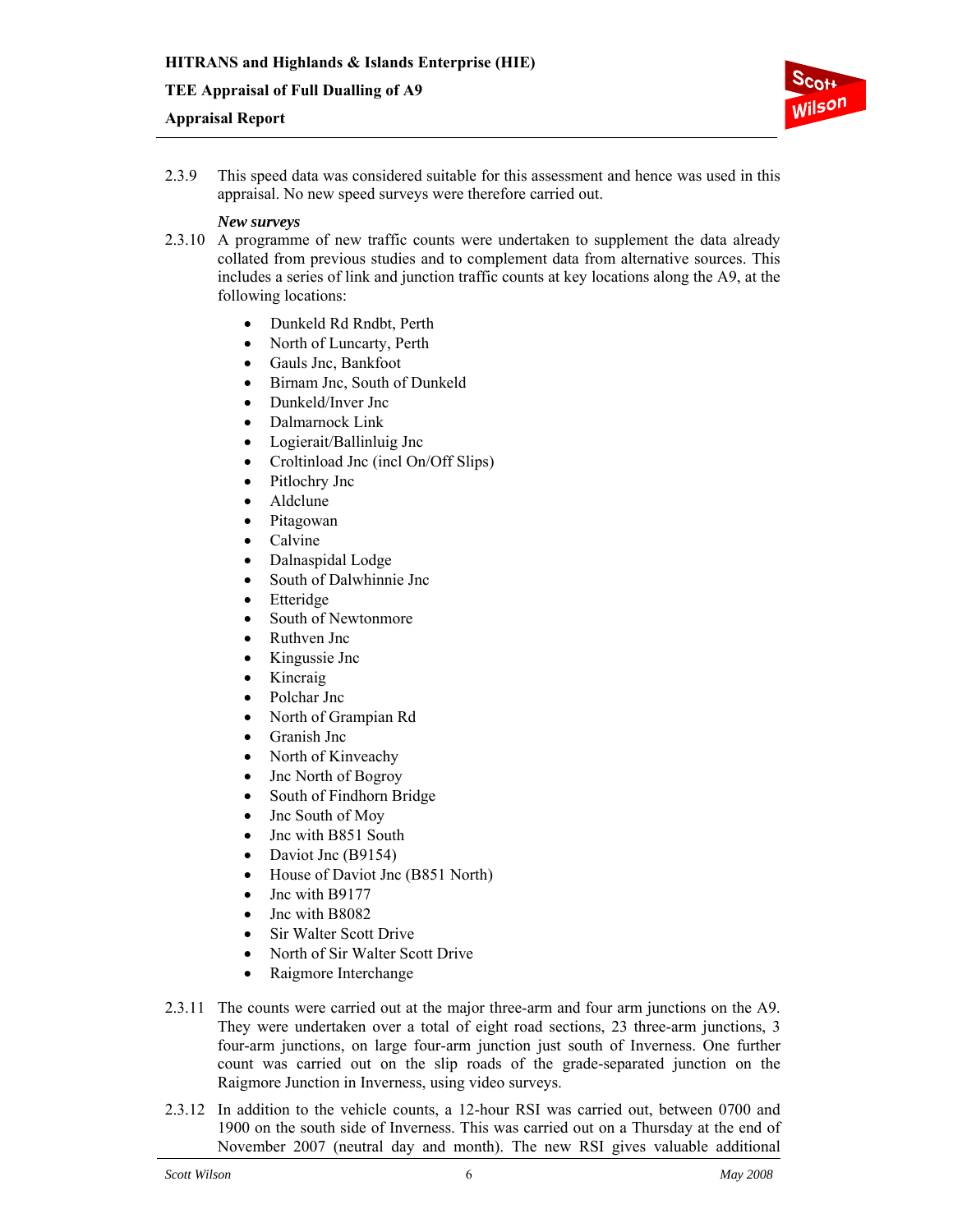## **Appraisal Report**



information on trip origins and destinations by vehicle type and by time period. This RSI is in addition to the three previous RSIs undertaken for the SIA study, and located at Aviemore, the junction of the A9 and B9177, and just outside Perth (Southbound). The RSI data is then used in order to build an origin-destination matrix of traffic movements for different vehicle types at different times of the day.

#### *Annualisation Factors*

- 2.3.13 Transport Scotland maintains a network of permanent Automatic Traffic Count (ATC) sites across the Scottish road network, several of which are located on the A9. The information collected from these ATC sites represent the most continuous data from which variations and trends in traffic flows on the A9 can be derived.
- 2.3.14 Information from this site was used to derive expansion factors to apply to the peak hour traffic assignments to estimate Annual Average Daily Traffic (AADT) flows and 18-hour traffic flows.
- 2.3.15 New ATC data used was for neutral days, Wednesdays or Thursdays, for the month of November, with two data sets for October. Both months are considered neutral months – that is where traffic flows are unlikely to be affected by seasonality factors.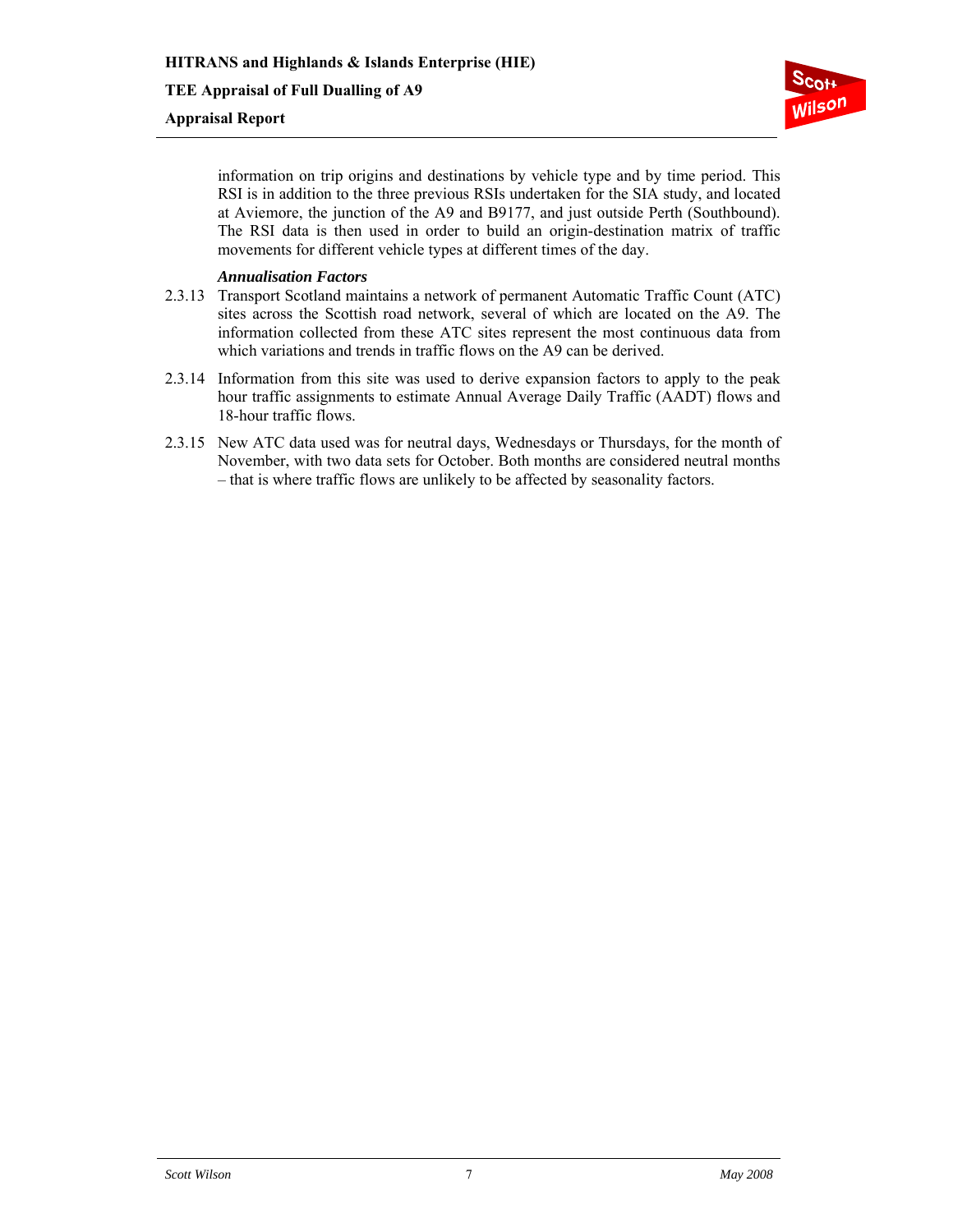

## **3. MODEL DEVELOPMENT & CALIBRATION**

#### **3.1 Introduction**

- 3.1.1 The traffic modelling for the A9 TEE Appraisal was carried out using the CUBE Voyager computer software. This is an industry-standard computer program used to examine proposed improvements in the road networks.
- 3.1.2 The CUBE Voyager model consists of the following key elements:
	- a network representation of the road network;
	- a trip matrix to define traffic movements within the modelled area;
	- an assignment algorithm to allocate trips between each pair of zones to the network based on a defined generalised cost equation;
	- a simulation of the network operational performance arising from the assigned traffic; and
	- the production of road user benefits and other effects for use in the appraisal of new transport options.
- 3.1.3 There are two components to the CUBE Voyager model: a component representing the road network in the model area and a series of trip matrices representing origindestination (OD) trips by different vehicle classes and time periods.
- 3.1.4 The CUBE Voyager model allows wider area routing so that the trips are correctly loaded at route zones around the boundary of the simulation area in the base and forecast year mode. The operation of the CUBE Voyager model allows forecasts based on growth factors derived from other programmes such as TEMPRO or NRTF<sup>5</sup>.
- 3.1.5 The CUBE Voyager model developed for this study is based on a Fixed Trip Matrix (FTM) assignment for the following reasons:
	- FTM modelling is tried, tested and used extensively elsewhere;
	- the FTM modelling process used in this study includes for the effects of road capacity influences on travel speeds and the resultant travel times;
	- the network being modelled is a skeletal network with little route options for traffic to transfer to other areas if traffic flows exceed road capacity;
	- other approaches require a whole rafter of additional assumptions which may not add to the accuracy of the model; and
	- this appraisal is not modelling modal shift.

l

<sup>5</sup> National Road Traffic Forecasts, Department for Transport (DfT)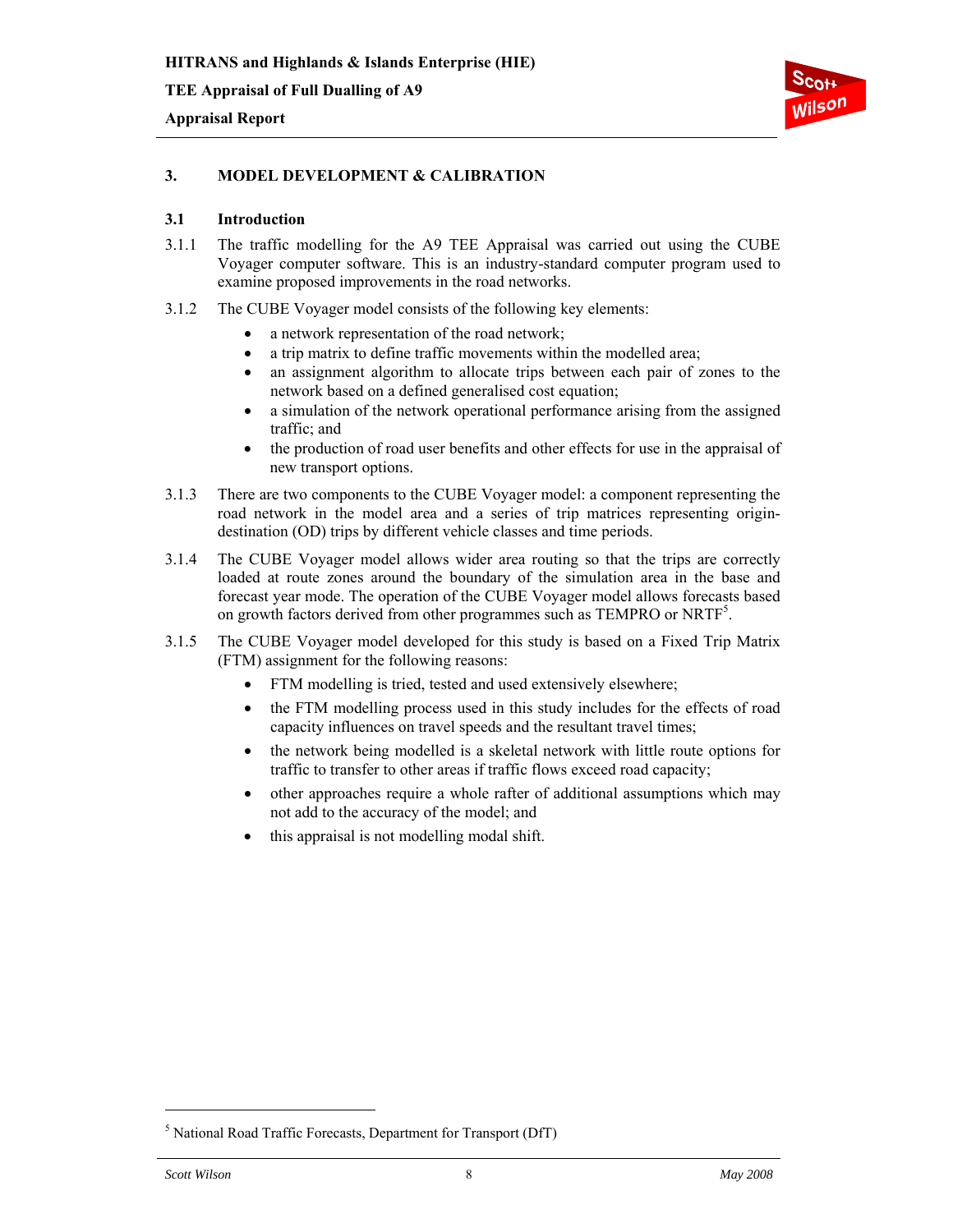

#### **3.2 Base Model**

3.2.1 The area modelled was divided into 25 zones. Of these 21 zones were decided upon by identifying the main junctions on the A9 and their hinterland into logical areas, which shared a common access point, or area

of access onto the A9 road network to be modelled.

- 3.2.2 The 21 zones (Figure right) cover the entire route and adjacent areas between Inverness and Perth. The remaining zones (zones 22 to 25) cover the rest of the country.
- 3.2.3 The base model, which is essentially a representation of the existing conditions of the A9 trunk road and other major roads within the study area, was defined by a series of links and nodes. Each of the 25 zones feeds into the network at one of the nodes. Many of the nodes represent a single junction, however some are a simplified representation of more than one minor junction and/or accesses. All the major junctions within the modelled area are represented by at least one of the nodes.



3.2.4 The road categories used in the model are based on those given in the NESA Manual in DMRB Volume 13, Section 1, Part 5, Table

1/1. The link lengths and number of lanes are based on the existing physical conditions and the link capacities are based on DMRB Volume 5, Section 1, Part 3.

- 3.2.5 Every link was modelled in two directions. Speed limits are based on the actual speed limits on the existing road, i.e. 60mph on the A9. The A9 was modelled as a single carriageway, a wide single carriageway and as a dual carriageway, where appropriate.
- 3.2.6 The CUBE Voyager model time periods are consistent with other upper level models such as Transport Model for Scotland (TMfS) for possible compatibility with national forecasts. The CUBE Voyager model therefore utilises the following time periods:
	- AM Peak  $1/3$  average of 0700-1000 hrs;
		- Inter Peak 1/6 average of 1000-1600hrs; and
	- PM Peak  $1/3$  average of 1600-1900hrs.
- 3.2.7 There is no suggestion that these hours represent the peak throughout the modelled area. However, for the purposes of the model, they represent a defined hour within the peak and interpeak periods.
- 3.2.8 A multi user-class assignment has been adopted for the CUBE Voyager model This assigns four vehicle classes to the network, defined as:
	- Cars;
	- Light Goods Vehicles (LGVs);
	- Heavy Goods Vehicles (HGVs); and
	- Buses.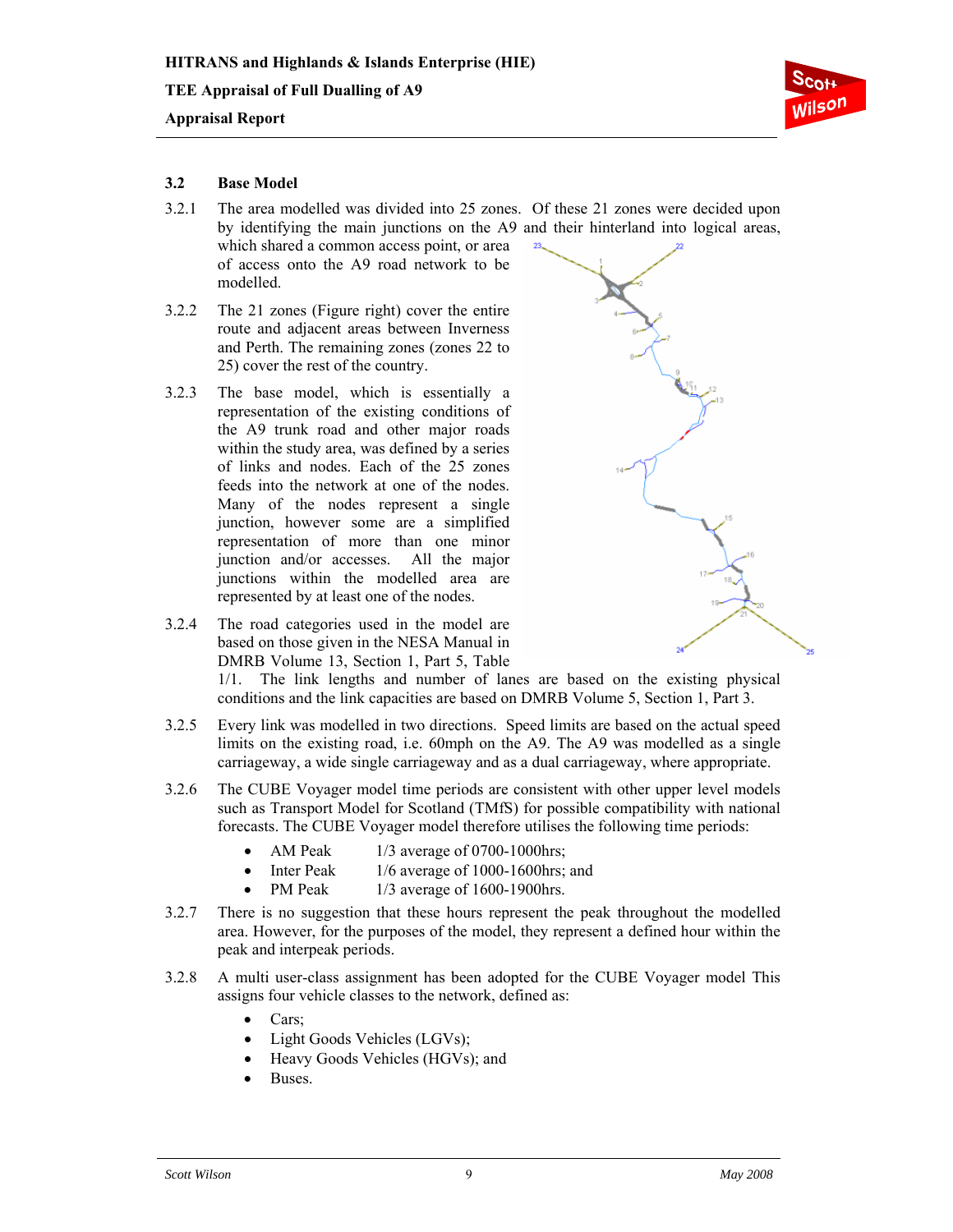

## **3.3 Base Trip Matrix Preparation**

- 3.3.1 In order to estimate observed traffic demand patterns a number of 25 by 25 origin/destination base trip matrices were prepared. The RSI data was used as the starting point for the development of the OD matrices. OD tables were produced from data from all the four RSI surveys for each vehicle class and time period. The data from the four separate RSI sites was then merged into one complete OD table for each vehicle class and time period.
- 3.3.2 The result was a series of demand matrices. However, as is normal with RSI survey information, there were some gaps in the observed movements which to be in-filled. For this purpose the standard Furness trip distribution model was used. The RSI OD 'seed' matrices were input into a series of Furness spreadsheet models ensuring that the seed matrices matched the target flows derived from observed traffic counts, providing a more reliable set of matrices on which the model was built.
- 3.3.3 Having developed and implemented the different parts of the base year model, they were integrated into a single framework and the relationships within and between the components calibrated.

#### **3.4 Assignment Procedure & Generalised Costs**

- 3.4.1 The assignment procedure in the CUBE Voyager model is an Equilibrium Assignment which, using a set of algorithms, optimally combines a series of assignments such that the ultimate flow pattern reflects the multi-routing evident on the network and satisfying the criterion known as 'Wardrop Equilibrium'.
- 3.4.2 The assignment process combines as assignment stage and a junction simulation stage. The delay information from the simulation is passed back to the assignment stage where a new trip pattern is derived. The process is iterated until convergence is reached.
- 3.4.3 The CUBE Voyager model has a number of parameters which can be set to determine when a suitable level of convergence has been reached. Convergence was deemed to be satisfactory at the point where 99% of link flows changed by less than 1% between two successive iterations. This resulted in a 'gap' statistic of less than 1%. This 'gap' statistic is equivalent to the 'delta' referred to in DMRB Volume 12 Section 2 Part 1 Appendix I, and the convergence criteria therefore meet the DMRB requirements for both proximity and stability.
- 3.4.4 Under this condition, traffic is arranged on the network such that the cost of travel on all routes used between an origin/destination pair is equal to the minimum cost of travel and all unused routes have an equal or greater cost. The calculation of generalised cost co-efficients has used the recommended approach in Volume 12 of the DMRB and the example in Volume 13.
- 3.4.5 There are no tolled roads within the modelled area, so a generalised cost equation based only on time and distance is required. As four vehicle type matrices (cars, LGVs, HGVs and buses) are assigned, it was considered appropriate to reflect the different characteristics of light and heavy vehicles through the use of separate generalised cost equations.
- 3.4.6 Following the example given in DMRB Volume 13 Section 2, the generalised cost equations can be summarised as follows:
	- Cars  $1.00 \times \text{time} + 0.54 \times \text{distance}$ ;
		- LGVs  $1.00 \times \text{time} + 0.54 \times \text{distance}$ ;
	- $HGVs$  1.00 x time  $+ 2.91$  distance; and
	- Buses  $1.00 \times \text{time} + 2.91 \text{ distance.}$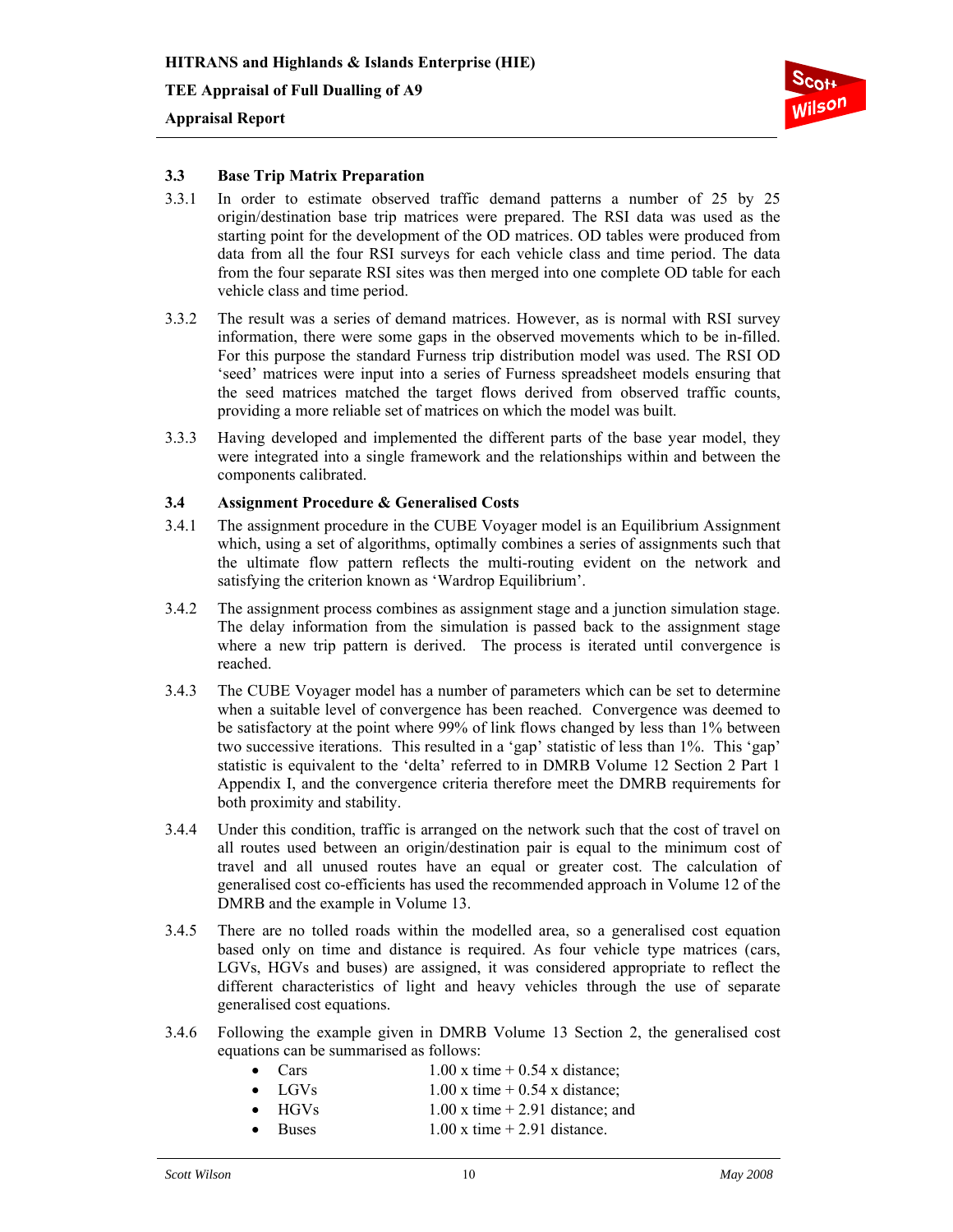

#### **3.5 Traffic Growth Forecasts**

- 3.5.1 Future traffic flows for the base network were estimated for 2010 and 2025 i.e. the expected opening year for the scheme and the design year. The estimated future flows were calculated using TEMPRO growth factors. The 2007 traffic flows were split into cars, Light Goods Vehicles (LGVs), Heavy Goods Vehicles (HGVs) and buses, and the appropriate growth factors applied to each vehicle category. The growth factors derived from TEMPRO and applied to the 2007 traffic matrices were 1.03 for 2010 and 1.11 for 2025.
- 3.5.2 At the time of the model build and calibration, there were no known committed developments or land use changes likely to have a significant effect on traffic flows within the study area. Therefore only flows from the TEMPRO growth factors were added to the 2005 flows to obtain predicted flows for 2010 and 2025.
- 3.5.3 It should be noted that the predicted future flows, especially those for 2025, are in reality unlikely to occur on the existing road network as in many locations they are above the capacity of the existing roads. However as the CUBE Voyager software uses demand modelling, the predicted future flows must be based on unrestrained growth.

#### **3.6 Model Calibration Tests**

#### *Model Convergence*

- 3.6.1 Within the assignment, a number of loadings are undertaken until such time as defined criteria are met. The resulting Equilibrium Assignment is designed to fulfil Wardrop's First Principle that for any origin/destination pair, all used routes have equal generalised costs while unused routes have equal or greater costs. The CUBE Voyager model produces a number of convergence statistics for the assignment. This includes the difference between costs on chosen routes and costs on minimum routes, summed across the whole network, and expressed as a unit of minimum costs (RAAD, delta  $\Delta$ ).
- 3.6.2 This tends to decrease towards a minimum value as the number of iterations increases. For the assignment loop, the main indicator of convergence is a total network wide value of RAAD, which does not change by less than as certain value (here 0.005) between successive iterations.
- 3.6.3 A high level of convergence was achieved in all time periods, with statistics as presented in Table 3.1.

| <b>Time Period</b> | Assignment ( $\Delta$ ) |
|--------------------|-------------------------|
| AM Peak            | 0.00193                 |
| Inter-Peak         | 0.00179                 |
| <b>PM</b> Peak     | 0.00175                 |

 *Table 3.1: Convergence Statistics* 

#### *Regression Analysis Tests*

- 3.6.4 For each time period the model was calibrated to individual link flows, and all available count datasets were input to each run of the model. For a perfect fit,  $\mathbb{R}^2$ should tend to one in each case although anything greater than 0.75 was considered reasonable for the size of the model.
- 3.6.5 A comparison of modelled and observed flows using regression analysis produced satisfactory results as presented in Table 3.2.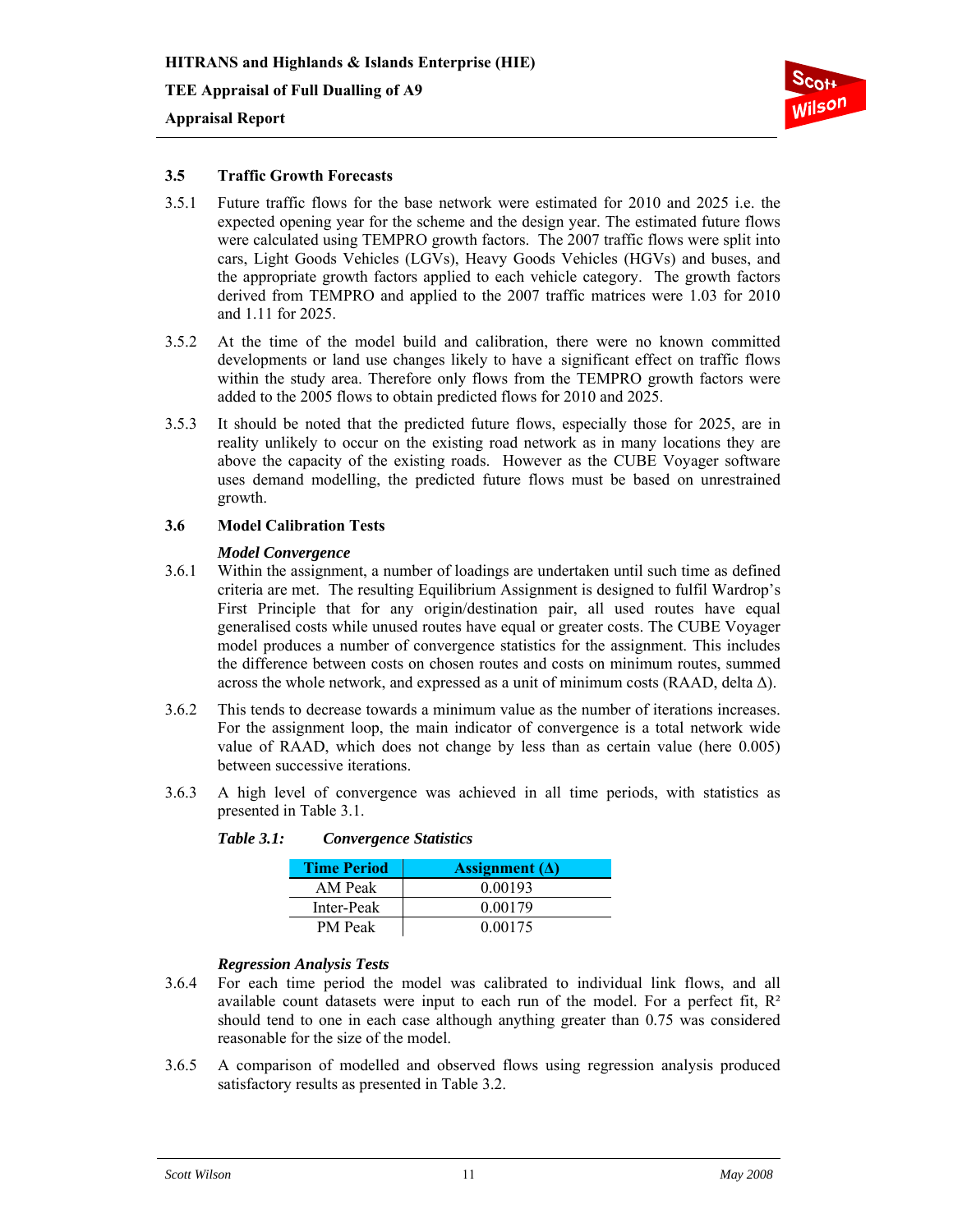## **Appraisal Report**



### *Table 3.2: Regression Analysis Results*

| <b>Time Period</b> | R2   |
|--------------------|------|
| AM Peak            | 0.88 |
| Inter-Peak         | 0.86 |
| <b>PM</b> Peak     | 0.82 |

- 3.6.6 The Figures (right and below right) show the graphical plots of the regression analysis for the AM peak, Interpeak and PM peak with the best-fit straight line and  $R^2$  value.
- 3.6.7 The plots clearly illustrate the close fit of the curve to the data points for each time periods, with values well over 0.75. This suggests that both observed and modelled outputs are closely correlated for all three time periods.
- 3.6.8 The best fit is for the AM peak hour, but the differences in  $R^2$  values are so small between the time periods that for practical purposes they can be ignored.

## *Logic Checks*

- 3.6.9 A series of range and logic checks were carried out including:
	- movement logic checks;
	- directions of trip flows;
	- travel times, distances and speeds; and
	- network connectivity.

## *Goodness-of-Fit Tests*

Wh 3.6.10 In accordance with standard modelling practices and Government advice, a series of statistical goodness-of-fit tests was carried out comparing predicted against observed flows. Any discrepancies were investigated and remedial measures carried out. As recommended in Government Guidance, the GEH statistic was used:











3.6.11 This statistical goodness-of-fit test was carried out for various sites in the model area, which capture observed movements in November 2007. Various iterations were undertaken, which involved carrying out statistical tests and making improvements to the highway assignment model, until a suitable level of fit was achieved.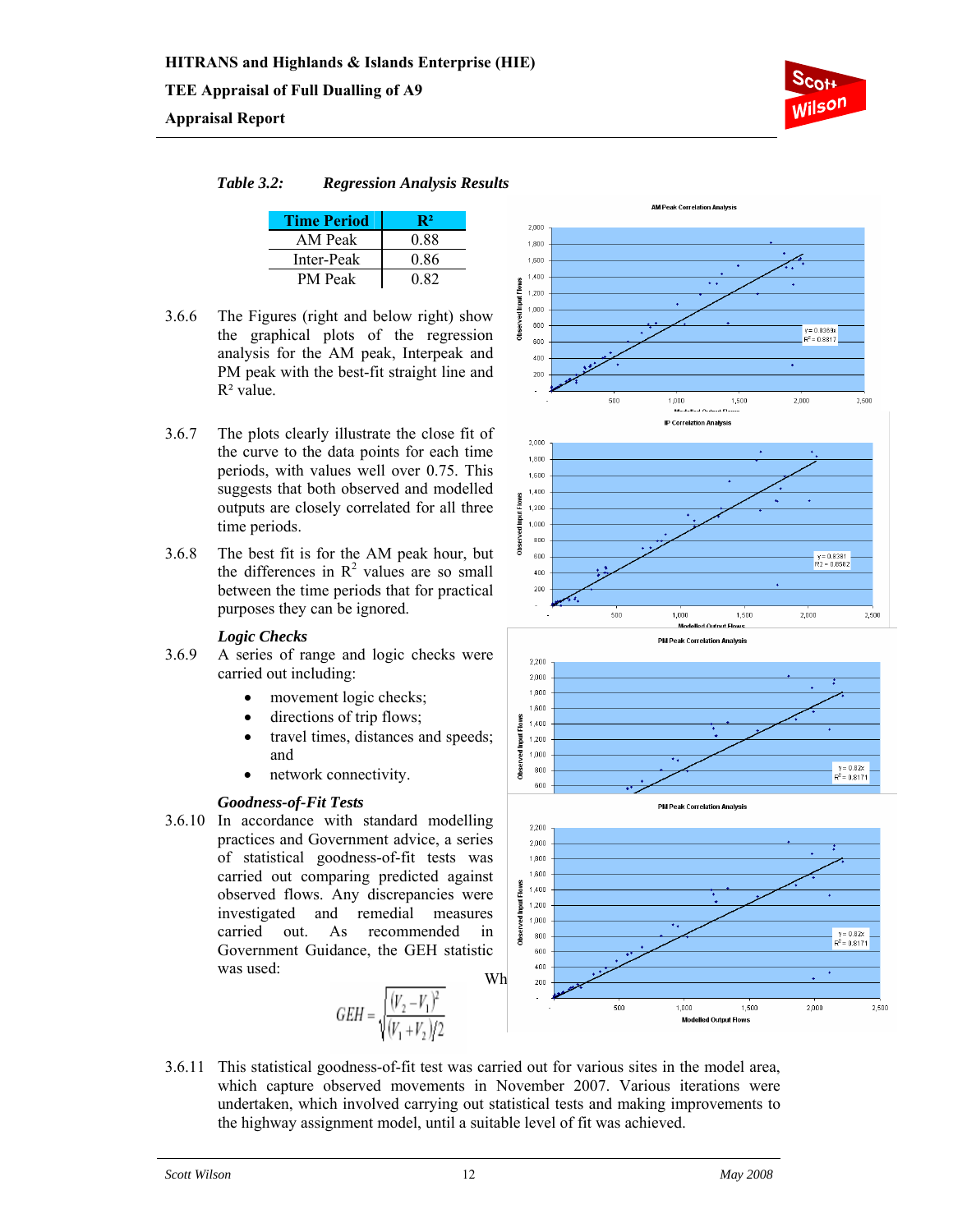

- 3.6.12 Acceptability Guidelines for GEH values are usually 5.0 for much smaller (local) models. For a model area as large as this it would seem reasonable to aim for a value of 10.0. The reason for this is that the guidelines are for guidance purposes only, and are not rigid. There does not appear to be any indication in DMRB as to where these guidelines are derived from.
- 3.6.13 Furthermore the unit of flow in GEH statistics is vehicles per hour. Since the GEH statistic is not unit free, different guideline values will be relevant if units of flow are different from vehicles per hour. The units for GEH are the square root of flow, so that for example with a pcu/vehicle ratio of about 1.2 the GEH guideline value moves from 5.0 to 5.5. The scale of the study is also highly relevant.
- 3.6.14 For each time period, 90 links in the model network were assessed using the standard GEH calculation. The analysis showed:
	- in the AM peak, about 92% of the links met the GEH criteria with an average network-wide GEH value of 2.84%;
	- in the Interpeak, 89% of the model links achieved the GEH criteria with a network-wide average of 4.12%; and
	- in the PM peak, 94% of the links satisfied the GEH criteria with an average GEH result of 3.05% across the network.
- 3.6.15 As can be seen from the above, the average GEH value for each time period was below 10.0 which was considered acceptable given the points identified in Paragraphs 3.6.7 and 3.6.8 above. Appendix A contains the calculations for each link over each time period.

## *Modelled Flows*

3.6.16 The modelled flows are shown in the Figure (right). This Figure clearly indicates the flows on the single carriageway alignments (blue) with those on the dual carriageway alignments (grey) and the short WS+1 alignments (red). The green flows are those connecting the end of the A9 to the regions outside the immediate A9 zones (i.e. with the rest of the country).

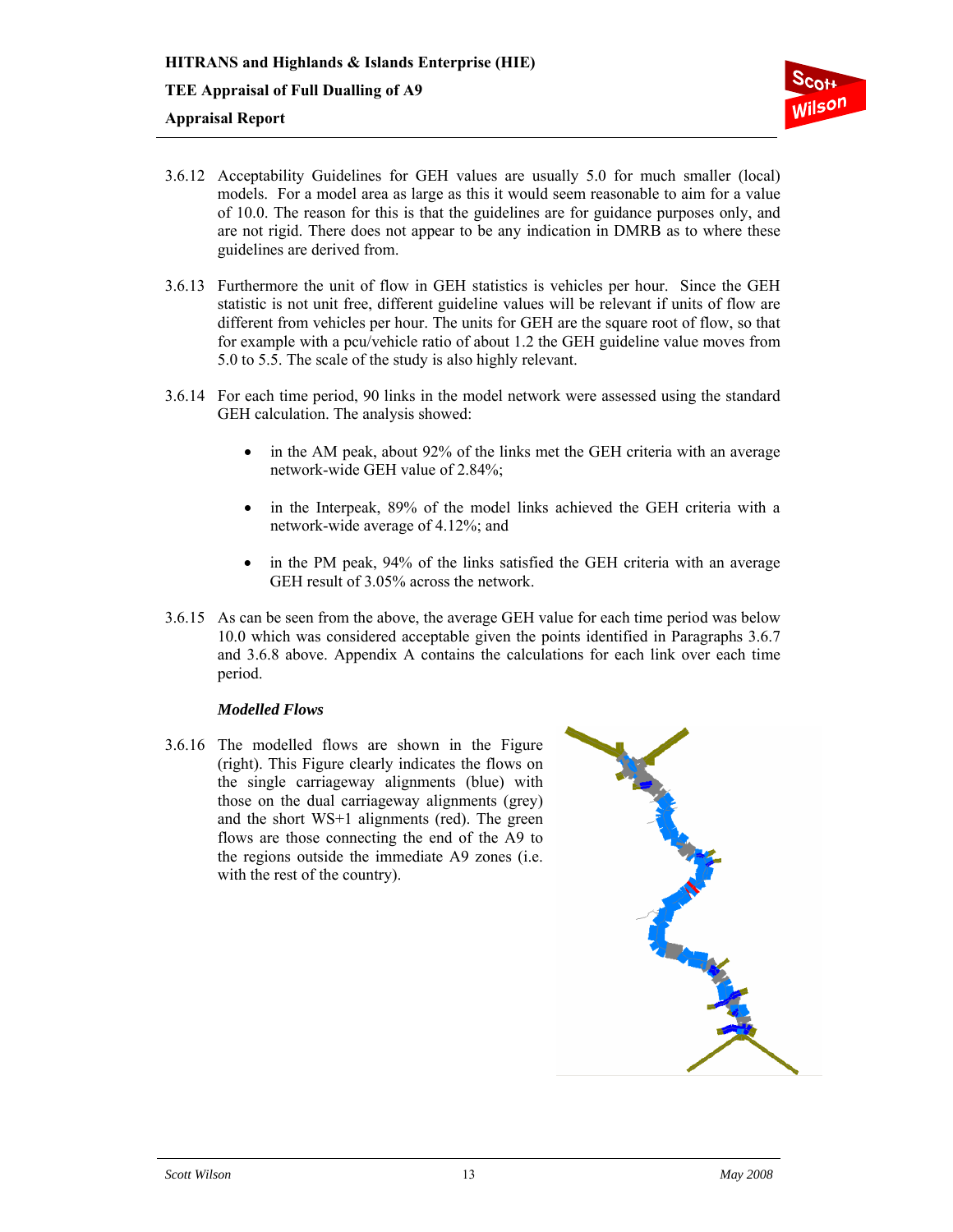

#### **4. ECONOMIC APPRAISAL RESULTS**

#### **4.1 Application of the Traffic Model**

- 4.1.1 The CUBE Voyager model estimates the reductions in journey times across the various roads in the modelled network. These are simulated for the AM, inter-peak and PM peak periods to reflect different travel patterns of the day. Similarly, the model also estimates the journey distances travelled across the network. These estimates of time and distance are annualised using expansion factors to give the annual equivalents.
- 4.1.2 The CUBE Voyager model is not re-assigning flows because this is a linear scheme, nor is it capping flows to road capacity levels. The CUBE Voyager model is therefore showing the unrestrained demand that would occur if the road was assumed to be able to absorb the increase in traffic flows. Both the base and the test flows are demand flows, that is, they represent the traffic that would like to be using the road in the assignment hours. The Cube Voyager model calculates the impacts of the forecast traffic flows in the network, the results of which are fed into the economic appraisal which is discussed below.

#### **4.2 Appraisal Assumptions**

- 4.2.1 The Department for Transport's Transport User Benefits Appraisal (TUBA) program was used to undertake the Transport Economic Efficiency (TEE) appraisal of the Full Dualling Option. The specific economic assumptions and cost adjustments are consistent with the Government's Scottish Transport Appraisal Guidance (STAG)/webTAG appraisal convention.
- 4.2.2 All monetary values are in market prices, and values are discounted to the base year 2002, as adopted in TUBA. The test discount rate is 3.5% for project years 1 to 30, and 3% thereafter. An appraisal period of 60 years (as per webTAG procedures) has been adopted, with a first year construction year (opening year) in 2010, and a horizon year (final appraisal year) in 2069. The modelled years are from 2010 and 2025.
- 4.2.3 This assessment is only a partial appraisal, with only the benefits of the Full Dualling option taken account of, and not the costs. Therefore the assumptions relating to costs such as risk and optimism bias do not apply. Only the benefits are presented here.

#### **4.3 Appraisal Results**

- 4.3.1 The results of the TUBA appraisal on monetised benefits are shown in Table 4.1. From these, it will be possible to gain an insight into the economic efficiency of the scheme.
- 4.3.2 Table 4.1 demonstrates that the predominant benefits are those associated with traveltime savings. Savings on vehicle operating costs are also a feature of the benefits, although they are less prominent than travel time benefits.

| <b>Benefits</b>                     | Value (£000)         |
|-------------------------------------|----------------------|
| User Benefits (Consumers)           | £582,512             |
| User Benefits (Businesses)          | £594,083             |
| <b>Accident Benefits</b>            | Not assessed by TUBA |
| Carbon Benefits                     | $-£3,285$            |
| Net Present Value of Benefits (PVB) | £1,173,310           |

*Table 4.1: Summary of Present Value of Benefits* 

Note: all figures are at 2002 prices, as per TUBA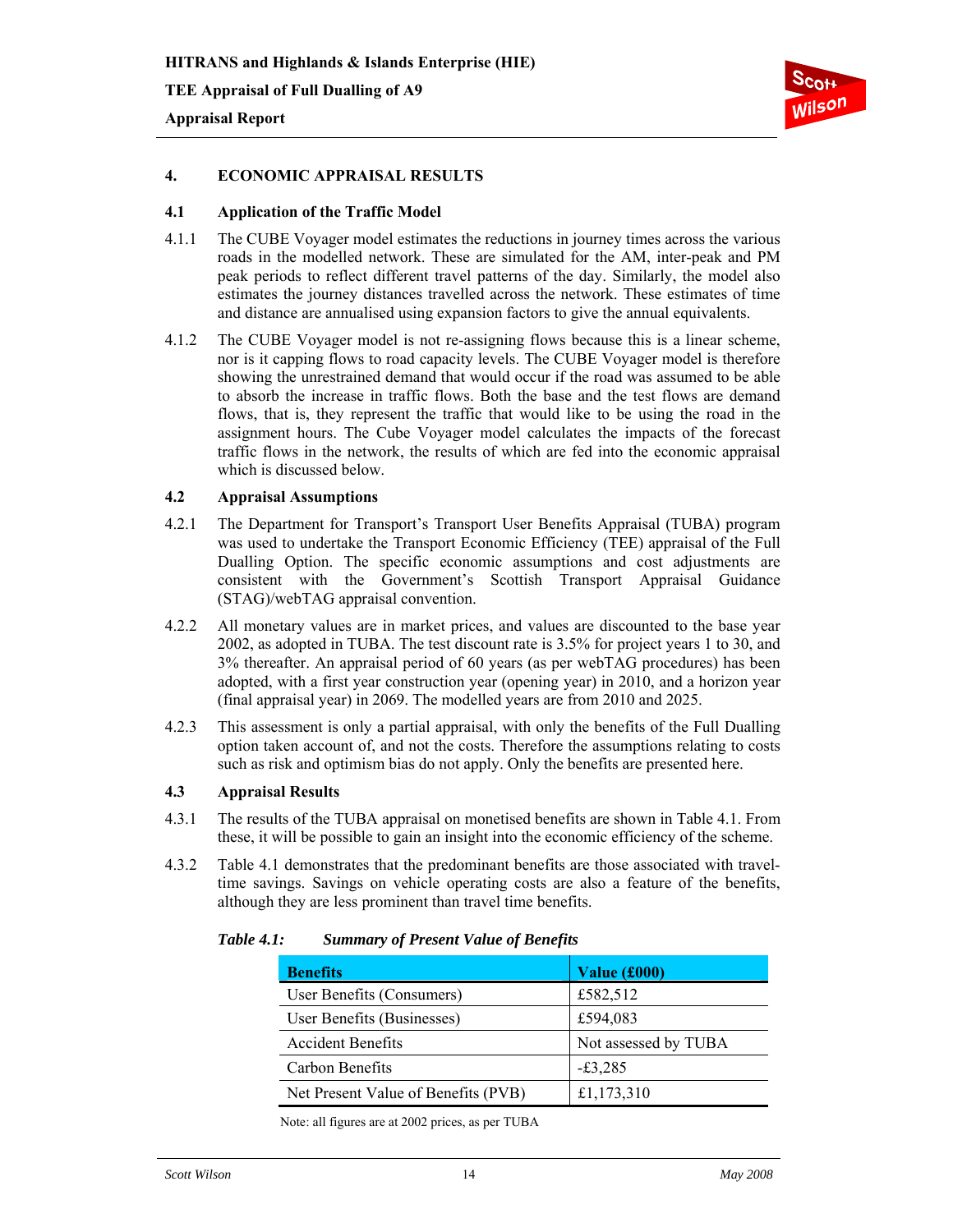

4.3.3 The PVBs for the Full Dualling Option are therefore £1,173 million in 2002 prices It should however be observed that the TUBA estimates PVBs in 2002 prices while the original SIA Study had a price base of 2005. Therefore this is not an exact like-for-like comparison. However, applying a growth rate of 3.5% per annum to 2005 would increase the above PVB to approximately £1,301 million at 2005 levels. This equates reasonably closely to the GVA estimates over 60 years as estimated in the previous studies' High-Level Estimates Technical Note<sup>6</sup>. A printout of the TUBA model is shown in Appendix B.

#### *Targeted Dualling of Sections of the A9*

- 4.3.4 The above results relate to the Full Dualling Option, however the original SIA Study also examined a Partial (Strategic) Dualling Option. In the original GVA calculations it was assumed that the Partial (Strategic) Dualling Option would provide approximately two-thirds of the time benefits as the Full Dualling Option.
- 4.3.5 However, it is possible to carry out a high-level appraisal of the potential benefits which could be gained by dualling a targeted number of sections of the A9 as identified in Table 4.2 below. This was based on a pro rata of time savings at each section of the A9 against the total saving along the whole route, multiplied by the total PVB. The Table clearly shows that the greatest benefits could be gained by dualling the section between Kingussie junction and the Aviemore North junction indicating a PVB of £17.4 million per kilometre in 2002 prices, followed by the section between Aviemore North junction and Slochd which returns a PVB per kilometre of £12.8 million per kilometre in 2002 prices. The section with the least benefits per kilometre is between Slochd/Tomatin and Inverness (a PVB of £3.6 million/km). The section from Perth to Drumochter is outside the HITRANS area and also is being developed as part of the Perth to Blair Atholl proposals, hence we have not included an analysis along this section of the A9.

| Link                                                                                | <b>PVB</b> (£000) | <b>PVB</b> (£000)<br>Per km | <b>Ranking</b> |  |
|-------------------------------------------------------------------------------------|-------------------|-----------------------------|----------------|--|
| Perth to Drumochter d/c<br>(Dalnacardoch lodge)                                     | £318,610          | Outwith HITRANS area        |                |  |
| Drumochter d/c (Dalnaspidal lodge)<br>to Dalwhinnie junction (A889)                 | £124,300          | £12,070                     | 3              |  |
| Dalwhinnie junction to Kingussie<br>junction (A86)                                  | £124,300          | £5,470                      | 4              |  |
| <b>Kingussie junction to Aviemore</b><br>north junction (A95)                       | £373,000          | £17,430                     | 1              |  |
| Aviemore north to Slochd d/c                                                        | £202,000          | £12,790                     | 2              |  |
| Slochd d/c (Tomatin) to Inverness<br>Material Course are at 2002 milese as non TUDA | £31,100           | £3,570                      | 5              |  |

| <b>Table 4.2:</b> | <b>Analysis of PVBs at Targeted Sections</b> |
|-------------------|----------------------------------------------|
|                   |                                              |

Note: all figures are at 2002 prices, as per TUBA

4.3.6 The ranking column in the above table suggests the potential order of implementing any strategic dualling along the A9.

l

<sup>&</sup>lt;sup>6</sup> High-Level Estimates of GVA Benefits over 60 Years – Technical Note, Scott Wilson, November 2007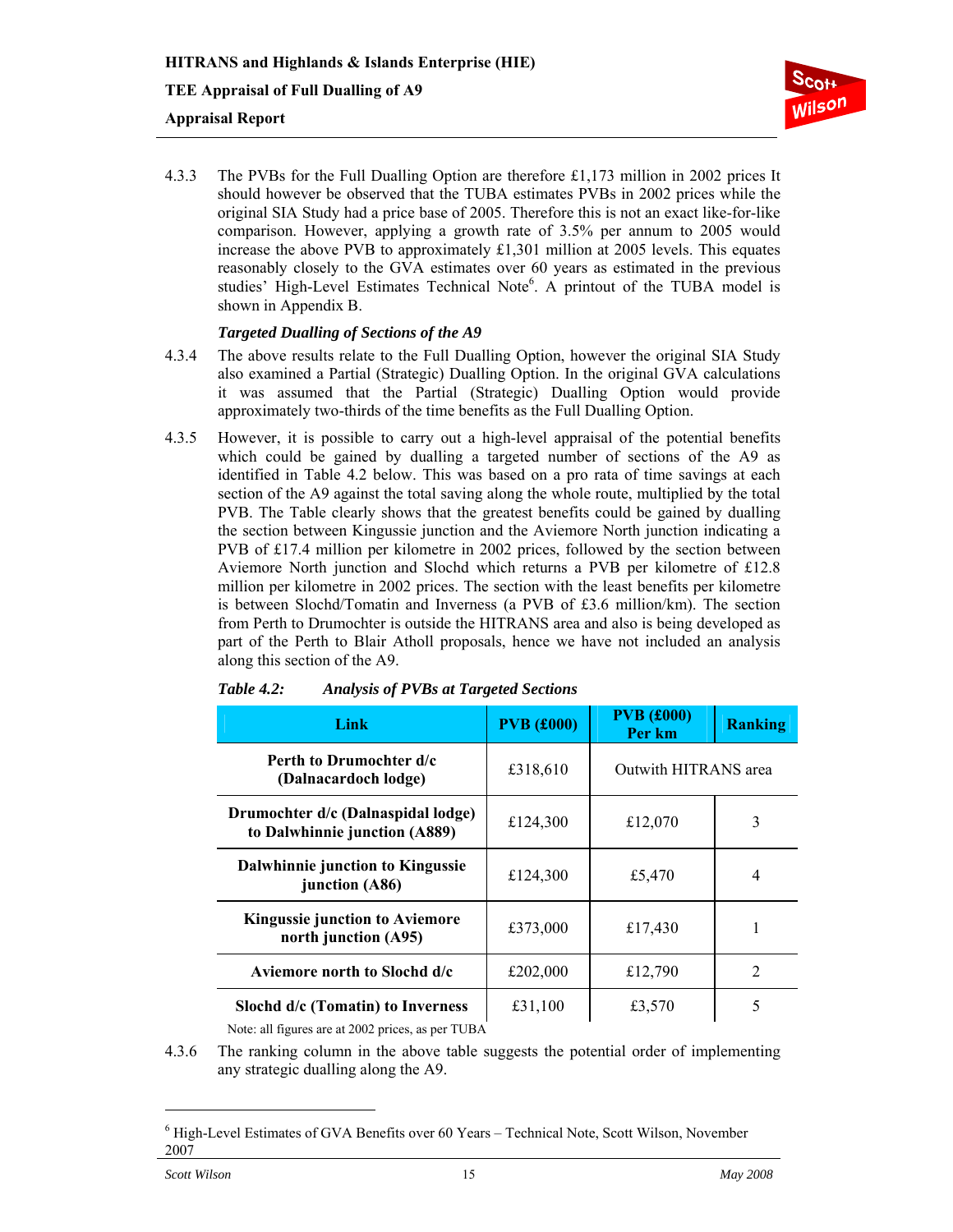### **Appraisal Report**

## **5 CONCLUSIONS**

### **5.1 Introduction**

- 5.1.1 The A9 is the main trunk route from the central belt to the Highlands and Islands and as such has been assessed as having the highest level of functionality of any transport link in the region. It is also a lifeline route to the north of Scotland and the peripheral islands. Growth in the study area has been consistently better than that of Scotland as a whole, but remains substantially worse off in terms of GVA per capita.
- 5.1.2 Upgrading the A9 is seen as an opportunity to close this 'wealth gap', particularly given the increasing importance of the route linking communities on the route and connecting to the wider economy. There is a growing perception that competitiveness and continuing economic success of the sub-region cannot be guaranteed without this investment in the A9, in particular either in dualling key sections of the route, or dualling the entire route between Inverness and Perth.
- 5.1.3 The purpose of this report is to further quantify the economic benefits of the Full Dualling Option of the A9 trunk road between Perth and Inverness identified in the earlier SIA/EALI report. In this way this study complements the earlier study by serving to buttress the wider benefits discussed in the earlier study. However, this is only a partial appraisal, as no cost estimates have been prepared and included in the assessment. Only the present values of benefits (PVBs) have been estimated.

#### **5.2 Model Development**

- 5.2.1 The traffic modelling for the A9 TEE Appraisal was carried out using the CUBE Voyager computer software. This is an industry-standard computer program used to examine proposed improvements in the road networks. The operation of the CUBE Voyager model, based on a Fixed Matrix assignment, allows forecasts based on growth factors derived from other programmes such as TEMPRO, which was used in this assessment for traffic growth forecasts for 2010 and 2025.
- 5.2.2 The area modelled was divided into 25 zones. 21 of the zones covered the entire route and adjacent areas between Inverness and Perth. The remaining zones (zones 22 to 25) linked to the rest of the country. The A9 was modelled as a single carriageway, a wide single carriageway and as a dual carriageway, where appropriate. Every link was modelled in two directions, and speed limits were based on the actual speed limits on the existing road, 60mph on the A9. The AM peak, Interpeak and PM peak periods were modelled, and four vehicle classes were assigned to the network: cars, LGVs, HGVs and buses.
- 5.2.3 The RSI data was used for the development of the 25 by 25 origin/destination 2007 base trip matrices. These were further refined to ensure a more reliable set of matrices on which to build the model. The model was subjected to a number of calibration tests, including model convergence, regression analysis and statistical goodness-of-fit tests, and was assessed as being suitable for the modelling requirements.

## **5.3 TEE Results**

5.3.1 The Department for Transport's Transport User Benefits Appraisal (TUBA) program was used to undertake the appraisal of the Full Dualling Option for the modelled years, 2010 and 2025. This adopted the standard appraisal parameters in line with the Government's appraisal convention. However, this assessment is only a partial appraisal, and does not take into account the costs of the investment. The PVBs for the Full Dualling Option are calculated as £1,173 million in 2002 prices and £1,301 million in 2005 prices.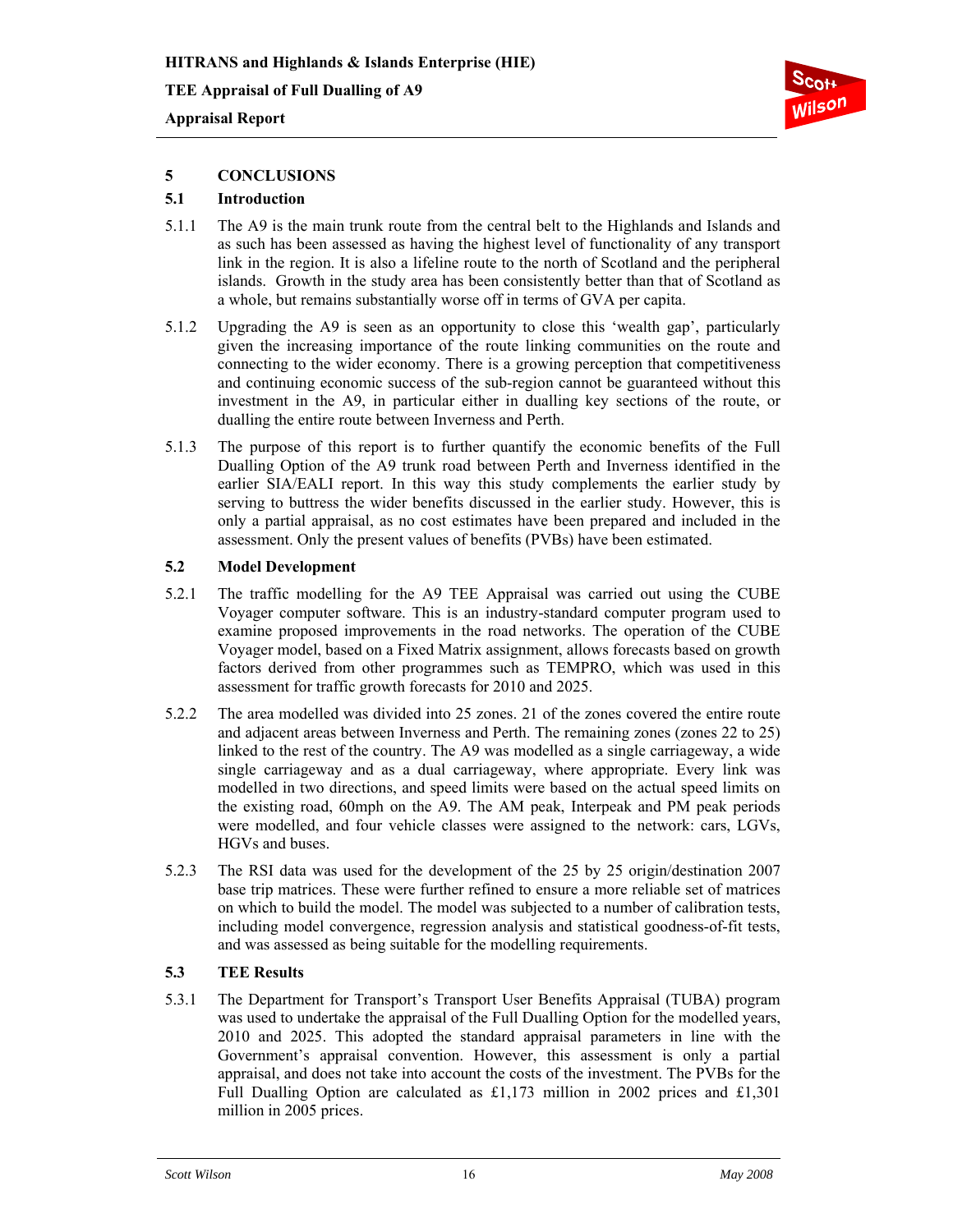# *Appendix A*

*GEH Model Calibration Tests Results*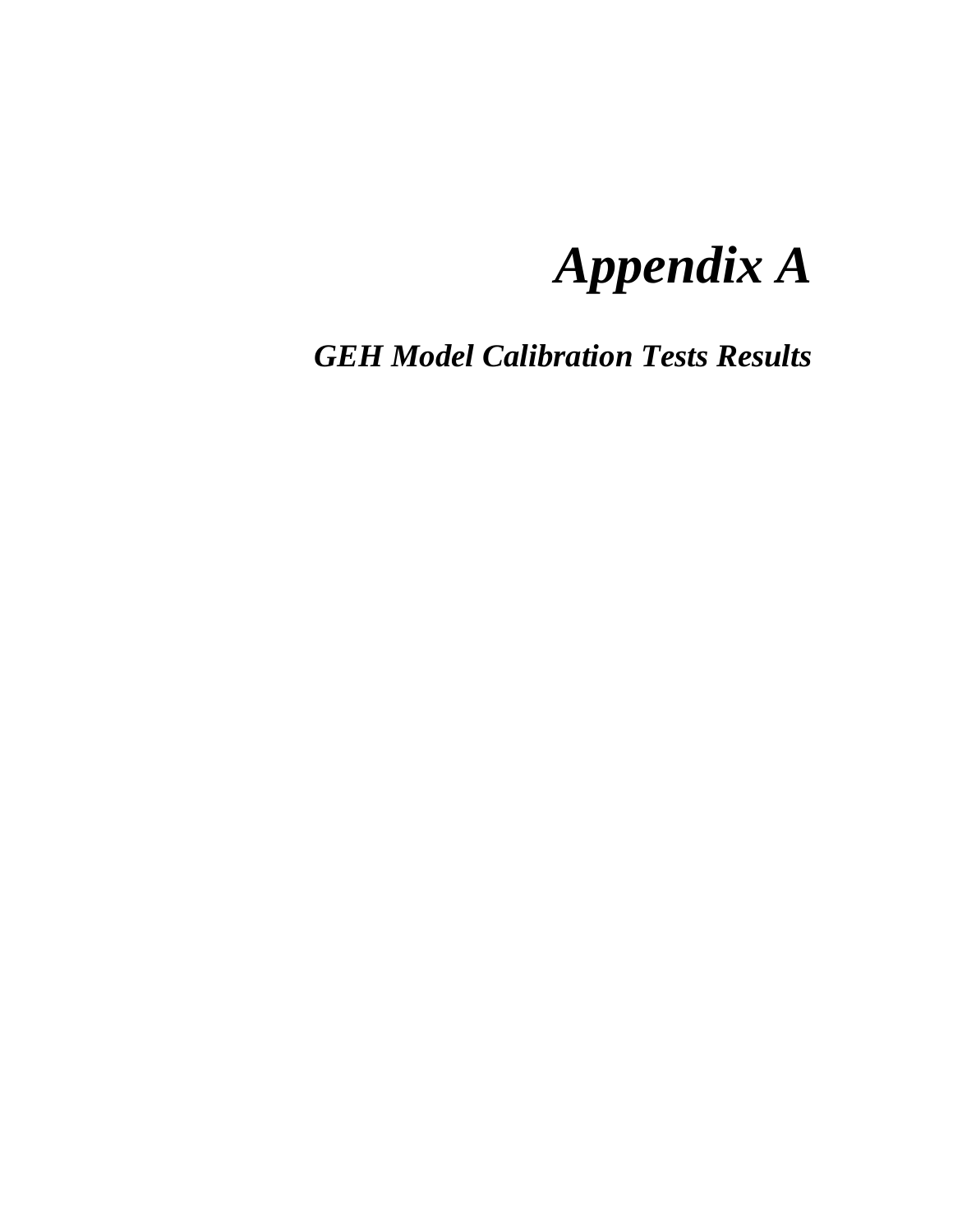| Ref              | Location                                | A-Node | <b>B-Node</b> |          | Flow (vehs)    |                 | Obs - Mod      | Percent             | <b>GEH Stat.</b> | <b>Criteria Tests</b> |                              |
|------------------|-----------------------------------------|--------|---------------|----------|----------------|-----------------|----------------|---------------------|------------------|-----------------------|------------------------------|
|                  |                                         |        |               |          | Observed       | <b>Modelled</b> |                | Diff.               |                  | <b>GEH</b>            | <b>Flow</b>                  |
|                  | <b>Calibration Links - AM Peak Hour</b> |        |               |          |                |                 |                |                     |                  |                       |                              |
| $\mathbf{1}$     | A9 Inverness                            | 1000   | 1010          | 10001010 | 1,433          | 1,361           | $-72$          | $-5.00$             | 1.9              | ✓                     | ✓                            |
| $\overline{2}$   | A9 Inverness                            | 1010   | 1000          | 10101000 | 1,818          | 1,754           | $-64$          | $-3.53$             | 1.5              | ✓                     | ✓                            |
| 3                | A9                                      | 1010   | 1020          | 10101020 | 819            | 1,065           | 246            | 30.06               | 8.0              | ✓                     | ×                            |
| 4                | A9                                      | 1040   | 1010          | 10401010 | 834            | 1,412           | 578            | 69.26               | 17.2             | ×                     | ×                            |
| 5                | A96                                     | 1050   | 1060          | 10501060 | 1,534          | 1,492           | $-42$          | $-2.72$             | 1.1              | ✓                     | ✓                            |
| 6                | A96                                     | 1060   | 1070          | 10601070 | 1,534          | 1,492           | $-42$          | $-2.72$             | 1.1              | ✓                     | ✓                            |
| $\boldsymbol{7}$ | A96                                     | 1060   | 1050          | 10601050 | 823            | 776             | -47            | $-5.71$             | 1.7              | ✓                     | ✓                            |
| 8                | A96                                     | 1090   | 1060          | 10901060 | 823            | 776             | $-47$          | $-5.71$             | 1.7              | ✓                     | ✓                            |
| 9                | A82                                     | 1100   | 1110          | 11001110 | 274            | 275             | $\mathbf{1}$   | 0.40                | 0.1              | ✓                     | ✓                            |
| 10               | A82                                     | 1110   | 1100          | 11101100 | 1,186          | 1,190           | 4              | 0.35                | 0.1              | ✓                     | ✓                            |
| 11               | A82                                     | 1110   | 1130          | 11101130 | 274            | 275             | $\mathbf{1}$   | 0.40                | 0.1              | ✓                     | ✓                            |
| 12               | A82                                     | 1140   | 1110          | 11401110 | 1,186          | 1,190           | 4              | 0.35                | 0.1              | $\checkmark$          | ✓                            |
| 13               | B8082                                   | 1220   | 1240          | 12201240 | 317            | 315             | $-2$           | $-0.50$             | 0.1              | ✓                     | $\checkmark$                 |
| 14               | B8082                                   | 1240   | 1220          | 12401220 | 786            | 790             | 4              | 0.47                | 0.1              | $\checkmark$          | $\checkmark$                 |
| 15               | A9 South of Inverness                   | 1260   | 1290          | 12601290 | 1,689          | 1,861           | 172            | 10.18               | 4.1              | ✓                     | ✓                            |
| 16               | A9 South of Inverness                   | 1280   | 1290          | 12801290 | 1,625          | 1,988           | 363            | 22.36               | 8.5              | ✓                     | ×                            |
| 17               | A9 South of Inverness                   | 1290   | 1260          | 12901260 |                |                 | 372            | 23.17               | 8.8              | ✓                     | ×                            |
| 18               | A9 South of Inverness                   | 1290   | 1280          | 12901280 | 1,606<br>1,519 | 1,978<br>1,874  | 355            | 23.40               | 8.6              | ✓                     | ×                            |
|                  | B9177                                   |        |               |          |                | 56              |                | $-2.28$             |                  | ✓                     | ✓                            |
| 19               |                                         | 1290   | 1320          | 12901320 | 57             |                 | $-1$           |                     | 0.2              | ✓                     | ✓                            |
| 20               | B9177                                   | 1290   | 1310          | 12901310 | 49             | 51              | $\overline{2}$ | 3.06                | 0.2              | ✓                     | ✓                            |
| 21               | B9177                                   | 1310   | 1290          | 13101290 | 82             | 77              | -5             | $-6.59$             | 0.6              | ✓                     | ✓                            |
| 22               | B9177                                   | 1320   | 1290          | 13201290 | 37             | 33              | -4             | $-11.62$            | 0.7              | ✓                     | $\checkmark$                 |
| 23               | B9154                                   | 1370   | 1460          | 13701460 | 40             | 37              | -3             | $-7.75$             | 0.5              | $\checkmark$          | $\checkmark$                 |
| 24               | B9154                                   | 1410   | 1460          | 14101460 | 41             | 50              | 9              | 21.46               | 1.3              | ✓                     | ✓                            |
| 25<br>26         | A9 Craggie                              | 1430   | 1480          | 14301480 | 30             | 26<br>50        | $-4$           | $-12.00$<br>$-6.04$ | 0.7<br>0.4       | ✓                     | ✓                            |
|                  | B9154                                   | 1460   | 1370          | 14601370 | 53             |                 | -3             |                     |                  | ✓                     | ✓                            |
| 27               | B9154                                   | 1460   | 1410          | 14601410 | 33             | 37              | 4              | 11.82               | 0.7              | ✓                     | $\checkmark$                 |
| 28               | B851                                    | 1480   | 1430          | 14801430 | 74             | 71              | -4             | $-4.73$             | 0.4              | ✓                     | $\checkmark$                 |
| 29               | B851                                    | 1480   | 1490          | 14801490 | 30             | 26              | -4             | $-12.00$            | 0.7              | ✓                     | ✓                            |
| 30               | B851                                    | 1490   | 1480          | 14901480 | 74             | 71              | -4             | $-4.73$             | 0.4              | ✓                     | ✓                            |
| 31               | B851                                    | 1490   | 1500          | 14901500 | 30             | 26              | $-4$           | $-12.00$            | 0.7              | ✓                     | ✓                            |
| 32               | B851                                    | 1500   | 1490          | 15001490 | 74             | 71              | -4             | $-4.73$             | 0.4              | ✓                     | ✓                            |
| 33               | B851                                    | 1500   | 1510          | 15001510 | $30\,$         | 26              | -4             | $-12.00$            | $0.7\,$          |                       | ✓                            |
| 34               | B851                                    | 1510   | 1500          | 15101500 | 74             | 71              | $-4$           | $-4.73$             | 0.4              | ✓                     |                              |
| 35               | A938                                    | 1640   | 1780          | 16401780 | 10             | 4               | -6             | $-61.00$            | 2.3              | ✓                     | ✓<br>✓                       |
| 36               | A9                                      | 1700   | 1710          | 17001710 | 241            | 262             | 21             | 8.59                | 1.3              | ✓                     |                              |
| 37               | $\blacksquare$                          | 1710   | 1700          | 17101700 | 297            | 264             | $-34$          | $-11.28$            | 2.0              | $\checkmark$          | ✓                            |
| 38               | $\blacksquare$                          | 1710   | 1720          | 17101720 | 148            | 150             | $\overline{2}$ | 1.49                | 0.2              | ✓                     | $\checkmark$<br>$\checkmark$ |
| 39               | $\blacksquare$                          | 1710   | 1740          | 17101740 | 116            | 117             | $\mathbf{1}$   | 0.69                | 0.1              | $\checkmark$          |                              |
| 40               | $\overline{\phantom{a}}$                | 1720   | 1710          | 17201710 | 124            | 123             | -1             | $-0.73$             | 0.1              | ✓                     | ✓                            |
| 41               | $\blacksquare$                          | 1740   | 1710          | 17401710 | 149            | 146             | $-3$           | $-2.21$             | 0.3              | ✓                     | ✓                            |
| 42               |                                         | 1780   | 1640          | 17801640 | 9              | 5               | -4             | $-46.67$            | 1.6              | ✓                     | ✓                            |
| 43               | A938                                    | 1780   | 1790          | 17801790 | 6              | 3               | -3             | $-50.00$            | 1.4              | ✓                     | $\checkmark$                 |
| 44               | A938                                    | 1780   | 1800          | 17801800 | 4              | $\mathbf{1}$    | $-3$           | $-77.50$            | 2.0              | $\checkmark$          | $\checkmark$                 |
| 45               | A938                                    | 1790   | 1780          | 17901780 | 5              | $\overline{2}$  | -3             | $-60.00$            | 1.6              | ✓                     | ✓                            |
| 46               | A938                                    | 1800   | 1780          | 18001780 | 5              | 3               | $-2$           | $-44.00$            | 1.1              | ✓                     | ✓                            |
| 47               | A9 Aviemore                             | 1840   | 1870          | 18401870 | 1,306          | 1,932           | 626            | 47.94               | 15.6             | ×                     | ×                            |
| 48               | A95                                     | 1840   | 1910          | 18401910 | 145            | 141             | $-4$           | $-2.76$             | 0.3              | ✓                     | ✓                            |
| 49               | A95                                     | 1850   | 1910          | 18501910 | 201            | 201             | 0              | 0.10                | 0.0              | $\checkmark$          | ✓                            |
| 50               | A9 Aviemore                             | 1870   | 1840          | 18701840 | 2007 AM 997se  | 1,926           | 419            | 27.82               | 10.1             | ×                     | $\pmb{\times}$               |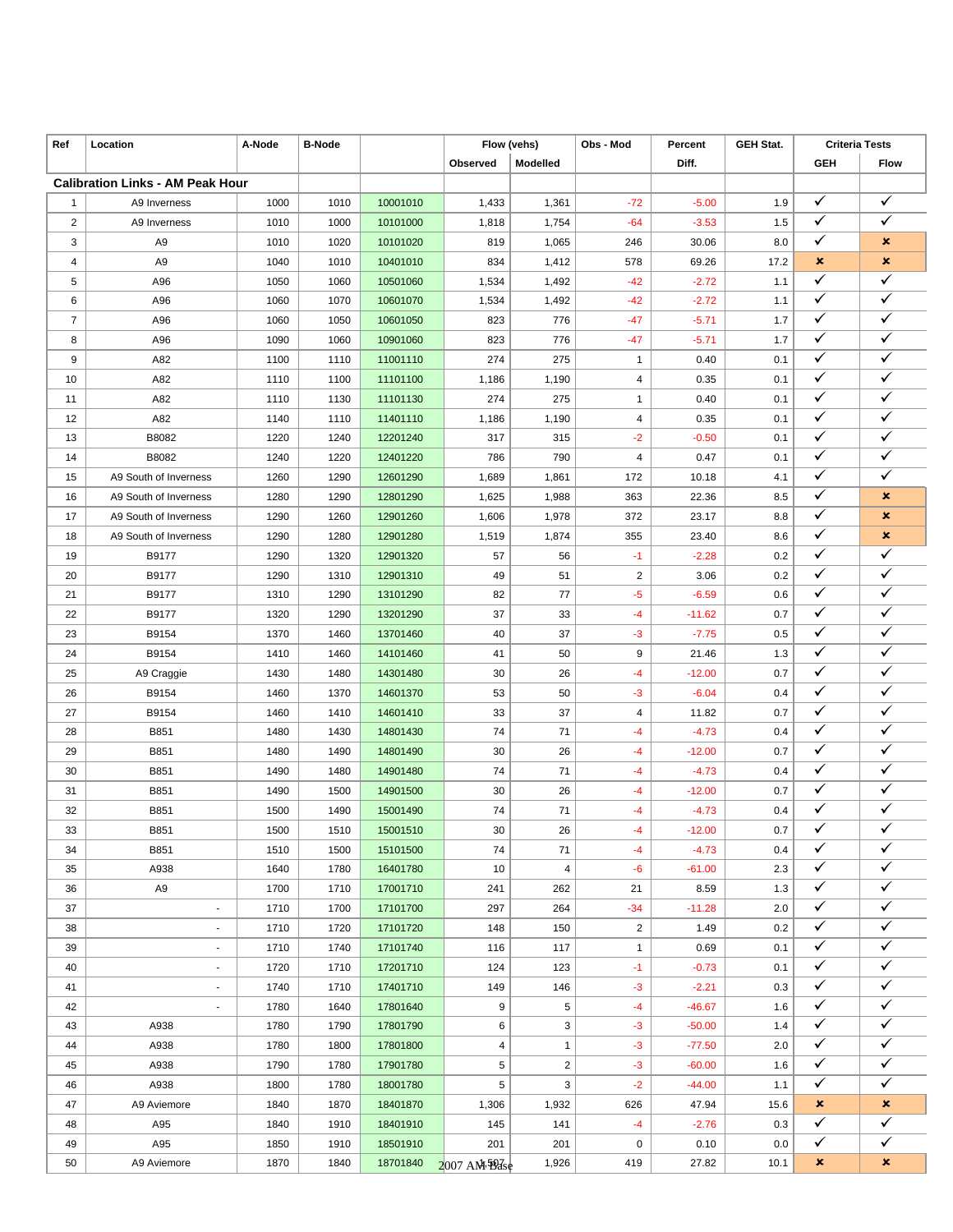| Ref | Location                 | A-Node | <b>B-Node</b> |          |          | Flow (vehs)  | Obs - Mod               | Percent  | <b>GEH Stat.</b> | <b>Criteria Tests</b> |                         |
|-----|--------------------------|--------|---------------|----------|----------|--------------|-------------------------|----------|------------------|-----------------------|-------------------------|
|     |                          |        |               |          | Observed | Modelled     |                         | Diff.    |                  | <b>GEH</b>            | <b>Flow</b>             |
| 51  | B9152                    | 1900   | 3182          | 19003182 | 326      | 532          | 206                     | 63.19    | 9.9              | $\checkmark$          | ×                       |
| 52  | B9152                    | 1900   | 2080          | 19002080 | 52       | 5            | $-47$                   | $-90.38$ | 8.8              | ✓                     | ✓                       |
| 53  | A95                      | 1910   | 1850          | 19101850 | 141      | 141          | 0                       | 0.00     | $\sim$           | ✓                     | ✓                       |
| 54  | A95                      | 1910   | 1840          | 19101840 | 129      | 201          | 72                      | 55.97    | 5.6              | $\checkmark$          | $\checkmark$            |
| 55  | B9152                    | 1910   | 1920          | 19101920 | 59       | 3            | $-56$                   | $-94.92$ | 10.1             | ×                     | ✓                       |
| 56  | B9152                    | 1920   | 1910          | 19201910 | 47       | $\mathbf{1}$ | $-46$                   | $-97.87$ | 9.4              | $\checkmark$          | ✓                       |
| 57  | B9152                    | 2080   | 1900          | 20801900 | 59       | 4            | $-55$                   | $-93.22$ | 9.8              | $\checkmark$          | $\checkmark$            |
| 58  | A889                     | 2270   | 2280          | 22702280 | 19       | 15           | $-4$                    | $-21.05$ | 1.0              | $\checkmark$          | ✓                       |
| 59  | A889                     | 2280   | 2270          | 22802270 | 31       | 27           | $-4$                    | $-14.19$ | 0.8              | $\checkmark$          | ✓                       |
| 60  | A923                     | 2810   | 2860          | 28102860 | 423      | 430          | $\overline{7}$          | 1.58     | 0.3              | $\checkmark$          | ✓                       |
| 61  | Dunkeld                  | 2810   | 2820          | 28102820 | 304      | 308          | 4                       | 1.28     | 0.2              | $\checkmark$          | ✓                       |
| 62  | Dunkeld                  | 2810   | 2800          | 28102800 | 109      | 201          | 92                      | 84.40    | 7.4              | ✓                     | ✓                       |
| 63  | A822                     | 2820   | 2810          | 28202810 | 344      | 347          | 3                       | 0.76     | 0.1              | ✓                     | ✓                       |
| 64  | A822                     | 2820   | 2830          | 28202830 | 304      | 308          | 4                       | 1.28     | 0.2              | $\checkmark$          | $\checkmark$            |
| 65  | A822                     | 2830   | 2820          | 28302820 | 344      | 347          | 3                       | 0.76     | 0.1              | $\checkmark$          | ✓                       |
| 66  | A822                     | 2830   | 2840          | 28302840 | 304      | 308          | 4                       | 1.28     | 0.2              | $\checkmark$          | ✓                       |
| 67  | A822                     | 2840   | 2830          | 28402830 | 344      | 347          | 3                       | 0.76     | 0.1              | $\checkmark$          | ✓                       |
| 68  | A822                     | 2840   | 2850          | 28402850 | 304      | 308          | 4                       | 1.28     | 0.2              | $\checkmark$          | ✓                       |
| 69  | A822                     | 2850   | 2840          | 28502840 | 344      | 347          | 3                       | 0.76     | 0.1              | $\checkmark$          | $\checkmark$            |
| 70  | A923                     | 2860   | 2870          | 28602870 | 423      | 430          | $\overline{7}$          | 1.58     | 0.3              | $\checkmark$          | ✓                       |
| 71  | A822                     | 2860   | 2810          | 28602810 | 405      | 411          | 6                       | 1.51     | 0.3              | ✓                     | ✓                       |
| 72  | A923                     | 2870   | 2880          | 28702880 | 423      | 430          | $\overline{7}$          | 1.58     | 0.3              | ✓                     | $\checkmark$            |
| 73  | A923                     | 2870   | 2860          | 28702860 | 407      | 411          | 4                       | 1.01     | 0.2              | ✓                     | ✓                       |
| 74  | A923                     | 2880   | 2870          | 28802870 | 407      | 411          | 4                       | 1.01     | 0.2              | $\checkmark$          | $\checkmark$            |
| 75  | B867                     | 2940   | 2970          | 29402970 | 304      | 310          | 6                       | 1.97     | 0.3              | $\checkmark$          | $\checkmark$            |
| 76  | <b>B867</b>              | 2970   | 2940          | 29702940 | 716      | 720          | 4                       | 0.54     | 0.1              | ✓                     | ✓                       |
| 77  | A9 Bankfoot              | 3020   | 2940          | 30202940 | 1,191    | 1,646        | 455                     | 38.17    | 12.1             | ×                     | $\pmb{\times}$          |
| 78  | A <sub>9</sub>           | 3090   | 3100          | 30903100 | 1,559    | 2,011        | 452                     | 28.97    | 10.7             | ×                     | $\pmb{\times}$          |
| 79  | A85                      | 3100   | 3160          | 31003160 | 1,068    | 1,007        | $-61$                   | $-5.70$  | 1.9              | $\checkmark$          | ✓                       |
| 80  | $\blacksquare$           | 3100   | 3110          | 31003110 | 610      | 613          | 3                       | 0.51     | 0.1              | ✓                     | ✓                       |
| 81  | A85                      | 3110   | 3120          | 31103120 | 610      | 613          | 3                       | 0.51     | 0.1              | $\checkmark$          | ✓                       |
| 82  | A85                      | 3110   | 3100          | 31103100 | 472      | 475          | 3                       | 0.61     | 0.1              | ✓                     | ✓                       |
| 83  | A85                      | 3120   | 3130          | 31203130 | 610      | 613          | 3                       | 0.51     | 0.1              | ✓                     | ✓                       |
| 84  | A85                      | 3120   | 3110          | 31203110 | 472      | 475          | 3                       | 0.61     | 0.1              | ✓                     | $\checkmark$            |
| 85  | A85                      | 3130   | 3120          | 31303120 | 472      | 475          | 3                       | 0.61     | 0.1              | $\checkmark$          | $\checkmark$            |
| 86  | $\overline{\phantom{a}}$ | 3140   | 3150          | 31403150 | 1,319    | 1,321        | $\overline{\mathbf{c}}$ | 0.14     | 0.1              | $\checkmark$          | $\checkmark$            |
| 87  | A85                      | 3140   | 3100          | 31403100 | 831      | 835          | 4                       | 0.52     | 0.1              | $\checkmark$          | $\checkmark$            |
| 88  | $\overline{\phantom{a}}$ | 3150   | 3140          | 31503140 | 831      | 835          | 4                       | 0.52     | 0.1              | $\checkmark$          | $\checkmark$            |
| 89  | Perth                    | 3160   | 3100          | 31603100 | 1,326    | 1,266        | $-60$                   | $-4.53$  | 1.7              | $\checkmark$          | $\overline{\checkmark}$ |
| 90  | A9 North of Kingussie    | 3182   | 1900          | 31821900 | 319      | 1,926        | 1607                    | 503.82   | 48.0             | ×                     | ×                       |
|     |                          |        | <b>Totals</b> |          | 43,923   | 49,332       | 5409.25                 | 2.18     | 2.84             | 92%                   | 88%                     |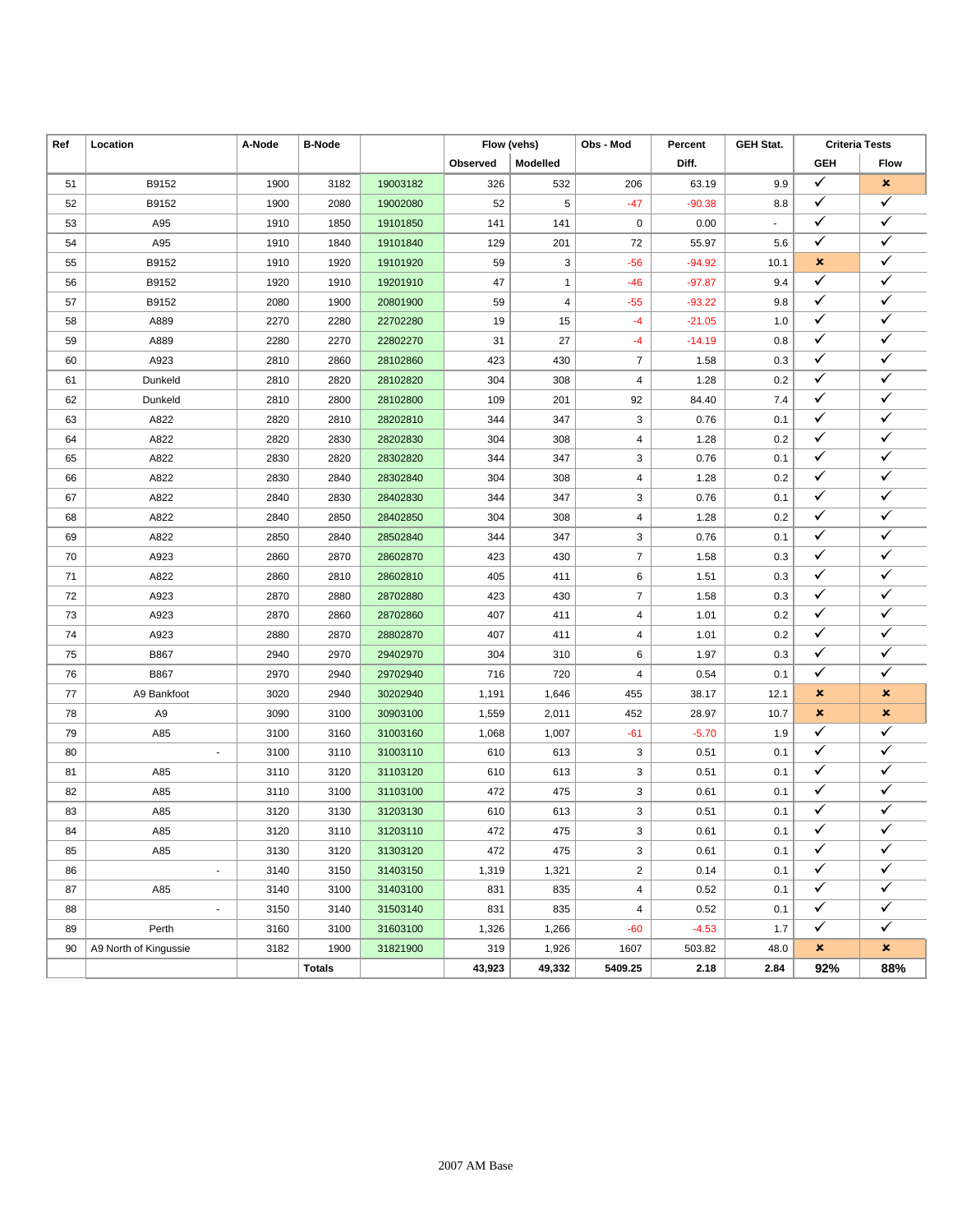| Ref              | Location                                   | A-Node | <b>B-Node</b> |          | Flow (vehs)    |                 | Obs - Mod      | Percent  | <b>GEH Stat.</b> | <b>Criteria Tests</b> |                |
|------------------|--------------------------------------------|--------|---------------|----------|----------------|-----------------|----------------|----------|------------------|-----------------------|----------------|
|                  |                                            |        |               |          | Observed       | <b>Modelled</b> |                | Diff.    |                  | <b>GEH</b>            | <b>Flow</b>    |
|                  | <b>Calibration Links - Inter Peak Hour</b> |        |               |          |                |                 |                |          |                  |                       |                |
| $\mathbf{1}$     | A9 Inverness                               | 1000   | 1010          | 10001010 | 1,895          | 1,629           | $-266$         | $-14.05$ | 6.3              | ✓                     | ✓              |
| $\overline{2}$   | A9 Inverness                               | 1010   | 1000          | 10101000 | 1,789          | 1,595           | $-194$         | $-10.85$ | 4.7              | ✓                     | ✓              |
| 3                | A9                                         | 1010   | 1020          | 10101020 | 1,195          | 1,319           | 124            | 10.33    | 3.5              | ✓                     | ✓              |
| 4                | A9                                         | 1040   | 1010          | 10401010 | 1,099          | 1,295           | 196            | 17.86    | 5.7              | ✓                     | ×              |
| 5                | A96                                        | 1050   | 1060          | 10501060 | 1,528          | 1,382           | $-146$         | $-9.53$  | 3.8              | ✓                     | ✓              |
| 6                | A96                                        | 1060   | 1070          | 10601070 | 1,528          | 1,382           | $-146$         | $-9.53$  | 3.8              | ✓                     | ✓              |
| $\boldsymbol{7}$ | A96                                        | 1060   | 1050          | 10601050 | 1,115          | 1,059           | $-56$          | $-5.02$  | 1.7              | ✓                     | ✓              |
| 8                | A96                                        | 1090   | 1060          | 10901060 | 1,115          | 1,059           | $-56$          | $-5.02$  | 1.7              | ✓                     | ✓              |
| 9                | A82                                        | 1100   | 1110          | 11001110 | 477            | 415             | $-62$          | $-13.08$ | 3.0              | ✓                     | ✓              |
| 10               | A82                                        | 1110   | 1100          | 11101100 | 980            | 1,110           | 130            | 13.23    | 4.0              | ✓                     | ✓              |
| 11               | A82                                        | 1110   | 1130          | 11101130 | 408            | 415             | $\overline{7}$ | 1.62     | 0.3              | ✓                     | ✓              |
| 12               | A82                                        | 1140   | 1110          | 11401110 | 1,049          | 1,110           | 61             | 5.79     | 1.8              | $\checkmark$          | ✓              |
| 13               | B8082                                      | 1220   | 1240          | 12201240 | 96             | 118             | 22             | 23.13    | 2.1              | ✓                     | $\checkmark$   |
| 14               | B8082                                      | 1240   | 1220          | 12401220 | 706            | 706             | -0             | $-0.04$  | 0.0              | $\checkmark$          | $\checkmark$   |
| 15               | A9 South of Inverness                      | 1260   | 1290          | 12601290 | 1,837          | 2,064           | 227            | 12.33    | 5.1              | ✓                     | ✓              |
| 16               | A9 South of Inverness                      | 1280   | 1290          | 12801290 | 1,439          | 1,782           | 343            | 23.84    | 8.5              | ✓                     | ×              |
| 17               | A9 South of Inverness                      | 1290   | 1260          | 12901260 | 1,591          | 1,814           | 223            | 14.01    | 5.4              | ✓                     | ✓              |
| 18               | A9 South of Inverness                      | 1290   | 1280          | 12901280 | 1,894          | 2,028           | 134            | 7.07     | 3.0              | ✓                     | ✓              |
|                  | B9177                                      |        |               |          |                | 80              |                |          |                  | ✓                     | ✓              |
| 19               |                                            | 1290   | 1320          | 12901320 | 69             |                 | 11             | 16.38    | 1.3              | ✓                     | ✓              |
| 20               | B9177                                      | 1290   | 1310          | 12901310 | 57             | 40              | $-17$          | $-29.12$ | 2.4              | ✓                     | ✓              |
| 21               | B9177                                      | 1310   | 1290          | 13101290 | 81             | 95              | 14             | 16.91    | 1.5              | ✓                     | ✓              |
| 22               | B9177                                      | 1320   | 1290          | 13201290 | 26             | 22              | -4             | $-13.85$ | 0.7              | ✓                     | $\checkmark$   |
| 23               | B9154                                      | 1370   | 1460          | 13701460 | 16             | 19              | 3              | 20.63    | 0.8              | $\checkmark$          | $\checkmark$   |
| 24               | B9154                                      | 1410   | 1460          | 14101460 | 10             | 18              | 8              | 79.00    | 2.1              | ✓                     | ✓              |
| 25               | A9 Craggie                                 | 1430   | 1480          | 14301480 | 38             | 27              | $-11$          | $-28.16$ | 1.9              | ✓                     | ✓              |
| 26               | B9154                                      | 1460   | 1370          | 14601370 | 10             | 18              | 8              | 79.00    | 2.1              | ✓                     | ✓              |
| 27               | B9154                                      | 1460   | 1410          | 14601410 | 16             | 19              | 3              | 20.63    | 0.8              | ✓                     | $\checkmark$   |
| 28               | B851                                       | 1480   | 1430          | 14801430 | 49             | 30              | $-19$          | $-38.57$ | 3.0              | ✓                     | $\checkmark$   |
| 29               | B851                                       | 1480   | 1490          | 14801490 | 38             | 27              | $-11$          | $-28.16$ | 1.9              | ✓                     | ✓              |
| 30               | B851                                       | 1490   | 1480          | 14901480 | 49             | 30              | $-19$          | $-38.57$ | 3.0              | ✓                     | ✓              |
| 31               | B851                                       | 1490   | 1500          | 14901500 | 38             | 27              | $-11$          | $-28.16$ | 1.9              | ✓                     | ✓              |
| 32               | B851                                       | 1500   | 1490          | 15001490 | 49             | 30              | $-19$          | $-38.57$ | 3.0              | ✓                     | ✓              |
| 33               | B851                                       | 1500   | 1510          | 15001510 | 38             | 27              | -11            | $-28.16$ | 1.9              |                       | ✓              |
| 34               | B851                                       | 1510   | 1500          | 15101500 | 49             | 30              | $-19$          | $-38.57$ | 3.0              | ✓                     | ✓              |
| 35               | A938                                       | 1640   | 1780          | 16401780 | 17             | 15              | $-2$           | $-9.41$  | 0.4              | ✓<br>✓                | ✓              |
| 36               | A9                                         | 1700   | 1710          | 17001710 | 75             | 133             | 58             | 77.07    | 5.7              |                       | $\checkmark$   |
| 37               | $\blacksquare$                             | 1710   | 1700          | 17101700 | 68             | 131             | 63             | 92.35    | 6.3              | ✓                     | $\checkmark$   |
| 38               | $\blacksquare$                             | 1710   | 1720          | 17101720 | $\blacksquare$ | 67              | 67             | 0.00     | 11.6             | ×                     | $\checkmark$   |
| 39               | $\blacksquare$                             | 1710   | 1740          | 17101740 | $\blacksquare$ | 68              | 68             | 0.00     | 11.7             | ×                     |                |
| 40               | $\overline{\phantom{a}}$                   | 1720   | 1710          | 17201710 | $\blacksquare$ | 69              | 69             | 0.00     | 11.8             | ×                     | ✓              |
| 41               | $\blacksquare$                             | 1740   | 1710          | 17401710 | $\sim$         | 64              | 64             | 0.00     | 11.3             | $\pmb{\times}$        | ✓              |
| 42               |                                            | 1780   | 1640          | 17801640 | 14             | 10              | -4             | $-28.57$ | 1.2              | ✓                     | ✓              |
| 43               | A938                                       | 1780   | 1790          | 17801790 |                | 6               | 6              | 0.00     | 3.5              | ✓                     | $\checkmark$   |
| 44               | A938                                       | 1780   | 1800          | 17801800 | $\blacksquare$ | 9               | 9              | 0.00     | 4.3              | $\checkmark$          | $\checkmark$   |
| 45               | A938                                       | 1790   | 1780          | 17901780 | $\blacksquare$ | 5               | 5              | 0.00     | 3.1              | ✓                     | ✓              |
| 46               | A938                                       | 1800   | 1780          | 18001780 |                | $\,$ 5 $\,$     | 5              | 0.00     | 3.3              | ✓                     | ✓              |
| 47               | A9 Aviemore                                | 1840   | 1870          | 18401870 | 1,293          | 2,006           | 713            | 55.14    | 17.6             | ×                     | ×              |
| 48               | A95                                        | 1840   | 1910          | 18401910 | 58             | 58              | 0              | 0.17     | 0.0              | ✓                     | ✓              |
| 49               | A95                                        | 1850   | 1910          | 18501910 | 58             | 67              | 9              | 14.66    | 1.1              | $\checkmark$          | ✓              |
| 50               | A9 Aviemore                                | 1870   | 1840          | 18701840 | 2007 IP Base   | 1,758           | 473            | 36.78    | 12.1             | ×                     | $\pmb{\times}$ |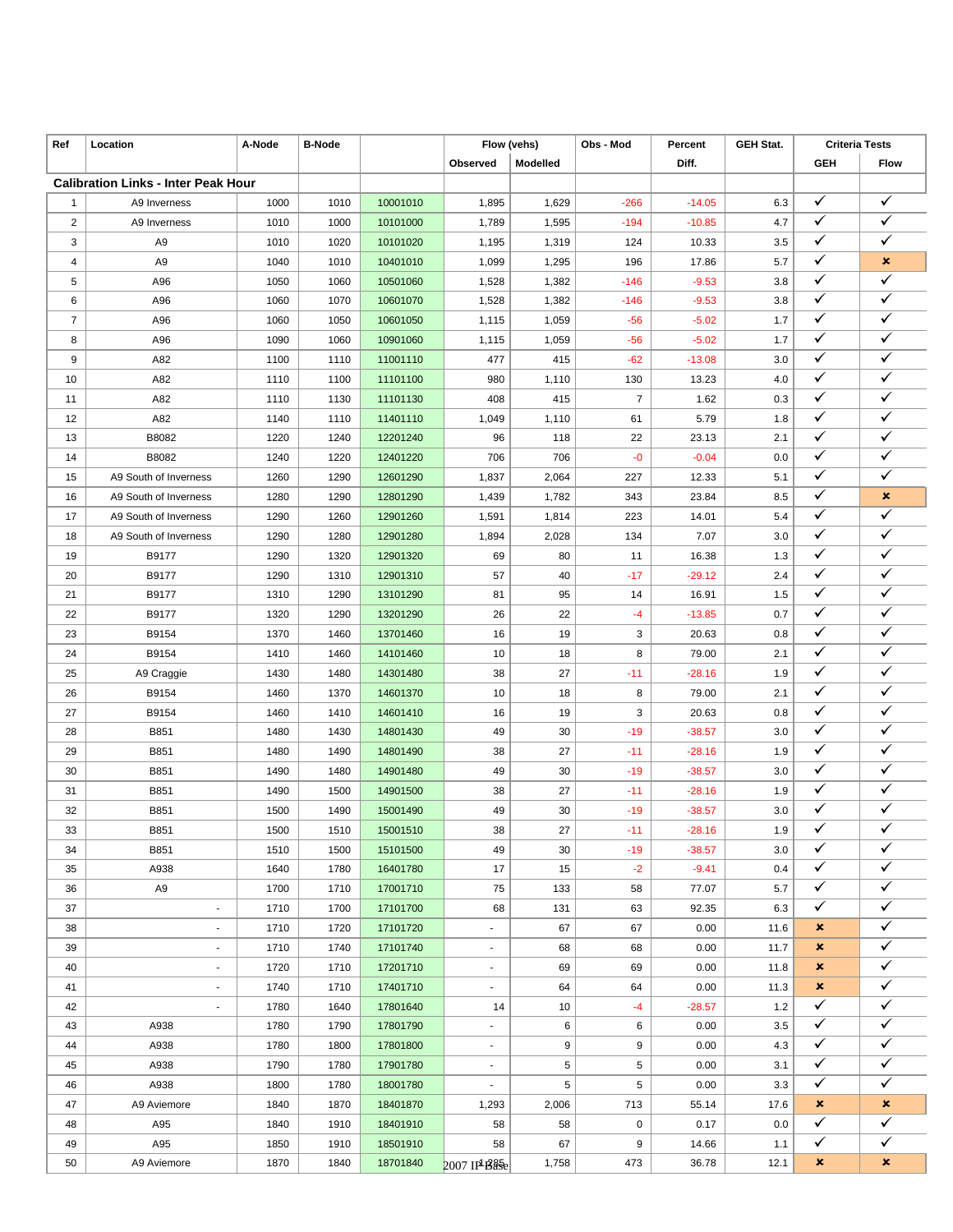| Ref | Location                 | A-Node | <b>B-Node</b> |          | Flow (vehs) |                         | Obs - Mod<br>Percent<br><b>GEH Stat.</b> |          | <b>Criteria Tests</b> |              |              |
|-----|--------------------------|--------|---------------|----------|-------------|-------------------------|------------------------------------------|----------|-----------------------|--------------|--------------|
|     |                          |        |               |          | Observed    | Modelled                |                                          | Diff.    |                       | <b>GEH</b>   | Flow         |
| 51  | B9152                    | 1900   | 3182          | 19003182 | 199         | 306                     | 107                                      | 53.77    | 6.7                   | $\checkmark$ | ×            |
| 52  | B9152                    | 1900   | 2080          | 19002080 | 13          | $\overline{\mathbf{c}}$ | $-11$                                    | $-84.62$ | 4.0                   | ✓            | $\checkmark$ |
| 53  | A95                      | 1910   | 1850          | 19101850 | 51          | 58                      | $\boldsymbol{7}$                         | 13.92    | 1.0                   | ✓            | $\checkmark$ |
| 54  | A95                      | 1910   | 1840          | 19101840 | 51          | 67                      | 16                                       | 30.39    | 2.0                   | $\checkmark$ | $\checkmark$ |
| 55  | B9152                    | 1910   | 1920          | 19101920 | 26          | 2                       | $-24$                                    | $-92.31$ | 6.4                   | ✓            | ✓            |
| 56  | B9152                    | 1920   | 1910          | 19201910 | 13          | $\mathbf{1}$            | $-12$                                    | $-92.31$ | 4.5                   | $\checkmark$ | ✓            |
| 57  | B9152                    | 2080   | 1900          | 20801900 | 26          | 3                       | $-23$                                    | $-88.46$ | 6.0                   | $\checkmark$ | ✓            |
| 58  | A889                     | 2270   | 2280          | 22702280 | 27          | 34                      | $\boldsymbol{7}$                         | 24.07    | 1.2                   | $\checkmark$ | $\checkmark$ |
| 59  | A889                     | 2280   | 2270          | 22802270 | 19          | 20                      | $\mathbf{1}$                             | 2.63     | 0.1                   | $\checkmark$ | $\checkmark$ |
| 60  | A923                     | 2810   | 2860          | 28102860 | 457         | 419                     | $-38$                                    | $-8.29$  | 1.8                   | ✓            | ✓            |
| 61  | Dunkeld                  | 2810   | 2820          | 28102820 | 385         | 363                     | $-22$                                    | $-5.77$  | 1.1                   | ✓            | ✓            |
| 62  | Dunkeld                  | 2810   | 2800          | 28102800 | 80          | 177                     | 97                                       | 121.25   | 8.6                   | ✓            | $\checkmark$ |
| 63  | A822                     | 2820   | 2810          | 28202810 | 440         | 356                     | $-85$                                    | $-19.20$ | 4.2                   | $\checkmark$ | $\checkmark$ |
| 64  | A822                     | 2820   | 2830          | 28202830 | 385         | 363                     | $-22$                                    | $-5.77$  | 1.1                   | $\checkmark$ | $\checkmark$ |
| 65  | A822                     | 2830   | 2820          | 28302820 | 440         | 356                     | $-85$                                    | $-19.20$ | 4.2                   | ✓            | ✓            |
| 66  | A822                     | 2830   | 2840          | 28302840 | 385         | 363                     | $-22$                                    | $-5.77$  | 1.1                   | $\checkmark$ | ✓            |
| 67  | A822                     | 2840   | 2830          | 28402830 | 440         | 356                     | $-85$                                    | $-19.20$ | 4.2                   | $\checkmark$ | ✓            |
| 68  | A822                     | 2840   | 2850          | 28402850 | 385         | 363                     | $-22$                                    | $-5.77$  | 1.1                   | $\checkmark$ | $\checkmark$ |
| 69  | A822                     | 2850   | 2840          | 28502840 | 440         | 356                     | $-85$                                    | $-19.20$ | 4.2                   | $\checkmark$ | $\checkmark$ |
| 70  | A923                     | 2860   | 2870          | 28602870 | 457         | 419                     | $-38$                                    | $-8.29$  | 1.8                   | ✓            | ✓            |
| 71  | A822                     | 2860   | 2810          | 28602810 | 368         | 357                     | $-11$                                    | $-2.91$  | 0.6                   | ✓            | ✓            |
| 72  | A923                     | 2870   | 2880          | 28702880 | 457         | 419                     | $-38$                                    | $-8.29$  | 1.8                   | ✓            | $\checkmark$ |
| 73  | A923                     | 2870   | 2860          | 28702860 | 368         | 357                     | $-11$                                    | $-2.91$  | 0.6                   | ✓            | $\checkmark$ |
| 74  | A923                     | 2880   | 2870          | 28802870 | 368         | 357                     | $-11$                                    | $-2.91$  | 0.6                   | $\checkmark$ | $\checkmark$ |
| 75  | B867                     | 2940   | 2970          | 29402970 | 57          | 198                     | 141                                      | 247.89   | 12.5                  | ×            | ×            |
| 76  | B867                     | 2970   | 2940          | 29702940 | 103         | 180                     | 77                                       | 74.66    | 6.5                   | $\checkmark$ | ✓            |
| 77  | A9 Bankfoot              | 3020   | 2940          | 30202940 | 1,173       | 1,623                   | 450                                      | 38.35    | 12.0                  | ×            | ×            |
| 78  | A <sub>9</sub>           | 3090   | 3100          | 30903100 | 1,293       | 1,746                   | 453                                      | 35.03    | 11.6                  | ×            | ×            |
| 79  | A85                      | 3100   | 3160          | 31003160 | 878         | 884                     | 6                                        | 0.69     | 0.2                   | $\checkmark$ | ✓            |
| 80  | $\blacksquare$           | 3100   | 3110          | 31003110 | 410         | 408                     | $-2$                                     | $-0.44$  | 0.1                   | ✓            | ✓            |
| 81  | A85                      | 3110   | 3120          | 31103120 | 410         | 408                     | $-2$                                     | $-0.44$  | 0.1                   | ✓            | ✓            |
| 82  | A85                      | 3110   | 3100          | 31103100 | 399         | 434                     | 35                                       | 8.75     | 1.7                   | ✓            | ✓            |
| 83  | A85                      | 3120   | 3130          | 31203130 | 410         | 408                     | $-2$                                     | $-0.44$  | 0.1                   | $\checkmark$ | $\checkmark$ |
| 84  | A85                      | 3120   | 3110          | 31203110 | 399         | 434                     | 35                                       | 8.75     | $1.7\,$               | ✓            | ✓            |
| 85  | A85                      | 3130   | 3120          | 31303120 | 399         | 434                     | 35                                       | 8.75     | 1.7                   | $\checkmark$ | $\checkmark$ |
| 86  | $\overline{\phantom{a}}$ | 3140   | 3150          | 31403150 | 798         | 851                     | 53                                       | 6.63     | 1.8                   | $\checkmark$ | $\checkmark$ |
| 87  | A85                      | 3140   | 3100          | 31403100 | 794         | 818                     | 24                                       | 2.98     | 0.8                   | $\checkmark$ | $\checkmark$ |
| 88  | $\blacksquare$           | 3150   | 3140          | 31503140 | 794         | 818                     | 24                                       | 2.98     | 0.8                   | $\checkmark$ | $\checkmark$ |
| 89  | Perth                    | 3160   | 3100          | 31603100 | 717         | 769                     | 52                                       | 7.18     | 1.9                   | $\checkmark$ | $\checkmark$ |
| 90  | A9 North of Kingussie    | 3182   | 1900          | 31821900 | 258         | 1,758                   | 1500                                     | 581.24   | 47.2                  | ×            | ×            |
|     |                          |        | <b>Totals</b> |          | 40,814      | 45,334                  | 4520.15                                  | 11.11    | 4.12                  | 89%          | 90%          |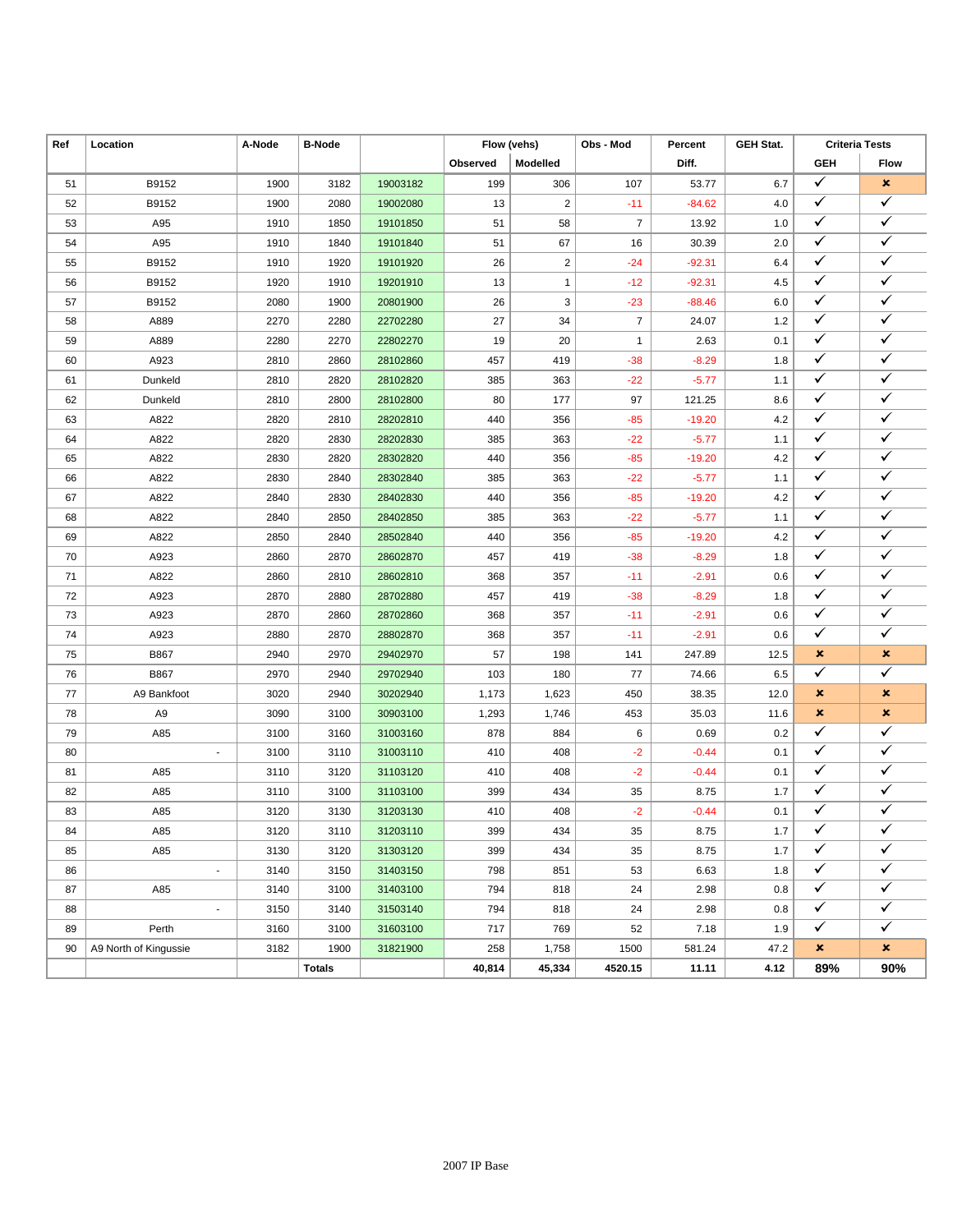| Ref            | Location                                | A-Node | <b>B-Node</b> |          | Flow (vehs)    |                 | Obs - Mod      | Percent<br><b>GEH Stat.</b> |            |                              | <b>Criteria Tests</b> |
|----------------|-----------------------------------------|--------|---------------|----------|----------------|-----------------|----------------|-----------------------------|------------|------------------------------|-----------------------|
|                |                                         |        |               |          | Observed       | <b>Modelled</b> |                | Diff.                       |            | <b>GEH</b>                   | <b>Flow</b>           |
|                | <b>Calibration Links - PM Peak Hour</b> |        |               |          |                |                 |                |                             |            |                              |                       |
| $\mathbf{1}$   | A9 Inverness                            | 1000   | 1010          | 10001010 | 2,018          | 1,798           | $-220$         | $-10.89$                    | 5.0        | ✓                            | ✓                     |
| $\overline{2}$ | A9 Inverness                            | 1010   | 1000          | 10101000 | 1,402          | 1,209           | $-193$         | $-13.77$                    | 5.3        | ✓                            | ✓                     |
| 3              | A <sub>9</sub>                          | 1010   | 1020          | 10101020 | 1,314          | 1,563           | 249            | 18.97                       | 6.6        | ✓                            | ×                     |
| 4              | A <sub>9</sub>                          | 1040   | 1010          | 10401010 | 793            | 1,026           | 233            | 29.34                       | 7.7        | $\checkmark$                 | $\pmb{\times}$        |
| 5              | A96                                     | 1050   | 1060          | 10501060 | 1,346          | 1,225           | $-121$         | $-9.00$                     | 3.4        | $\checkmark$                 | ✓                     |
| 6              | A96                                     | 1060   | 1070          | 10601070 | 1,346          | 1,225           | $-121$         | $-9.00$                     | 3.4        | $\checkmark$                 | ✓                     |
| $\overline{7}$ | A96                                     | 1060   | 1050          | 10601050 | 1,423          | 1,335           | $-88$          | $-6.20$                     | 2.4        | $\checkmark$                 | ✓                     |
| 8              | A96                                     | 1090   | 1060          | 10901060 | 1,423          | 1,335           | $-88$          | $-6.20$                     | 2.4        | ✓                            | ✓                     |
| 9              | A82                                     | 1100   | 1110          | 11001110 | 563            | 565             | $\overline{2}$ | 0.27                        | 0.1        | $\checkmark$                 | ✓                     |
| 10             | A82                                     | 1110   | 1100          | 11101100 | 804            | 823             | 19             | 2.40                        | 0.7        | $\checkmark$                 | ✓                     |
| 11             | A82                                     | 1110   | 1130          | 11101130 | 563            | 565             | $\overline{2}$ | 0.27                        | 0.1        | ✓                            | ✓                     |
| 12             | A82                                     | 1140   | 1110          | 11401110 | 804            | 823             | 19             | 2.40                        | 0.7        | ✓                            | $\checkmark$          |
| 13             | B8082                                   | 1220   | 1240          | 12201240 | 348            | 355             | $\overline{7}$ | 1.90                        | 0.4        | $\checkmark$                 | $\checkmark$          |
| 14             | B8082                                   | 1240   | 1220          | 12401220 | 307            | 307             | $-0$           | $-0.10$                     | 0.0        | $\checkmark$                 | $\checkmark$          |
| 15             | A9 South of Inverness                   | 1260   | 1290          | 12601290 | 1,974          | 2,149           | 175            | 8.88                        | 3.9        | $\checkmark$                 | ✓                     |
| 16             | A9 South of Inverness                   | 1280   | 1290          | 12801290 | 1,614          | 1,974           | 360            | 22.32                       | 8.5        | $\checkmark$                 | $\pmb{\times}$        |
| 17             | A9 South of Inverness                   | 1290   | 1260          | 12901260 |                | 1,977           | 108            | 5.75                        | 2.5        | ✓                            | ✓                     |
| 18             | A9 South of Inverness                   | 1290   | 1280          | 12901280 | 1,869<br>1,921 | 2,146           | 225            | 11.70                       | 5.0        | ✓                            | ✓                     |
|                | B9177                                   |        |               |          |                |                 |                |                             | 0.3        | $\checkmark$                 | ✓                     |
| 19             |                                         | 1290   | 1320          | 12901320 | 66             | 64              | $-2$           | $-3.48$                     |            | $\checkmark$                 | ✓                     |
| 20             | B9177                                   | 1290   | 1310          | 12901310 | 50             | 48              | $-2$           | $-4.60$                     | 0.3        | ✓                            | ✓                     |
| 21             | B9177                                   | 1310   | 1290          | 13101290 | 77             | 75              | $-2$           | $-2.99$                     | 0.3        | ✓                            | ✓                     |
| 22             | B9177                                   | 1320   | 1290          | 13201290 | 41             | 35              | -6             | $-13.66$                    | 0.9        | ✓                            | $\checkmark$          |
| 23             | B9154                                   | 1370   | 1460          | 13701460 | 31             | 28              | $-4$           | $-11.29$                    | 0.6        | $\checkmark$                 | $\checkmark$          |
| 24             | B9154                                   | 1410   | 1460          | 14101460 | 21             | 19              | $-2$           | $-9.05$                     | 0.4        | ✓                            | ✓                     |
| 25             | A9 Craggie                              | 1430   | 1480          | 14301480 | 34             | 32<br>19        | $-2$           | $-6.76$<br>$-9.05$          | 0.4<br>0.4 | $\checkmark$                 | ✓                     |
| 26             | B9154                                   | 1460   | 1370          | 14601370 | 21             |                 | $-2$           |                             |            | $\checkmark$                 | ✓                     |
| 27             | B9154                                   | 1460   | 1410          | 14601410 | 31             | 28              | $-4$           | $-11.29$                    | 0.6        | ✓                            | ✓                     |
| 28             | B851                                    | 1480   | 1430          | 14801430 | 36             | 32              | $-4$           | $-10.00$                    | 0.6        | $\checkmark$                 | ✓                     |
| 29             | B851                                    | 1480   | 1490          | 14801490 | 34             | 32              | $-2$           | $-6.76$                     | 0.4        | $\checkmark$                 | ✓                     |
| 30             | B851                                    | 1490   | 1480          | 14901480 | 36             | 32              | $-4$           | $-10.00$                    | 0.6        | ✓                            | ✓                     |
| 31             | B851                                    | 1490   | 1500          | 14901500 | 34             | 32              | $-2$           | $-6.76$                     | 0.4        | ✓                            | ✓                     |
| 32             | B851                                    | 1500   | 1490          | 15001490 | 36             | 32              | $-4$           | $-10.00$                    | 0.6        | ✓                            | ✓                     |
| 33             | B851                                    | 1500   | 1510          | 15001510 | 34             | 32              | $\overline{2}$ | $-6.76$                     | 0.4        | $\checkmark$                 | ✓                     |
| 34             | B851                                    | 1510   | 1500          | 15101500 | 36             | 32              | $-4$           | $-10.00$                    | 0.6        |                              |                       |
| 35             | A938                                    | 1640   | 1780          | 16401780 | 18             | 14              | $-4$           | $-20.00$                    | 0.9        | $\checkmark$                 | ✓<br>✓                |
| 36             | A9                                      | 1700   | 1710          | 17001710 | 135            | 132             | $-3$           | $-2.00$                     | 0.2        | $\checkmark$                 | $\checkmark$          |
| 37             | ÷,                                      | 1710   | 1700          | 17101700 | 83             | 75              | -8             | $-9.40$                     | 0.9        | $\checkmark$<br>$\checkmark$ | $\checkmark$          |
| 38             | $\overline{\phantom{a}}$                | 1710   | 1720          | 17101720 | 69             | 69              | -0             | $-0.29$                     | 0.0        |                              |                       |
| 39             | $\blacksquare$                          | 1710   | 1740          | 17101740 | 65             | 64              | $-1$           | $-2.00$                     | 0.2        | $\checkmark$                 | $\checkmark$          |
| 40             | ٠                                       | 1720   | 1710          | 17201710 | 40             | 36              | $-4$           | $-11.00$                    | 0.7        | $\checkmark$                 | ✓<br>✓                |
| 41             | $\overline{\phantom{a}}$                | 1740   | 1710          | 17401710 | 41             | 40              | $-1$           | $-2.93$                     | 0.2        | $\checkmark$                 |                       |
| 42             |                                         | 1780   | 1640          | 17801640 | 10             | 4               | -6             | $-56.00$                    | 2.1        | $\checkmark$                 | ✓                     |
| 43             | A938                                    | 1780   | 1790          | 17801790 | 9              | $\overline{7}$  | $-2$           | $-26.67$                    | 0.9        | $\checkmark$                 | $\checkmark$          |
| 44             | A938                                    | 1780   | 1800          | 17801800 | 9              | 8               | $-1$           | $-13.33$                    | 0.4        | $\checkmark$                 | $\checkmark$          |
| 45             | A938                                    | 1790   | 1780          | 17901780 | 4              | $\overline{c}$  | $-2$           | $-60.00$                    | 1.4        | $\checkmark$                 | $\checkmark$          |
| 46             | A938                                    | 1800   | 1780          | 18001780 | 5              | 3               | $-2$           | $-44.00$                    | 1.1        | ✓                            | ✓                     |
| 47             | A9 Aviemore                             | 1840   | 1870          | 18401870 | 1,332          | 2,111           | 779            | 58.51                       | 18.8       | ×                            | ×                     |
| 48             | A95                                     | 1840   | 1910          | 18401910 | 51             | 9               | $-42$          | $-83.14$                    | 7.8        | ✓                            | ✓                     |
| 49             | A95                                     | 1850   | 1910          | 18501910 | 37             | 35              | $-2$           | $-6.22$                     | 0.4        | $\checkmark$                 | ✓                     |
| 50             | A9 Aviemore                             | 1870   | 1840          | 18701840 | 2007 PM Base   | 1,989           | 428            | 27.40                       | 10.2       | ×                            | ×                     |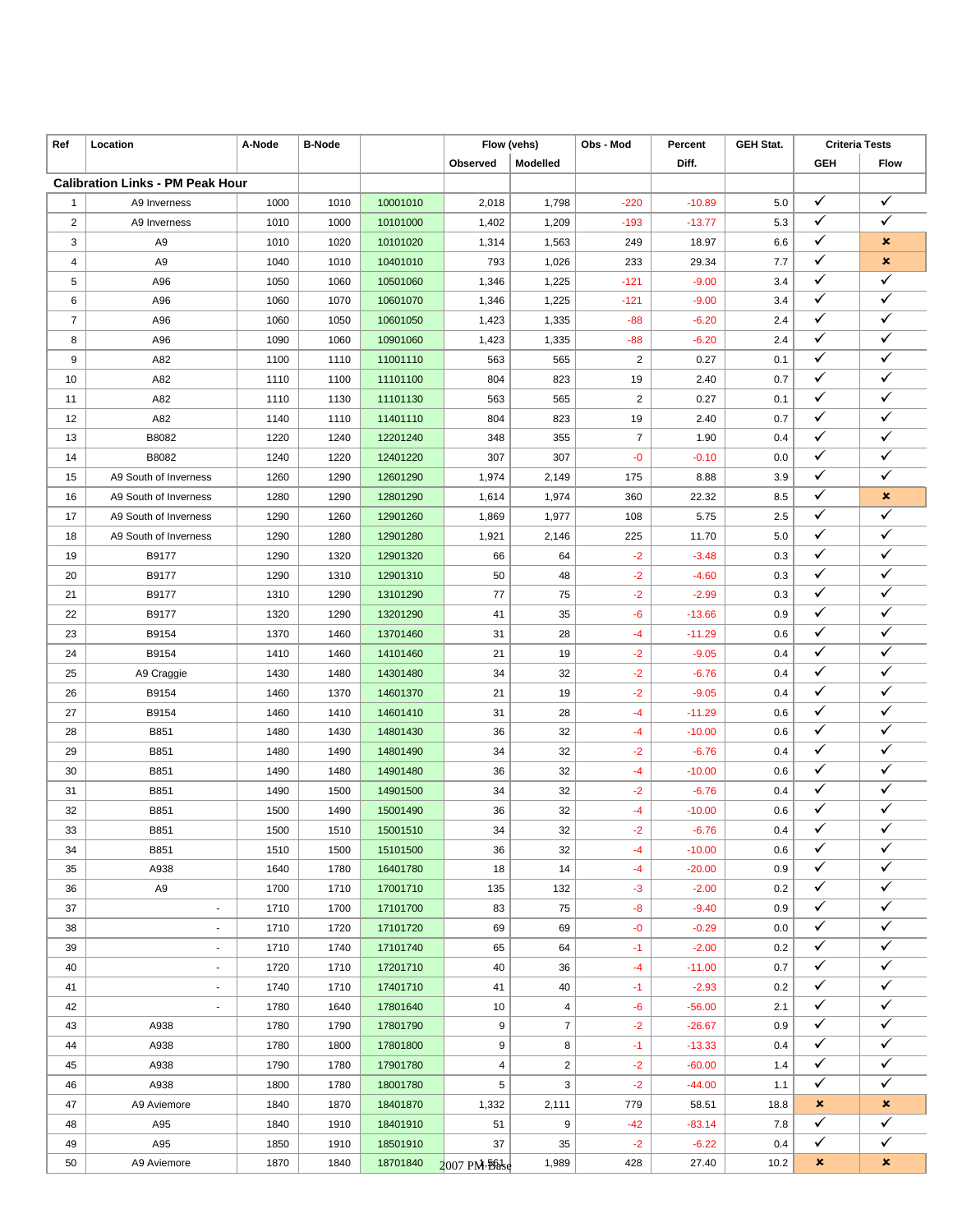| Ref | Location              | A-Node | <b>B-Node</b> |          | Flow (vehs) |                | Obs - Mod                 | Percent   | <b>GEH Stat.</b> | <b>Criteria Tests</b> |                    |
|-----|-----------------------|--------|---------------|----------|-------------|----------------|---------------------------|-----------|------------------|-----------------------|--------------------|
|     |                       |        |               |          | Observed    | Modelled       |                           | Diff.     |                  | <b>GEH</b>            | Flow               |
| 51  | B9152                 | 1900   | 3182          | 19003182 | 333         | 2,111          | 1778                      | 534.05    | 50.9             | $\pmb{\times}$        | ×                  |
| 52  | B9152                 | 1900   | 2080          | 19002080 | 12          | $\mathbf{r}$   | $-12$                     | $-100.00$ | 4.9              | ✓                     | $\checkmark$       |
| 53  | A95                   | 1910   | 1850          | 19101850 | 11          | 9              | $-2$                      | $-21.82$  | 0.8              | ✓                     | $\checkmark$       |
| 54  | A95                   | 1910   | 1840          | 19101840 | 64          | 35             | $-29$                     | $-45.78$  | 4.2              | $\checkmark$          | $\checkmark$       |
| 55  | B9152                 | 1910   | 1920          | 19101920 | 25          | 3              | $-22$                     | $-88.00$  | 5.9              | ✓                     | ✓                  |
| 56  | B9152                 | 1920   | 1910          | 19201910 | 8           | $\mathbf{1}$   | $-7$                      | $-87.50$  | 3.3              | ✓                     | ✓                  |
| 57  | B9152                 | 2080   | 1900          | 20801900 | 25          | $\overline{2}$ | $-23$                     | $-92.00$  | 6.3              | ✓                     | ✓                  |
| 58  | A889                  | 2270   | 2280          | 22702280 | 41          | 37             | -5                        | $-10.98$  | 0.7              | ✓                     | $\checkmark$       |
| 59  | A889                  | 2280   | 2270          | 22802270 | 27          | 23             | $-4$                      | $-16.30$  | 0.9              | $\checkmark$          | $\checkmark$       |
| 60  | A923                  | 2810   | 2860          | 28102860 | 661         | 678            | 17                        | 2.56      | 0.7              | ✓                     | ✓                  |
| 61  | Dunkeld               | 2810   | 2820          | 28102820 | 585         | 595            | 10                        | 1.68      | 0.4              | ✓                     | ✓                  |
| 62  | Dunkeld               | 2810   | 2800          | 28102800 | 136         | 209            | 73                        | 53.68     | 5.6              | $\checkmark$          | $\checkmark$       |
| 63  | A822                  | 2820   | 2810          | 28202810 | 481         | 482            | $\mathbf{1}$              | 0.19      | 0.0              | ✓                     | $\checkmark$       |
| 64  | A822                  | 2820   | 2830          | 28202830 | 585         | 595            | 10                        | 1.68      | 0.4              | $\checkmark$          | $\checkmark$       |
| 65  | A822                  | 2830   | 2820          | 28302820 | 481         | 482            | $\mathbf{1}$              | 0.19      | 0.0              | ✓                     | ✓                  |
| 66  | A822                  | 2830   | 2840          | 28302840 | 585         | 595            | 10                        | 1.68      | 0.4              | ✓                     | ✓                  |
| 67  | A822                  | 2840   | 2830          | 28402830 | 481         | 482            | $\mathbf{1}$              | 0.19      | 0.0              | ✓                     | ✓                  |
| 68  | A822                  | 2840   | 2850          | 28402850 | 585         | 595            | 10                        | 1.68      | 0.4              | $\checkmark$          | $\checkmark$       |
| 69  | A822                  | 2850   | 2840          | 28502840 | 481         | 482            | $\mathbf{1}$              | 0.19      | 0.0              | $\checkmark$          | $\checkmark$       |
| 70  | A923                  | 2860   | 2870          | 28602870 | 661         | 678            | 17                        | 2.56      | 0.7              | ✓                     | ✓                  |
| 71  | A822                  | 2860   | 2810          | 28602810 | 396         | 399            | 3                         | 0.73      | 0.1              | ✓                     | ✓                  |
| 72  | A923                  | 2870   | 2880          | 28702880 | 661         | 678            | 17                        | 2.56      | 0.7              | ✓                     | $\checkmark$       |
| 73  | A923                  | 2870   | 2860          | 28702860 | 396         | 399            | 3                         | 0.73      | 0.1              | ✓                     | $\checkmark$       |
| 74  | A923                  | 2880   | 2870          | 28802870 | 396         | 399            | 3                         | 0.73      | 0.1              | $\checkmark$          | $\checkmark$       |
| 75  | B867                  | 2940   | 2970          | 29402970 | 147         | 148            | $\mathbf{1}$              | 0.82      | 0.1              | ✓                     | ✓                  |
| 76  | B867                  | 2970   | 2940          | 29702940 | 116         | 120            | 4                         | 3.53      | 0.4              | ✓                     | ✓                  |
| 77  | A9 Bankfoot           | 3020   | 2940          | 30202940 | 1,763       | 2,214          | 451                       | 25.60     | 10.1             | ×                     | ×                  |
| 78  | A <sub>9</sub>        | 3090   | 3100          | 30903100 | 1,460       | 1,857          | 397                       | 27.22     | 9.8              | ✓                     | ×                  |
| 79  | A85                   | 3100   | 3160          | 31003160 | 1,250       | 1,239          | $-11$                     | $-0.90$   | 0.3              | $\checkmark$          | ✓                  |
| 80  | $\blacksquare$        | 3100   | 3110          | 31003110 | 180         | 183            | 3                         | 1.89      | 0.3              | ✓                     | ✓                  |
| 81  | A85                   | 3110   | 3120          | 31103120 | 180         | 183            | 3                         | 1.89      | 0.3              | ✓                     | ✓                  |
| 82  | A85                   | 3110   | 3100          | 31103100 | 564         | 567            | 3                         | 0.59      | 0.1              | ✓                     | ✓                  |
| 83  | A85                   | 3120   | 3130          | 31203130 | 180         | 183            | 3                         | 1.89      | 0.3              | $\checkmark$          | $\checkmark$       |
| 84  | A85                   | 3120   | 3110          | 31203110 | 564         | 567            | $\ensuremath{\mathsf{3}}$ | 0.59      | 0.1              | ✓                     | $\bar{\checkmark}$ |
| 85  | A85                   | 3130   | 3120          | 31303120 | 564         | 567            | 3                         | 0.59      | 0.1              | $\checkmark$          | $\checkmark$       |
| 86  | ÷,                    | 3140   | 3150          | 31403150 | 929         | 950            | 21                        | 2.25      | 0.7              | $\checkmark$          | $\checkmark$       |
| 87  | A85                   | 3140   | 3100          | 31403100 | 1,246       | 1,247          | $\mathbf{1}$              | 0.06      | 0.0              | $\checkmark$          | $\checkmark$       |
| 88  | $\blacksquare$        | 3150   | 3140          | 31503140 | 1,246       | 1,247          | $\mathbf{1}$              | 0.06      | 0.0              | $\checkmark$          | $\checkmark$       |
| 89  | Perth                 | 3160   | 3100          | 31603100 | 953         | 915            | $-38$                     | $-4.00$   | 1.2              | $\checkmark$          | $\checkmark$       |
| 90  | A9 North of Kingussie | 3182   | 1900          | 31821900 | 256         | 1,989          | 1733                      | 676.84    | 51.7             | ×                     | ×                  |
|     |                       |        | <b>Totals</b> |          | 45,634      | 51,709         | 6075.45                   | 6.08      | 3.05             | 94%                   | 90%                |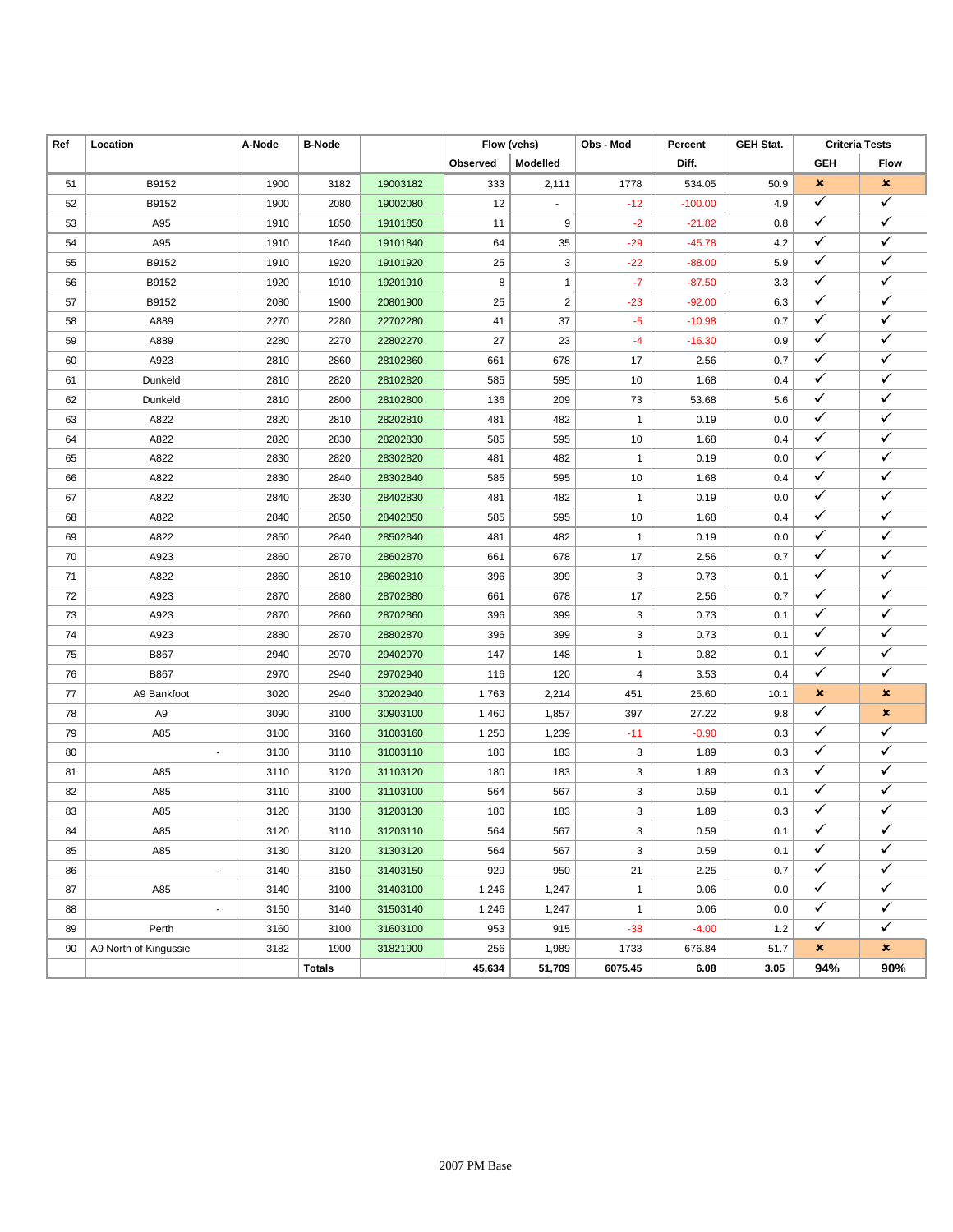## *Appendix B*

*TUBA Printout for Full Dualling Option*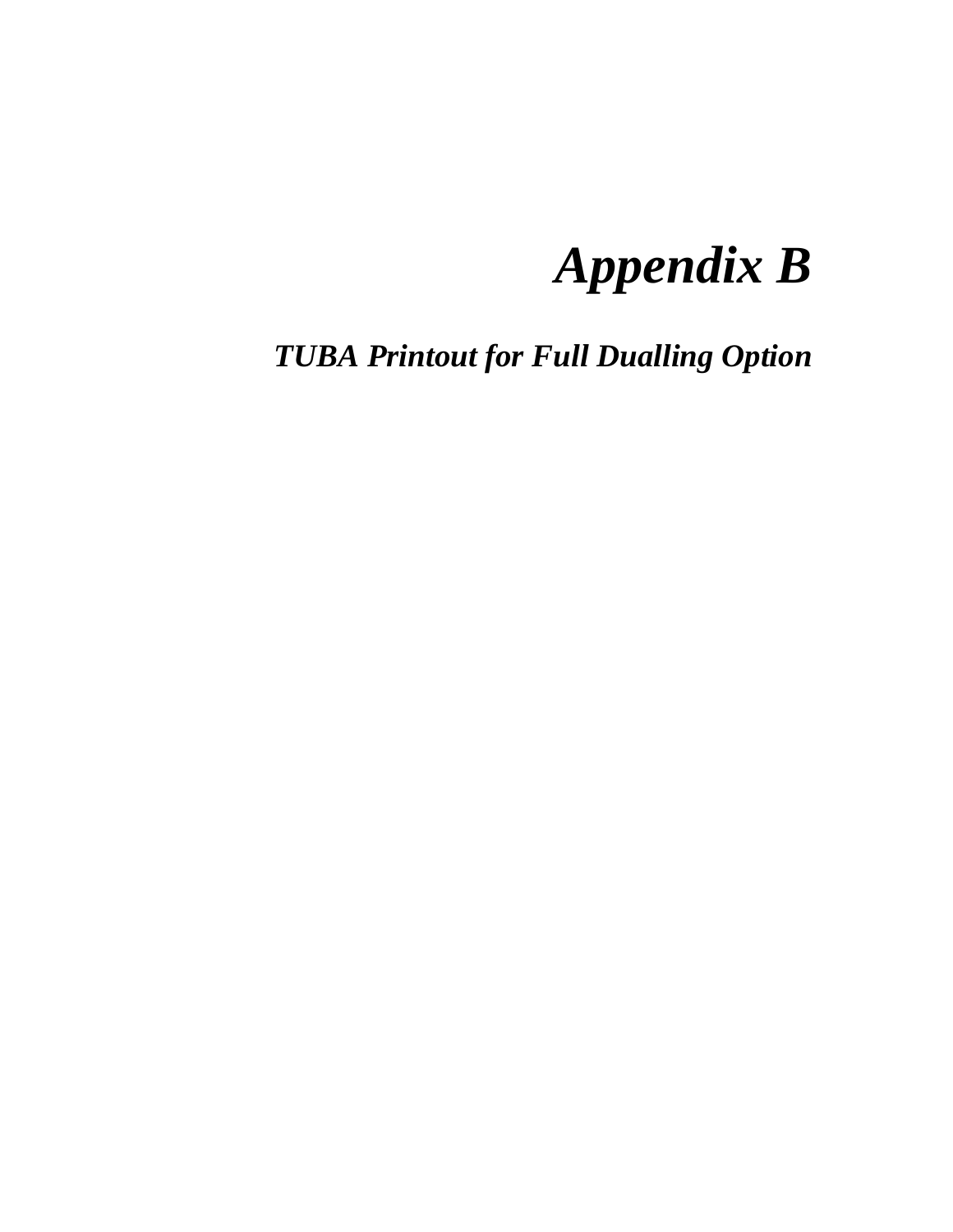A9 Full Dualling.OUT Transport User Benefit Appraisal TUBA v1.7a Program run on Thursday, 27 March 2008 at 18:05:29 INPUT\_SUMMARY<br>Run name Run name and A9 Full Dualling<br>
Do Minimum DM scheme Do Minimum<br>DS scheme DS Scheme DS Scheme DS Scheme DS Scheme DS Scheme DS Scheme DS Scheme DS Scheme DS Scheme DS Scheme Full Dualling Economic parameter file C:\Program Files\TUBA 1.7\economics\std\_economics\_1.7.txt Scheme parameter file T:\MOU10 RJB\TrP\000 - Projects\A9 HITRANS (S100867)\TEE\TUBA\A9 Full Dualling.txt First year of scheme costs 2007 First Appraisal Year 2010 Last Appraisal Year 2069 Modelled years 2010 2025 Time period Total hours AM peak 759 PM peak 1518 Inter-peak 759 **Total** 

Note: All monetary values are in 2002 market prices. All monetary values discounted to 2002 unless otherwise stated.

DM\_SCHEME\_COSTS

| Mode           |             | Do minimum scheme costs.<br>Year |             | Undi scounted £000s<br>Prep. |             | Superv.                  |          |          | Constr.     | Land   |
|----------------|-------------|----------------------------------|-------------|------------------------------|-------------|--------------------------|----------|----------|-------------|--------|
| Maint.<br>Road | $\mathbf 0$ | Oper.<br>2007                    | $\mathbf 0$ | Grant/Sub.<br>0              | 0           | Dev. _Cont               | $\Omega$ | 0        | 0           | 0      |
| Road           | 0           | 2008                             | 0           | 0                            | 0           |                          | 0        | 0        | 0           | 0      |
| Road           | 0           | 2009                             | 0           | 0                            | 0           |                          | 0        | $\Omega$ | 0           | 0      |
| Road           | 0           | 2010                             | 0           | $\boldsymbol{0}$             | 0           |                          | 0        | 0        | 0           | 0      |
| Road           | 0           | 2011                             | 0           | $\boldsymbol{0}$             | 0           |                          | 0        | 0        | 0           | 0      |
| Road           | 0           | 2012                             | 0           | 0                            | 0           |                          | 0        | 0        | $\mathbf 0$ | 0      |
| Road           | $\mathbf 0$ | 2013                             | 0           | 0                            | 0           |                          | 0        | 0        | $\mathbf 0$ | 0      |
| Road           | $\mathbf 0$ | 2014                             | 0           | 0                            | 0           |                          | 0        | 0        | $\mathbf 0$ | 0      |
| Road           | 0           | 2015                             | 0           | 0                            | 0           |                          | 0        | 0        | 0           | 0      |
| Road           | 0           | 2016                             | 0           | 0                            | 0           |                          | 0        | $\Omega$ | 0           | 0      |
| Road           | 0           | 2017                             | 0           | 0                            | $\mathbf 0$ |                          | 0        | $\Omega$ | 0           | 0      |
| Road           | 0           | 2018                             | 0           | 0                            | 0           |                          | 0        | $\Omega$ | 0           | 0      |
| Road<br>Road   | 0           | 2019<br>2020                     | 0           | 0<br>0                       | 0           |                          | 0<br>0   | 0        | 0<br>0      | 0<br>0 |
| Road           | 0           | 2021                             | 0           | 0                            | 0           |                          | 0        | 0        | $\Omega$    | 0      |
| Road           | 0           | 2022                             | 0           | $\Omega$                     | 0           |                          | 0        | 0        | $\Omega$    | 0      |
| Road           | 0           | 2023                             | 0           | 0                            | 0           |                          | 0        | 0        | 0           | 0      |
| Road           | 0           | 2024                             | 0           | 0                            | 0           |                          | 0        | 0        | 0           | 0      |
|                |             |                                  |             |                              | D-          | $\overline{\phantom{a}}$ |          |          |             |        |

Page 1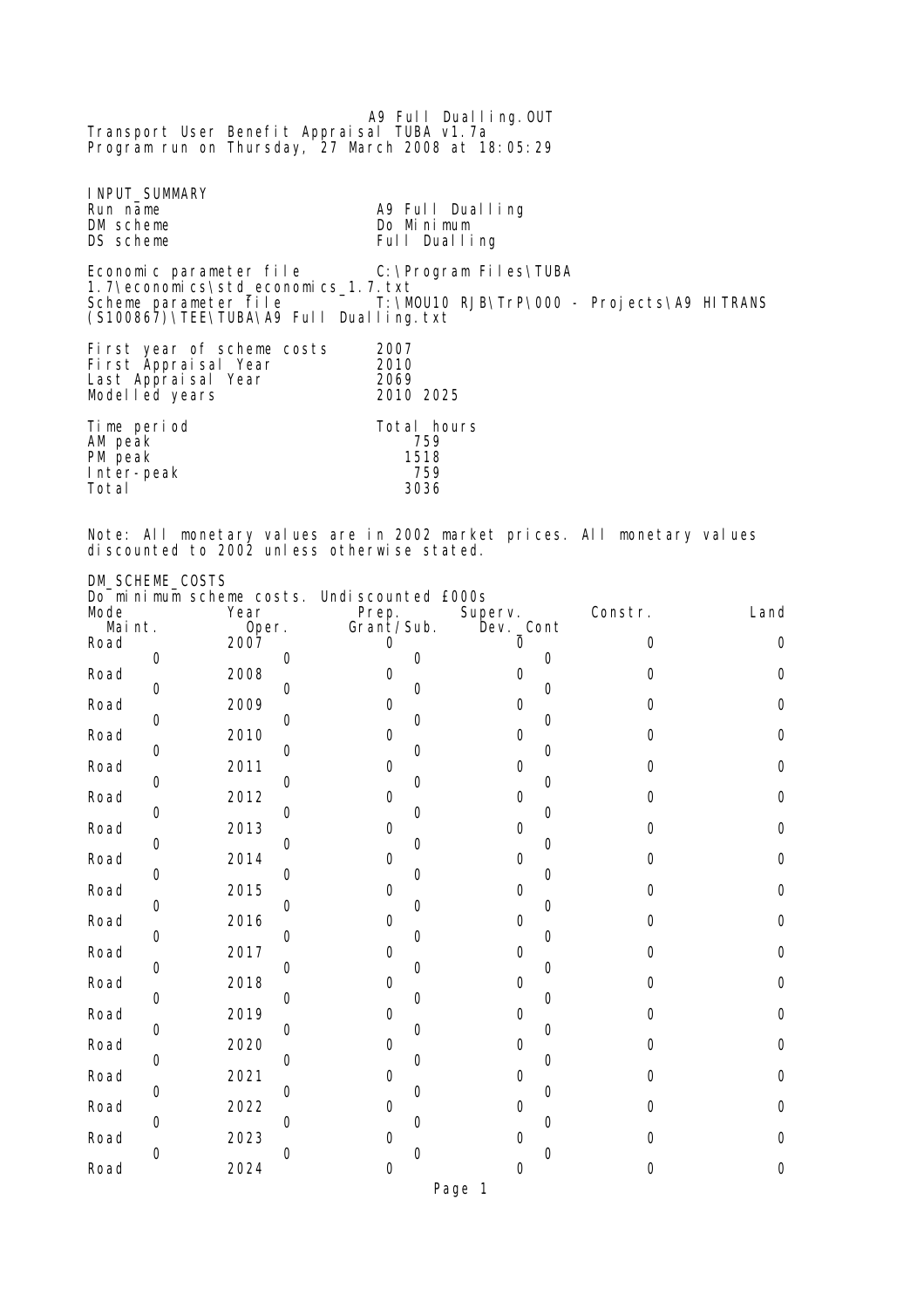|      |                     |      |             | A9 Ful I            |                     | Dual I i ng. OUT    |                     |                     |                     |
|------|---------------------|------|-------------|---------------------|---------------------|---------------------|---------------------|---------------------|---------------------|
| Road | $\boldsymbol{0}$    | 2025 | $\mathbf 0$ | $\mathsf{O}\xspace$ | $\mathsf{O}\xspace$ | 0                   | 0                   | $\boldsymbol{0}$    | $\mathsf{O}\xspace$ |
| Road | $\mbox{O}$          | 2026 | $\mathbf 0$ | $\mathsf{O}\xspace$ | $\mathsf{O}\xspace$ | $\mathbf 0$         | $\mathbf 0$         | $\mathsf{O}\xspace$ | $\mathbf 0$         |
| Road | $\boldsymbol{0}$    | 2027 | $\mathbf 0$ | 0                   | $\mathbf 0$         | 0                   | $\mathbf 0$         | $\mathbf 0$         | $\mathsf{O}\xspace$ |
| Road | $\boldsymbol{0}$    | 2028 | 0           | 0                   | $\mathsf O$         | $\boldsymbol{0}$    | $\mathbf 0$         | $\mathsf{O}\xspace$ | $\mathsf{O}\xspace$ |
| Road | $\mbox{O}$          | 2029 | 0           | $\mathsf{O}\xspace$ | $\mathsf{O}\xspace$ | $\mathsf{O}\xspace$ | $\mathbf 0$         | $\mathbf 0$         | $\mathbf 0$         |
| Road | $\mathbf 0$         | 2030 | 0           | 0                   | $\mathbf 0$         | 0                   | $\mathbf 0$         | $\mathbf 0$         | $\mathsf{O}\xspace$ |
| Road | $\mathsf{O}\xspace$ | 2031 | 0           | 0                   | $\mathbf 0$         | $\mathbf 0$         | $\mathbf 0$         | $\mathbf 0$         | $\mathsf{O}\xspace$ |
| Road | $\mathsf{O}\xspace$ | 2032 | $\mathbf 0$ | $\mathsf{O}\xspace$ | $\mathsf{O}\xspace$ | $\mathsf{O}\xspace$ | $\mathbf 0$         | $\mathbf 0$         | $\mathbf 0$         |
| Road | $\mathbf 0$         | 2033 | 0           | 0                   | $\mathsf O$         | 0                   | $\mathbf 0$         | $\mathbf 0$         | $\mathsf{O}\xspace$ |
| Road | $\boldsymbol{0}$    | 2034 | 0           | $\mathbf 0$         | 0                   | 0                   | $\mathbf 0$         | $\mathbf 0$         | 0                   |
|      | 0                   |      | $\mathbf 0$ | $\mathsf{O}\xspace$ | $\mathsf{O}\xspace$ | $\mathsf{O}\xspace$ | $\mathbf 0$         |                     | $\mathbf 0$         |
| Road | $\mathbf 0$         | 2035 | 0           |                     | $\mathbf 0$         |                     | $\mathbf 0$         | $\mathsf{O}\xspace$ |                     |
| Road | $\boldsymbol{0}$    | 2036 | 0           | 0                   | 0                   | 0                   | $\mathbf 0$         | $\mathbf 0$         | $\mathsf{O}\xspace$ |
| Road | $\mathsf{O}\xspace$ | 2037 | $\mathbf 0$ | $\mathbf 0$         | $\mathsf O$         | 0                   | $\mathbf 0$         | $\mathbf 0$         | 0                   |
| Road | $\boldsymbol{0}$    | 2038 | 0           | $\mathsf{O}\xspace$ | $\mathbf 0$         | $\mathsf{O}\xspace$ | $\mathbf 0$         | $\mathsf{O}\xspace$ | $\mathbf 0$         |
| Road | $\boldsymbol{0}$    | 2039 | 0           | 0                   | 0                   | 0                   | $\mathbf 0$         | $\mathbf 0$         | $\mathsf{O}\xspace$ |
| Road | $\mathsf{O}\xspace$ | 2040 | $\mathbf 0$ | $\mathbf 0$         | $\mathsf O$         | 0                   | $\mathbf 0$         | $\mathsf{O}\xspace$ | $\mathsf{O}\xspace$ |
| Road | $\boldsymbol{0}$    | 2041 | 0           | $\mathsf{O}\xspace$ | $\mathbf 0$         | $\mathsf{O}\xspace$ | $\mathbf 0$         | $\mathsf{O}\xspace$ | $\mathsf{O}\xspace$ |
| Road | $\boldsymbol{0}$    | 2042 | 0           | 0                   | 0                   | 0                   | $\mathbf 0$         | $\mathbf 0$         | $\mathsf{O}\xspace$ |
| Road | $\mbox{O}$          | 2043 | 0           | 0                   | $\mathsf{O}\xspace$ | 0                   | $\mathbf 0$         | $\mathsf{O}\xspace$ | $\mathsf{O}\xspace$ |
| Road | $\boldsymbol{0}$    | 2044 | 0           | 0                   | $\mathbf 0$         | 0                   | $\mathbf 0$         | $\mathsf{O}\xspace$ | $\mathsf{O}\xspace$ |
| Road | $\mathbf 0$         | 2045 | 0           | $\mathsf O$         | $\mathbf 0$         | 0                   | $\mathbf 0$         | $\mathbf 0$         | $\mathsf{O}\xspace$ |
| Road | $\boldsymbol{0}$    | 2046 | $\mathbf 0$ | 0                   | $\mathsf{O}\xspace$ | $\mathsf{O}\xspace$ | $\mathbf 0$         | $\mathbf 0$         | 0                   |
| Road | $\mbox{O}$          | 2047 | 0           | $\mathsf{O}\xspace$ | $\mathsf{O}\xspace$ | $\mathbf 0$         | $\mathsf{O}\xspace$ | $\mbox{O}$          | $\mathbf 0$         |
| Road | $\boldsymbol{0}$    | 2048 | $\mathbf 0$ | $\mathsf{O}\xspace$ | $\boldsymbol{0}$    | $\mathsf{O}\xspace$ | $\mathbf 0$         | $\mathsf{O}\xspace$ | $\mathbf 0$         |
| Road |                     | 2049 |             | $\mathsf{O}\xspace$ |                     | $\mathbf 0$         |                     | $\mbox{O}$          | $\mathbf 0$         |
| Road | 0                   | 2050 | 0           | $\mathsf{O}\xspace$ | 0                   | $\boldsymbol{0}$    | $\mathbf 0$         | $\mbox{O}$          | $\mathbf 0$         |
| Road | $\mathsf 0$         | 2051 | $\mathbf 0$ | $\mathsf{O}\xspace$ | $\mbox{O}$          | $\mathsf{O}\xspace$ | $\boldsymbol{0}$    | $\mathsf{O}\xspace$ | $\mathbf 0$         |
| Road | $\boldsymbol{0}$    | 2052 | 0           | 0                   | $\mathsf{O}\xspace$ | $\mathbf 0$         | $\mathbf 0$         | $\mbox{O}$          | $\mathbf 0$         |
| Road | 0                   | 2053 | 0           | $\mathsf{O}\xspace$ | 0                   | $\boldsymbol{0}$    | $\mathbf 0$         | $\mbox{O}$          | $\mathsf{O}\xspace$ |
| Road | $\mathsf{O}\xspace$ | 2054 | $\mathbf 0$ | $\mathsf{O}\xspace$ | $\mathsf{O}\xspace$ | $\mathsf{O}\xspace$ | $\boldsymbol{0}$    | $\mathsf{O}\xspace$ | $\mathbf 0$         |
| Road | $\boldsymbol{0}$    | 2055 | 0           | $\mathsf{O}\xspace$ | $\mathsf{O}\xspace$ | 0                   | $\mathbf 0$         | $\mathsf{O}\xspace$ | $\mathbf 0$         |
| Road | 0                   | 2056 | 0           | $\mathsf{O}\xspace$ | 0                   | $\boldsymbol{0}$    | $\mathbf 0$         | $\mbox{O}$          | 0                   |
| Road | $\mathsf 0$         | 2057 | $\mathbf 0$ | $\mathbf 0$         | $\mathsf{O}\xspace$ | $\mathsf{O}\xspace$ | $\boldsymbol{0}$    | $\mathsf{O}\xspace$ | $\mathsf{O}\xspace$ |
| Road | $\mathbf 0$         | 2058 | 0           | $\mathsf{O}\xspace$ | $\mathbf 0$         | 0                   | $\mathbf 0$         | $\mathsf{O}\xspace$ | $\mbox{O}$          |
|      |                     |      |             |                     |                     | Page 2              |                     |                     |                     |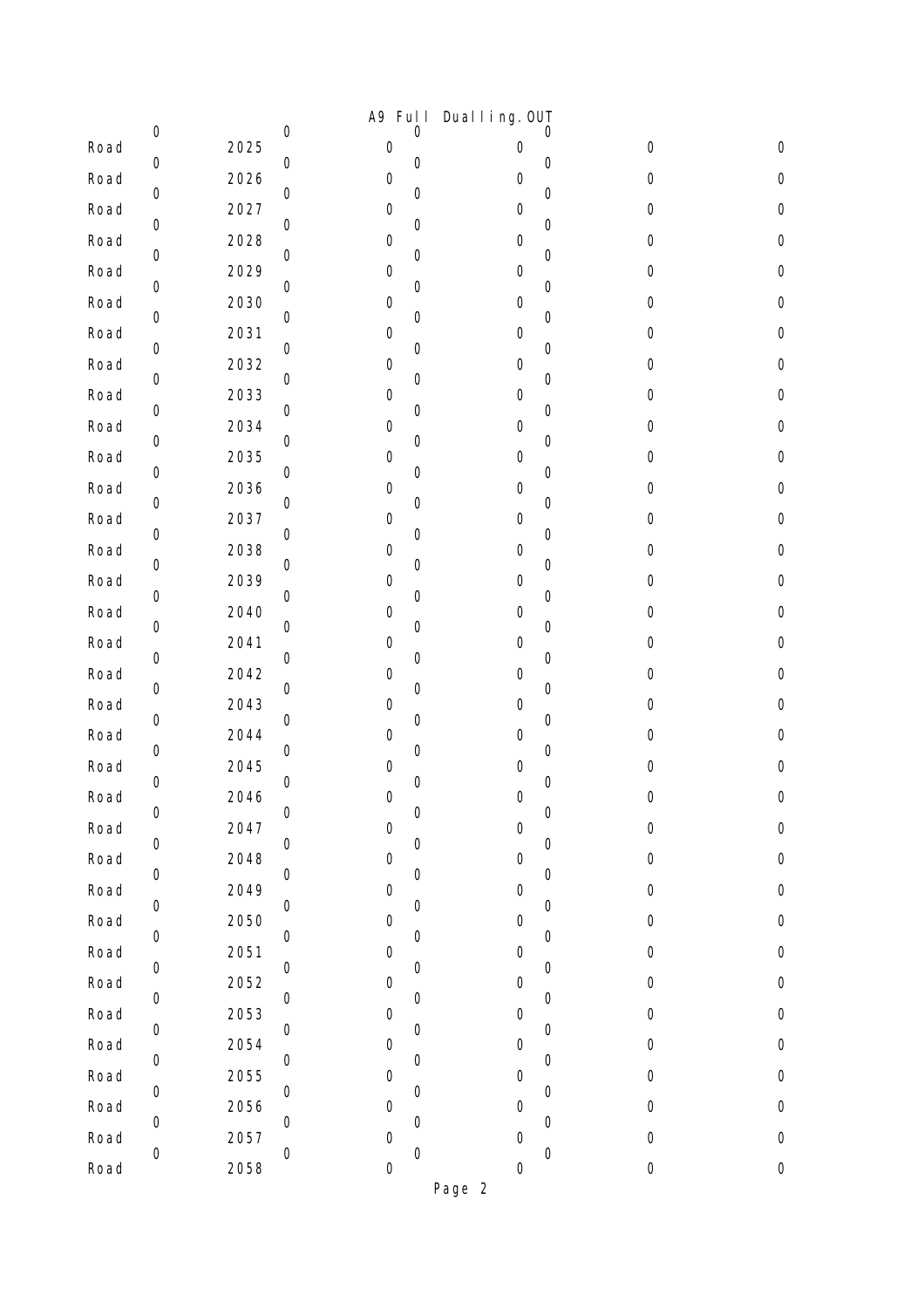|                |                     |                                    |                     |                              |             | A9 Full Dualling. OUT        |   |                     |                     |
|----------------|---------------------|------------------------------------|---------------------|------------------------------|-------------|------------------------------|---|---------------------|---------------------|
| Road           | $\mathsf{O}\xspace$ | 2059                               | $\boldsymbol{0}$    | 0                            | 0           | 0                            | 0 | $\mathbf 0$         | 0                   |
| Road           | 0                   | 2060                               | 0                   | 0                            | 0           | $\mathbf 0$                  | 0 | $\mathbf 0$         | 0                   |
| Road           | 0                   | 2061                               | 0                   | 0                            | 0           | 0                            | 0 | 0                   | 0                   |
| Road           | 0                   | 2062                               | 0                   | 0                            | 0           | 0                            | 0 | 0                   | 0                   |
|                | 0                   |                                    | 0                   |                              | 0           |                              | 0 |                     |                     |
| Road           | 0                   | 2063                               | 0                   | 0                            | 0           | $\mathbf 0$                  | 0 | $\mathbf 0$         | 0                   |
| Road           | 0                   | 2064                               | 0                   | 0                            | 0           | 0                            | 0 | $\mathbf 0$         | 0                   |
| Road           | 0                   | 2065                               | 0                   | 0                            | 0           | 0                            | 0 | 0                   | 0                   |
| Road           | 0                   | 2066                               | $\boldsymbol{0}$    | 0                            | 0           | 0                            | 0 | $\mathbf 0$         | 0                   |
| Road           |                     | 2067                               |                     | 0                            |             | 0                            |   | $\mathbf 0$         | 0                   |
| Road           | 0                   | 2068                               | 0                   | 0                            | 0           | 0                            | 0 | 0                   | 0                   |
| Road           | 0                   | 2069                               | 0                   | 0                            | 0           | $\mathbf 0$                  | 0 | $\mathbf 0$         | 0                   |
|                | $\mathsf{O}\xspace$ |                                    | 0                   |                              | 0           |                              | 0 |                     |                     |
| Mode           | DS_SCHEME_COSTS     | Do something scheme costs.<br>Year |                     | Undi scounted £000s<br>Prep. |             | Superv.                      |   | Constr.             | Land                |
| Maint.<br>Road |                     | Oper.<br>2007                      |                     | Grant/Sub.<br>0              |             | Dev. _Cont<br>$\overline{0}$ |   | $\mathbf 0$         | 0                   |
| Road           | $\boldsymbol{0}$    | 2008                               | 0                   | 0                            | 0           | 0                            | 0 | 0                   | 0                   |
|                | 0                   |                                    | 0                   |                              | 0           |                              | 0 |                     |                     |
| Road           | 0                   | 2009                               | 0                   | 0                            | 0           | 0                            | 0 | 0                   | 0                   |
| Road           | $\mathbf 0$         | 2010                               | $\boldsymbol{0}$    | 0                            | 0           | 0                            | 0 | $\mathbf 0$         | 0                   |
| Road           | 0                   | 2011                               | 0                   | 0                            | 0           | 0                            | 0 | $\mathbf 0$         | 0                   |
| Road           | 0                   | 2012                               | 0                   | 0                            | 0           | 0                            | 0 | 0                   | 0                   |
| Road           | 0                   | 2013                               |                     | 0                            | 0           | 0                            | 0 | $\mathbf 0$         | 0                   |
| Road           |                     | 2014                               | 0                   | 0                            |             | $\mathbf 0$                  |   | 0                   | 0                   |
| Road           | 0                   | 2015                               | $\boldsymbol{0}$    | $\mathsf{O}\xspace$          | 0           | $\mathsf O$                  | 0 | $\mathsf{O}\xspace$ | $\mathsf{O}\xspace$ |
| Road           | 0                   | 2016                               | $\mathbf 0$         | 0                            | 0           | $\mathbf 0$                  | 0 | $\mathsf{O}\xspace$ | $\mathsf{O}\xspace$ |
| Road           | $\boldsymbol{0}$    | 2017                               | $\mathbf 0$         | 0                            | 0           | $\mathbf 0$                  | 0 | $\mathsf{O}\xspace$ | $\mathsf{O}\xspace$ |
| Road           | $\mathsf{O}\xspace$ | 2018                               | $\mathsf{O}\xspace$ | 0                            | 0           | $\mathbf 0$                  | 0 | $\mathsf{O}\xspace$ | $\mathsf{O}\xspace$ |
| Road           | 0                   | 2019                               | 0                   | 0                            | 0           | $\mathbf 0$                  | 0 | $\mathsf{O}\xspace$ | $\mathbf 0$         |
|                | $\boldsymbol{0}$    |                                    | 0                   |                              | 0           |                              | 0 |                     |                     |
| Road           | $\mathsf{O}\xspace$ | 2020                               | $\mathbf 0$         | 0                            | $\mathbf 0$ | $\mathbf 0$                  | 0 | $\mathsf{O}\xspace$ | $\mathsf{O}\xspace$ |
| Road           | 0                   | 2021                               | 0                   | 0                            | 0           | $\mathbf 0$                  | 0 | $\mathsf{O}\xspace$ | $\mathsf{O}\xspace$ |
| Road           | $\boldsymbol{0}$    | 2022                               | $\mathbf 0$         | 0                            | 0           | $\mathbf 0$                  | 0 | $\mathsf{O}\xspace$ | $\mathsf{O}\xspace$ |
| Road           | $\mathsf{O}\xspace$ | 2023                               | $\mathbf 0$         | 0                            | 0           | $\mathbf 0$                  |   | $\mathbf 0$         | $\mathsf{O}\xspace$ |
| Road           |                     | 2024                               |                     | 0                            |             | $\mathbf 0$                  | 0 | $\mathbf 0$         | $\mathsf{O}\xspace$ |
| Road           | 0                   | 2025                               | 0                   | 0                            | 0           | $\mathbf 0$                  | 0 | $\mathsf{O}\xspace$ | $\mathsf{O}\xspace$ |
| Road           | $\mathbf 0$         | 2026                               | $\mathbf 0$         | 0                            | 0           | 0                            | 0 | $\mathsf{O}\xspace$ | $\mathbf 0$         |
|                | 0                   |                                    | 0                   |                              | 0           |                              | 0 |                     |                     |

Page 3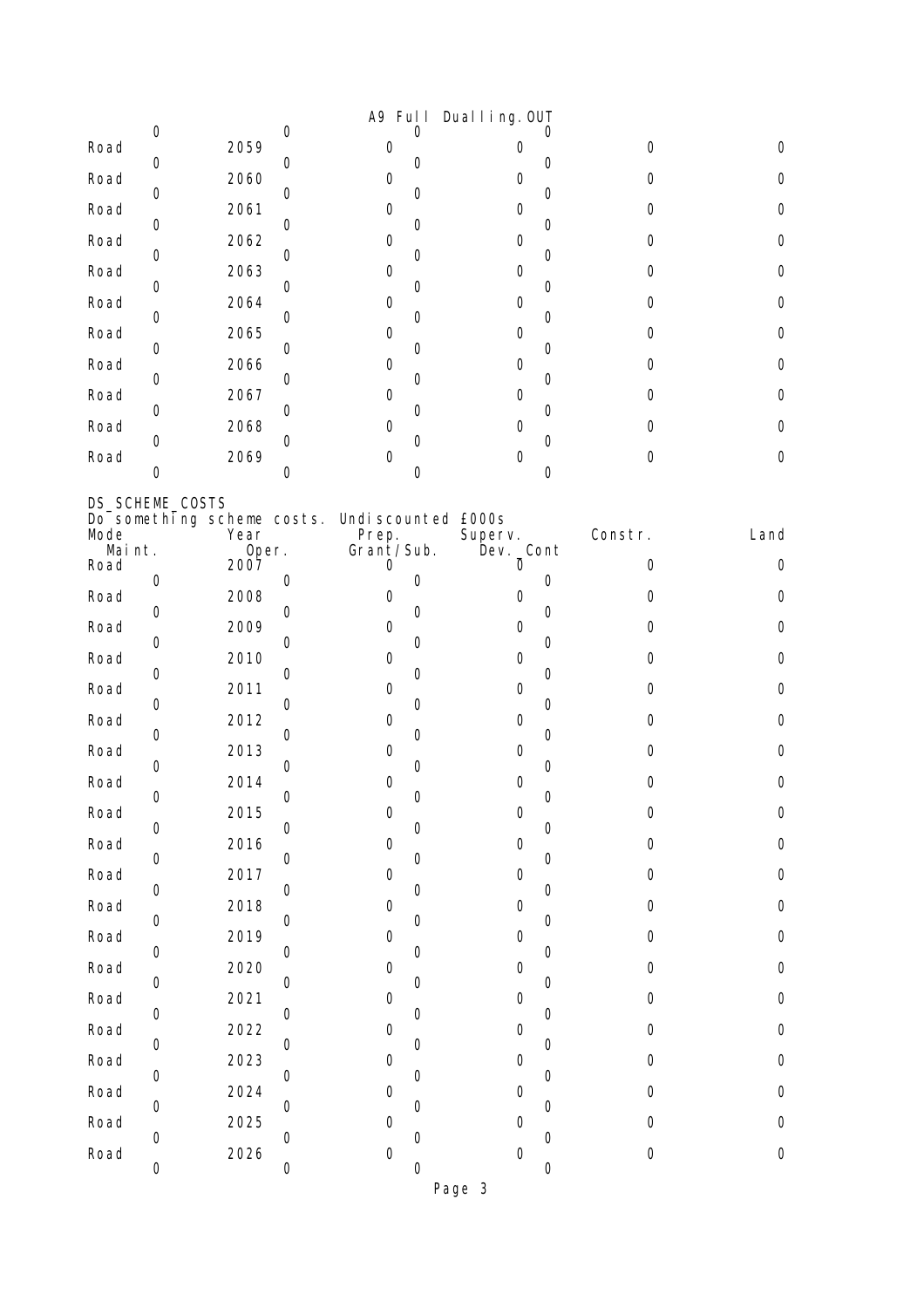|      |                     |      |             | A9 Ful I            |                     | Dual I ing. OUT     |                     |                     |                     |
|------|---------------------|------|-------------|---------------------|---------------------|---------------------|---------------------|---------------------|---------------------|
| Road | $\mathbf 0$         | 2027 | 0           | 0                   | $\mathbf 0$         | 0                   | $\mathbf 0$         | $\mathsf{O}\xspace$ | $\mathsf{O}\xspace$ |
| Road | $\mbox{O}$          | 2028 | $\mathbf 0$ | 0                   | $\mathsf{O}\xspace$ | 0                   | $\mathbf 0$         | $\mathbf 0$         | $\mathsf{O}\xspace$ |
| Road | $\boldsymbol{0}$    | 2029 | 0           | 0                   | $\mathbf 0$         | 0                   | $\mathbf 0$         | $\mathbf 0$         | 0                   |
| Road |                     | 2030 |             | $\mathsf{O}\xspace$ |                     | $\mathsf{O}\xspace$ |                     | $\mathsf{O}\xspace$ | $\mathsf{O}\xspace$ |
| Road | $\boldsymbol{0}$    | 2031 | 0           | 0                   | $\mathbf 0$         | 0                   | $\mathbf 0$         | $\mathsf{O}\xspace$ | $\mathsf O$         |
| Road | $\mbox{O}$          | 2032 | $\mathbf 0$ | 0                   | $\boldsymbol{0}$    | 0                   | $\mathbf 0$         | $\mathbf 0$         | 0                   |
| Road | $\boldsymbol{0}$    | 2033 | 0           | $\mathsf{O}\xspace$ | $\mathbf 0$         | 0                   | $\mathbf 0$         | $\mathsf{O}\xspace$ | $\mathsf{O}\xspace$ |
| Road | $\boldsymbol{0}$    | 2034 | $\mathbf 0$ | $\mathsf{O}\xspace$ | $\mathbf 0$         | $\mathsf{O}\xspace$ | $\mathbf 0$         | $\mathbf 0$         | $\mathsf{O}\xspace$ |
| Road | $\mbox{O}$          | 2035 | $\mathbf 0$ | 0                   | $\mathsf{O}\xspace$ | 0                   | $\mathbf 0$         | $\mathbf 0$         | 0                   |
| Road | $\boldsymbol{0}$    | 2036 | 0           | 0                   | $\mathbf 0$         | 0                   | $\mathbf 0$         | $\mathsf{O}\xspace$ | $\mathsf{O}\xspace$ |
| Road | 0                   | 2037 | 0           | $\mathsf{O}\xspace$ | $\boldsymbol{0}$    | 0                   | $\mathbf 0$         | $\mathsf{O}\xspace$ | $\mathsf{O}\xspace$ |
| Road | $\boldsymbol{0}$    | 2038 | 0           | 0                   | $\mathbf 0$         | 0                   | $\mathbf 0$         | $\mathbf 0$         | 0                   |
| Road | $\boldsymbol{0}$    | 2039 | 0           | 0                   | $\mathbf 0$         | 0                   | $\mathbf 0$         | $\boldsymbol{0}$    | 0                   |
| Road | 0                   | 2040 | 0           | $\mathsf{O}\xspace$ | 0                   | $\mathsf{O}\xspace$ | $\mathbf 0$         | $\mathsf{O}\xspace$ | $\mathsf O$         |
| Road | $\boldsymbol{0}$    | 2041 | $\mathbf 0$ | 0                   | $\mathbf 0$         | 0                   | $\mathbf 0$         | $\mathsf{O}\xspace$ | $\mathsf{O}\xspace$ |
| Road | $\boldsymbol{0}$    | 2042 | 0           | 0                   | 0                   | 0                   | $\mathbf 0$         | $\mathsf{O}\xspace$ | 0                   |
| Road | 0                   | 2043 | 0           | $\mathsf{O}\xspace$ | $\boldsymbol{0}$    | $\mathsf{O}\xspace$ | $\mathbf 0$         | $\mathsf{O}\xspace$ | $\mathsf O$         |
| Road | $\boldsymbol{0}$    | 2044 | 0           | 0                   | $\mathbf 0$         | 0                   | $\mathbf 0$         | $\mathsf{O}\xspace$ | $\mathsf{O}\xspace$ |
| Road | $\boldsymbol{0}$    | 2045 | 0           | 0                   | $\mathbf 0$         | $\boldsymbol{0}$    | $\mathbf 0$         | $\mathbf 0$         | 0                   |
| Road | 0                   | 2046 | $\mathbf 0$ | $\mathsf{O}\xspace$ | $\boldsymbol{0}$    | 0                   | $\mathbf 0$         | $\mathsf{O}\xspace$ | $\mathsf O$         |
| Road | $\boldsymbol{0}$    | 2047 | 0           | 0                   | $\mathbf 0$         | 0                   | $\mathbf 0$         | $\mathbf 0$         | 0                   |
| Road | $\mathsf{O}\xspace$ | 2048 | 0           | $\mathbf 0$         | 0                   | $\boldsymbol{0}$    | $\mathbf 0$         | $\mathbf 0$         | $\mathsf{O}\xspace$ |
| Road | $\boldsymbol{0}$    | 2049 | $\mathbf 0$ | $\mathbf 0$         | $\mathbf 0$         | $\mathsf{O}\xspace$ | $\mathbf 0$         | 0                   | 0                   |
| Road | $\boldsymbol{0}$    | 2050 | 0           | $\mathbf 0$         | $\boldsymbol{0}$    | $\mathsf{O}\xspace$ | $\mathbf 0$         | $\mathsf{O}\xspace$ | $\mathsf{O}\xspace$ |
| Road | $\mathsf{O}\xspace$ | 2051 | $\mathbf 0$ | 0                   | $\mathsf{O}\xspace$ | $\boldsymbol{0}$    | $\mathsf{O}\xspace$ | $\mbox{O}$          | $\mathsf{O}\xspace$ |
| Road | 0                   | 2052 | 0           | $\mathbf 0$         | 0                   | $\boldsymbol{0}$    | $\boldsymbol{0}$    | $\mathsf 0$         | $\mbox{O}$          |
| Road | $\boldsymbol{0}$    | 2053 | $\mathbf 0$ | $\mathbf 0$         | $\boldsymbol{0}$    | 0                   | $\mathbf 0$         | $\mathsf{O}\xspace$ | $\mathsf{O}\xspace$ |
| Road | $\mathsf{O}\xspace$ | 2054 | $\mathbf 0$ | 0                   | $\mathsf{O}\xspace$ | $\mathbf 0$         | $\mathsf{O}\xspace$ | $\mbox{O}$          | $\mathsf{O}\xspace$ |
| Road | 0                   | 2055 | 0           | $\mathsf{O}\xspace$ | 0                   | $\mathbf 0$         | $\boldsymbol{0}$    | $\mathsf 0$         | $\mbox{O}$          |
| Road | $\boldsymbol{0}$    | 2056 | $\mathbf 0$ | $\mathsf{O}\xspace$ | $\boldsymbol{0}$    | 0                   | $\mathbf 0$         | $\mathsf{O}\xspace$ | $\mbox{O}$          |
| Road | $\,0\,$             | 2057 | $\mathbf 0$ | 0                   | $\mathsf{O}\xspace$ | $\mathbf 0$         | $\mathsf{O}\xspace$ | $\mbox{O}$          | 0                   |
| Road | 0                   | 2058 | 0           | $\mathsf{O}\xspace$ | 0                   | $\mathbf 0$         | $\boldsymbol{0}$    | $\mathsf 0$         | $\mathsf{O}\xspace$ |
| Road | 0                   | 2059 | $\mathbf 0$ | $\mathbf 0$         | 0                   | 0                   | $\mathbf 0$         | $\mathsf{O}\xspace$ | $\mathsf{O}\xspace$ |
| Road | $\mathsf 0$         | 2060 | $\mathbf 0$ | $\mathsf{O}\xspace$ | $\mathsf{O}\xspace$ | 0                   | $\mathsf{O}\xspace$ | $\mathsf{O}\xspace$ | $\mathsf{O}\xspace$ |
|      | 0                   |      | 0           |                     | 0                   |                     | $\boldsymbol{0}$    |                     |                     |
|      |                     |      |             |                     |                     | Page 4              |                     |                     |                     |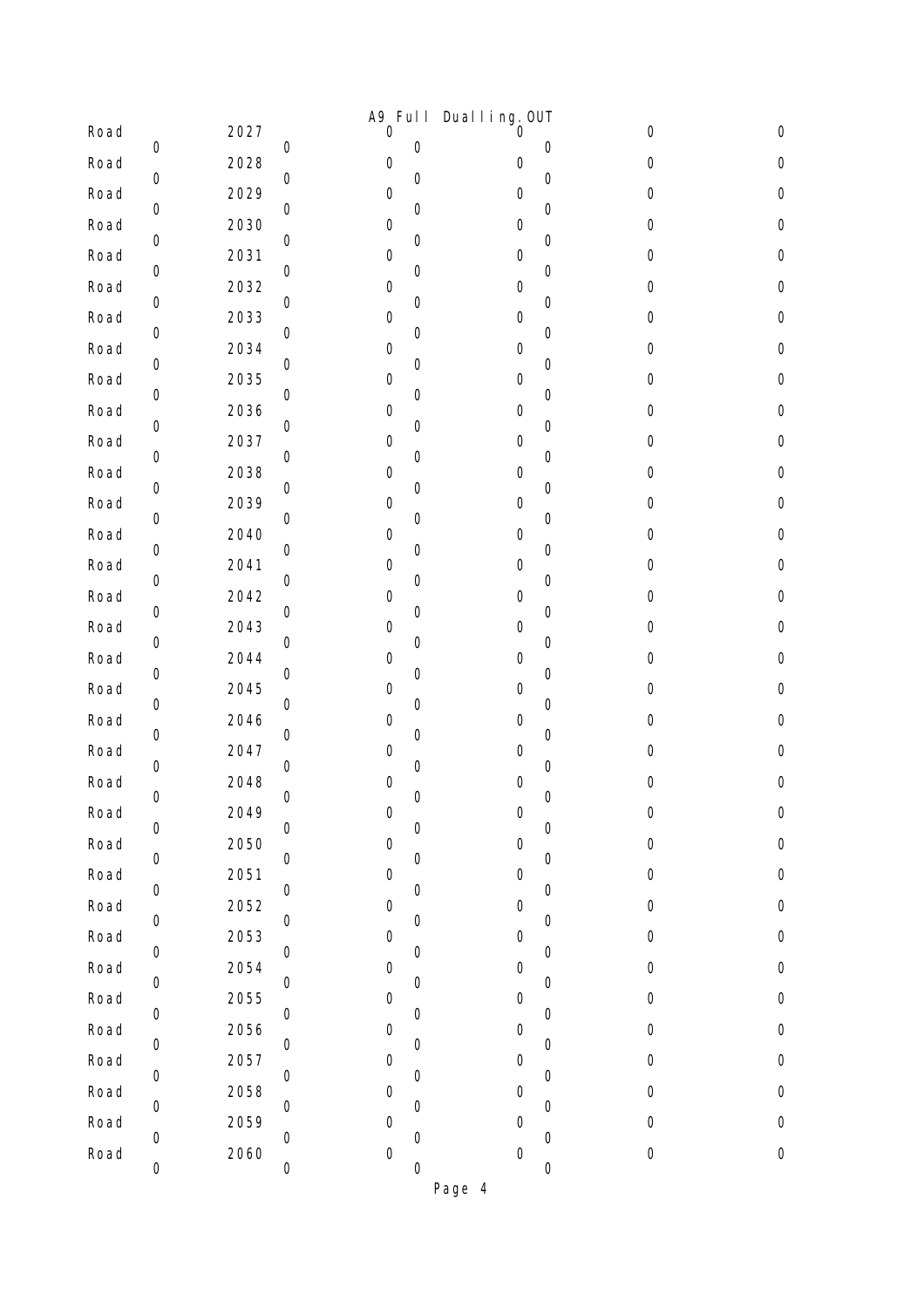|      |      |   | A9 Full Dualling. OUT |   |  |
|------|------|---|-----------------------|---|--|
| Road | 2061 | 0 | Ü                     | 0 |  |
| Road | 2062 |   | 0                     | 0 |  |
| Road | 2063 |   | 0                     | ი |  |
| Road | 2064 |   | 0                     | ი |  |
| Road | 2065 |   | 0                     | ი |  |
| Road | 2066 |   | 0                     | ი |  |
| Road | 2067 |   | 0                     | ი |  |
| Road | 2068 |   | Ω                     | O |  |
| Road | 2069 |   | 0                     |   |  |
|      |      |   |                       |   |  |

PRESENT\_VALUE\_COSTS

Scheme investment and operating costs (i.e. excluding grant/subsidy, developer contributions and delays) and differences. £000s.

| Mode |      |        | Year DM_scheme_costs DS_scheme_costs |             | Di fference |
|------|------|--------|--------------------------------------|-------------|-------------|
| Road | 2007 | 0      |                                      | 0           | 0           |
| Road | 2008 | 0      |                                      | 0           | 0           |
| Road | 2009 | 0      |                                      | 0           | 0           |
| Road | 2010 | 0      |                                      | 0           | 0           |
| Road | 2011 | 0      |                                      | 0           | 0           |
| Road | 2012 | 0      |                                      | 0           | 0           |
|      | 2013 | 0      |                                      | 0           |             |
| Road |      |        |                                      |             | 0           |
| Road | 2014 | 0      |                                      | 0           | 0           |
| Road | 2015 | 0      |                                      | 0           | 0           |
| Road | 2016 | 0      |                                      | 0           | 0           |
| Road | 2017 | 0      |                                      | 0           | 0           |
| Road | 2018 | 0      |                                      | 0           | 0           |
| Road | 2019 | 0      |                                      | 0           | 0           |
| Road | 2020 | 0      |                                      | $\mathbf 0$ | 0           |
| Road | 2021 | 0      |                                      | 0           | 0           |
| Road | 2022 | 0      |                                      | 0           | 0           |
| Road | 2023 | 0      |                                      | 0           | 0           |
| Road | 2024 | 0      |                                      | 0           | 0           |
| Road | 2025 | 0      |                                      | 0           | 0           |
| Road | 2026 | 0      |                                      | 0           | 0           |
| Road | 2027 | 0      |                                      | 0           | 0           |
| Road | 2028 | 0      |                                      | 0           | 0           |
| Road | 2029 | 0      |                                      | 0           | 0           |
| Road | 2030 | 0      |                                      | 0           | 0           |
| Road | 2031 | 0      |                                      | 0           | 0           |
| Road | 2032 | 0      |                                      | 0           | 0           |
| Road | 2033 | 0      |                                      | 0           | 0           |
| Road | 2034 | 0      |                                      | 0           | 0           |
| Road | 2035 | 0      |                                      | 0           | 0           |
| Road | 2036 | 0      |                                      | 0           | 0           |
| Road | 2037 | 0      |                                      | 0           | 0           |
| Road | 2038 | 0      |                                      | 0           | 0           |
| Road | 2039 | 0      |                                      | 0           | 0           |
| Road | 2040 | 0      |                                      | 0           | 0           |
| Road | 2041 | 0      |                                      | 0           | 0           |
| Road | 2042 | 0      |                                      | 0           | 0           |
| Road | 2043 | 0      |                                      | 0           | 0           |
| Road | 2044 | 0      |                                      | 0           | 0           |
| Road | 2045 | 0      |                                      | 0           | 0           |
| Road | 2046 | 0      |                                      | $\mathbf 0$ | 0           |
|      | 2047 | 0      |                                      | 0           | 0           |
| Road | 2048 |        |                                      |             |             |
| Road | 2049 | 0<br>0 |                                      | 0<br>0      | 0<br>0      |
| Road |      |        |                                      |             |             |
| Road | 2050 | 0      |                                      | 0           | 0           |
| Road | 2051 | 0      |                                      | $\mathbf 0$ | 0           |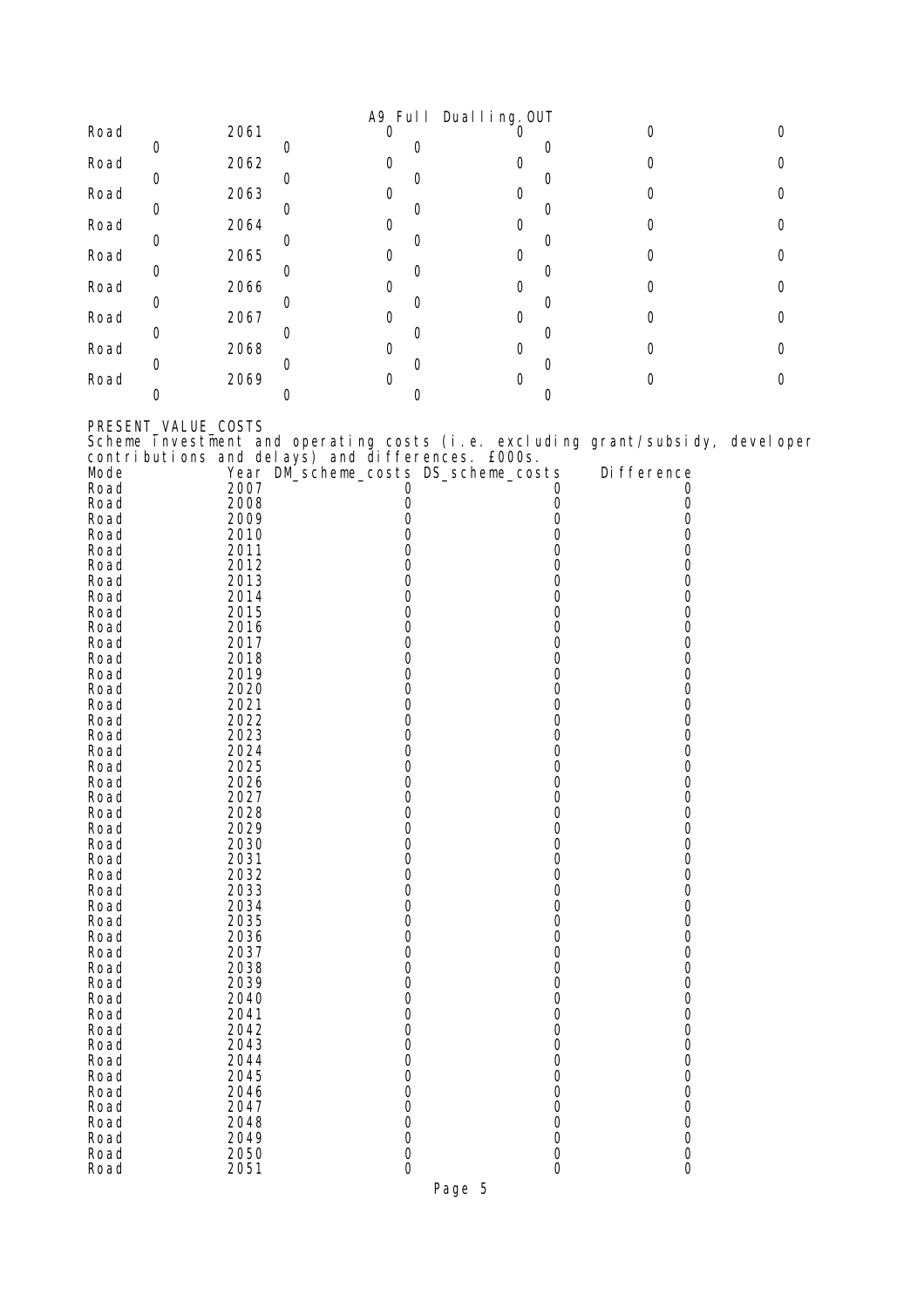| Road<br>Road<br>Road<br>Road<br>Road<br>Road<br>Road<br>Road<br>Road<br>Road<br>Road<br>Road<br>Road<br>Road<br>Road<br>Road<br>Road<br>Road                                                                                                                                                                                                                                                                                                                                                                                                                                                                        | 2052<br>2053<br>2054<br>2055<br>2056<br>2057<br>2058<br>2059<br>2060<br>2061<br>2062<br>2063<br>2064<br>2065<br>2066<br>2067<br>2068<br>2069                                                                                                                                                                                                  |                                                                                                                                                                                                                                                                                                                                                                                                                                                                     | 0<br>0<br>0<br>0<br>$\boldsymbol{0}$<br>$\boldsymbol{0}$<br>0<br>$\boldsymbol{0}$<br>$\boldsymbol{0}$<br>0<br>$\boldsymbol{0}$<br>$\boldsymbol{0}$<br>0<br>0<br>$\boldsymbol{0}$<br>0<br>0<br>$\boldsymbol{0}$ | A9 Full Dualling. OUT                                                                                                                                                                                                                                                                                                          | 0<br>0<br>0<br>0<br>0<br>0<br>0<br>0<br>0<br>0<br>0<br>0<br>0<br>0<br>0<br>0<br>0<br>0 | 0<br>0<br>0<br>0<br>0<br>0<br>0<br>0<br>0<br>0<br>0<br>0<br>0<br>0<br>0<br>0<br>0<br>0                                                                                                                                                                                                                                                     |
|---------------------------------------------------------------------------------------------------------------------------------------------------------------------------------------------------------------------------------------------------------------------------------------------------------------------------------------------------------------------------------------------------------------------------------------------------------------------------------------------------------------------------------------------------------------------------------------------------------------------|-----------------------------------------------------------------------------------------------------------------------------------------------------------------------------------------------------------------------------------------------------------------------------------------------------------------------------------------------|---------------------------------------------------------------------------------------------------------------------------------------------------------------------------------------------------------------------------------------------------------------------------------------------------------------------------------------------------------------------------------------------------------------------------------------------------------------------|----------------------------------------------------------------------------------------------------------------------------------------------------------------------------------------------------------------|--------------------------------------------------------------------------------------------------------------------------------------------------------------------------------------------------------------------------------------------------------------------------------------------------------------------------------|----------------------------------------------------------------------------------------|--------------------------------------------------------------------------------------------------------------------------------------------------------------------------------------------------------------------------------------------------------------------------------------------------------------------------------------------|
| Road<br>TRI P_MATRI X_TOTALS<br>Annualised total trip numbers(thousands)<br>Submode<br>Car<br>Car<br>Car<br>Car<br>Car<br>Car<br>Car<br>Car<br>LGV Personal<br>LGV Personal<br>LGV Personal<br>LGV Personal<br>LGV Personal<br>LGV Personal<br>LGV Personal<br>LGV Personal<br>LGV Freight<br>LGV Freight<br>LGV Freight<br>LGV Freight<br>LGV Freight<br>LGV Freight<br>LGV Freight<br>LGV Freight<br>OGV1<br>OGV <sub>1</sub><br>OGV <sub>1</sub><br>OGV1<br>OGV <sub>1</sub><br>OGV1<br>OGV <sub>1</sub><br>OGV <sub>1</sub><br>AI I<br>AI I<br>AI I<br>AI I<br>AI I<br>AI I<br>AI I<br>AI I<br>DM&DS_USER_COSTS | Total<br>Year<br>2010<br>2010<br>2010<br>2010<br>2025<br>2025<br>2025<br>2025<br>2010<br>2010<br>2010<br>2010<br>2025<br>2025<br>2025<br>2025<br>2010<br>2010<br>2010<br>2010<br>2025<br>2025<br>2025<br>2025<br>2010<br>2010<br>2010<br>2010<br>2025<br>2025<br>2025<br>2025<br>2010<br>2010<br>2010<br>2010<br>2025<br>2025<br>2025<br>2025 | Time period<br>AM peak<br>PM peak<br>Inter-peak<br>AI I<br>AM peak<br>PM peak<br>Inter-peak<br>AI I<br>AM peak<br>PM peak<br>Inter-peak<br>AI I<br>AM peak<br>PM peak<br>Inter-peak<br>AI I<br>AM peak<br>PM peak<br>Inter-peak<br>AI I<br>AM peak<br>PM peak<br>Inter-peak<br>AI I<br>AM peak<br>PM peak<br>Inter-peak<br>AI I<br>AM peak<br>PM peak<br>Inter-peak<br>Al I<br>AM peak<br>PM peak<br>Inter-peak<br>AI I<br>AM peak<br>PM peak<br>Inter-peak<br>AI I | $\Omega$                                                                                                                                                                                                       | DO MIN<br>5261<br>9441<br>5574<br>20275<br>5669<br>10174<br>6007<br>21850<br>1170<br>1893<br>704<br>3768<br>1261<br>2041<br>759<br>4061<br>648<br>995<br>376<br>2018<br>698<br>1072<br>405<br>2174<br>54<br>965<br>376<br>1395<br>54<br>965<br>376<br>1395<br>7133<br>13294<br>7030<br>27456<br>7682<br>14251<br>7546<br>29480 | $\Omega$                                                                               | $\Omega$<br>DO SOM<br>5261<br>9441<br>5574<br>20275<br>5669<br>10174<br>6007<br>21850<br>1170<br>1893<br>704<br>3768<br>1261<br>2041<br>759<br>4061<br>648<br>995<br>376<br>2018<br>698<br>1072<br>405<br>2174<br>54<br>965<br>376<br>1395<br>54<br>965<br>376<br>1395<br>7133<br>13294<br>7030<br>27456<br>7682<br>14251<br>7546<br>29480 |

Total value of user costs, DM and DS. £000s. Mode Year DMtot\_time DMtot\_charge DMtot\_fuel DMtot\_nonfuel DStot\_time DStot\_charge DStot\_fuel DStot\_nonfuel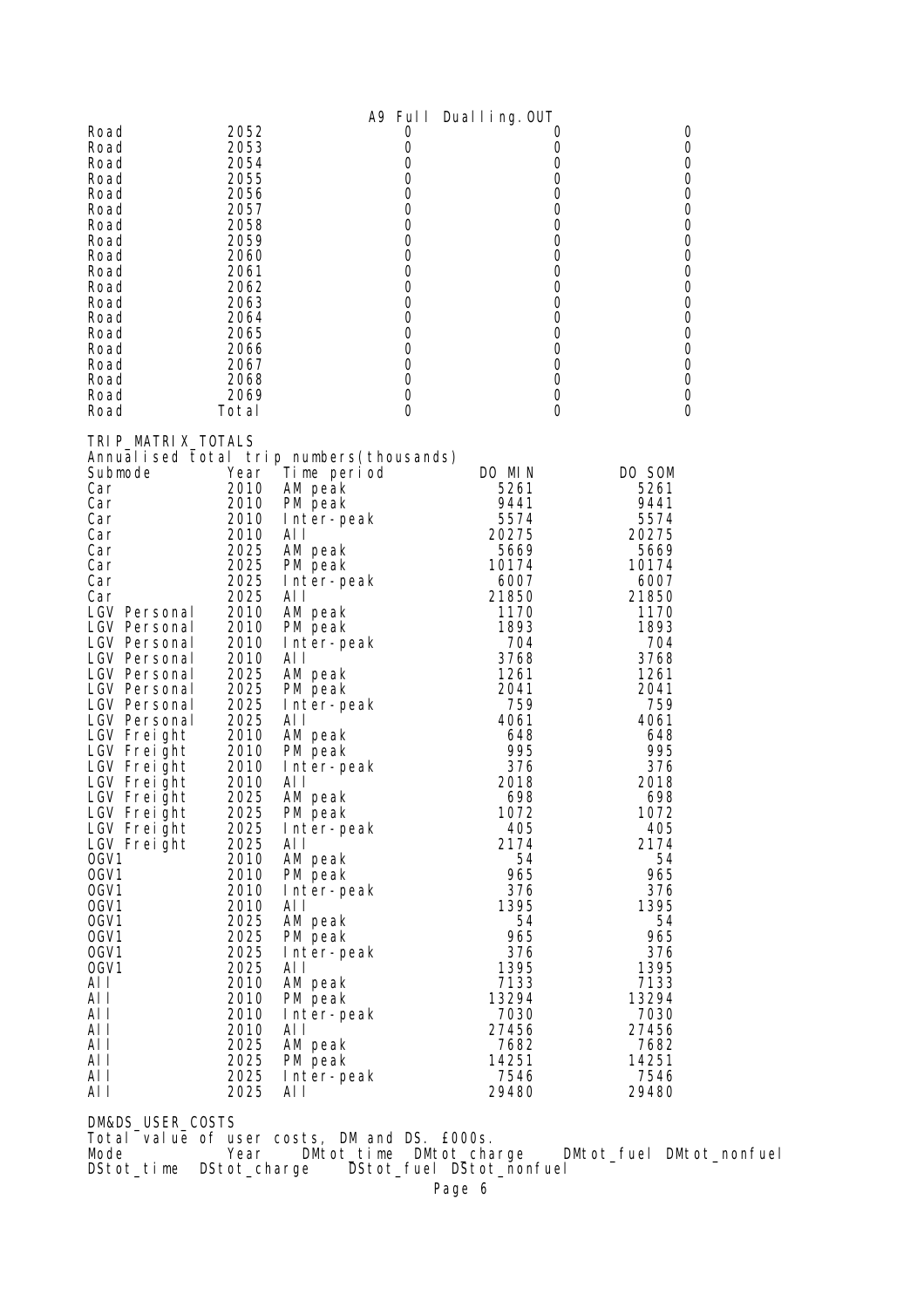|                                                                     |                                       |                  |                      | A9 Full Dualling. OUT                       |                              |                         |
|---------------------------------------------------------------------|---------------------------------------|------------------|----------------------|---------------------------------------------|------------------------------|-------------------------|
| Road<br>368781                                                      | 2010                                  | 0                | 422252<br>124421     | 0<br>113017                                 | 122390                       | 114510                  |
| Road                                                                | 2025                                  |                  | 318677               | 0<br>72128                                  | 73598                        | 72613                   |
| 298597                                                              |                                       | 0                | 74322                |                                             |                              |                         |
| FUEL_CONSUMPTI ON<br>Total fuel consumption, DM and DS. kilolitres. |                                       |                  |                      |                                             |                              |                         |
| Submode                                                             | Year                                  |                  | Do minimum<br>petrol | di esel                                     | petrol                       | Do something<br>di esel |
| Car                                                                 | 2010                                  |                  | 93907                | 33347                                       | 95205                        | 33548                   |
| Car<br>LGV Personal                                                 | 2025<br>2010                          |                  | 73455<br>5658        | 44266<br>27140                              | 73935<br>5662                | 44392<br>27040          |
| LGV Personal                                                        | 2025                                  |                  | 6100                 | 29197                                       | 6102                         | 29140                   |
| LGV Freight<br>LGV Freight                                          | 2010<br>2025                          |                  | 3106<br>3347         | 14898<br>16020                              | 3108<br>3348                 | 14843<br>15991          |
| OGV1<br>OGV1                                                        | 2010<br>2025                          |                  | 0<br>0               | 39378<br>40057                              | 0<br>0                       | 41589<br>41589          |
| AI I                                                                | 2010                                  |                  | 102671               | 114762                                      | 103975                       | 117019                  |
| AI I<br>Car                                                         | 2025<br>Total                         |                  | 82903<br>4540706     | 129541<br>2561409                           | 83385<br>4575263             | 131111<br>2569559       |
| LGV Personal                                                        | Total                                 |                  | 362456               | 1735356                                     | 362572                       | 1731586                 |
| LGV Freight<br>OGV1                                                 | Total<br>Total                        |                  | 198908<br>0          | 952232<br>2397990                           | 198971<br>0                  | 950254<br>2495329       |
| AI I                                                                | Total                                 |                  | 5102071              | 7646987                                     | 5136807                      | 7746729                 |
| CARBON_EMI SSI ON                                                   |                                       |                  |                      |                                             |                              |                         |
| cost (£000s, low)                                                   |                                       |                  |                      | Emissions (tonnes)<br>cost (£000s, central) |                              |                         |
| cost (£000s, high)                                                  |                                       |                  |                      |                                             |                              |                         |
| Submode<br><b>DS</b>                                                | Year<br>Increase                      |                  | DM<br>DM             | <b>DS</b><br>DS.                            | Increase<br><i>I</i> ncrease | DM<br>DM                |
| <b>DS</b><br>Car                                                    | 2010                                  | <i>I</i> ncrease | 80427                |                                             | 930                          |                         |
| 2878                                                                |                                       | 33               | 5057                 | 81358<br>5116                               |                              | 2845<br>59<br>9482      |
| 9592<br>Car                                                         | 2025                                  | 110              | 74892                | 75268                                       | 376                          | 2108                    |
| 2119<br>5827                                                        |                                       | 11<br>29         | 3338                 | 3355                                        |                              | 17<br>5797              |
| LGV Personal                                                        | 2010                                  |                  | 22342                | 22274                                       | $-67$                        | 790                     |
| 788<br>2626                                                         |                                       | $-2$<br>$-8$     | 1405                 | 1401                                        |                              | 2634<br>-4              |
| <b>LGV Personal</b>                                                 | 2025                                  |                  | 23827                | 23789                                       | $-38$                        | 671                     |
| 670<br>1842                                                         |                                       | -1<br>$-3$       | 1062                 | 1060                                        |                              | $-2$<br>1844            |
| LGV Freight<br>433                                                  | 2010                                  | $-1$             | 12264<br>771         | 12227<br>769                                | $-37$                        | 434<br>$-2$<br>1446     |
| 1442                                                                |                                       | $-4$             |                      |                                             |                              |                         |
| LGV Freight<br>367                                                  | 2025                                  | $-1$             | 13074<br>583         | 13054<br>582                                | $-20$                        | 368<br>$-1$<br>1012     |
| 1011<br>OGV1                                                        | 2010                                  | $-2$             | 27414                | 28954                                       | 1540                         | 970                     |
| 1024                                                                |                                       | 54               | 1724                 | 1821                                        |                              | 97<br>3232              |
| 3414<br>OGV1                                                        | 2025                                  | 182              | 27638                | 28694                                       | 1057                         | 778                     |
| 808                                                                 |                                       | 30<br>82         | 1232                 | 1279                                        |                              | 47<br>2139              |
| 2221<br>AI I                                                        | 2010                                  |                  | 142447               | 144813                                      | 2365                         | 5039                    |
| 5123<br>17073                                                       |                                       | 84<br>279        | 8957                 | 9106                                        | 149                          | 16794                   |
| AI I                                                                |                                       | 2025             | 139431               | 140806                                      | 1375                         | 3925                    |
| 3964<br>10900                                                       |                                       | 39<br>106        | 6214                 | 6276                                        |                              | 61<br>10793             |
| Car                                                                 | Total<br>642                          |                  | 4512662              | 4539189                                     | 26527                        | 102262                  |
| 102905<br>268629                                                    |                                       | 1745             | 157131               | 158141                                      | 1010                         | 266884                  |
| LGV Personal                                                        | $Total \quad \quad \quad \quad \quad$ | -60              | 1417270<br>48907     | 1414736<br>48814                            | $-2534$                      | 31908<br>$-93$          |
| 31849<br>82750                                                      |                                       | $-160$           |                      |                                             |                              | 82909                   |

Page 7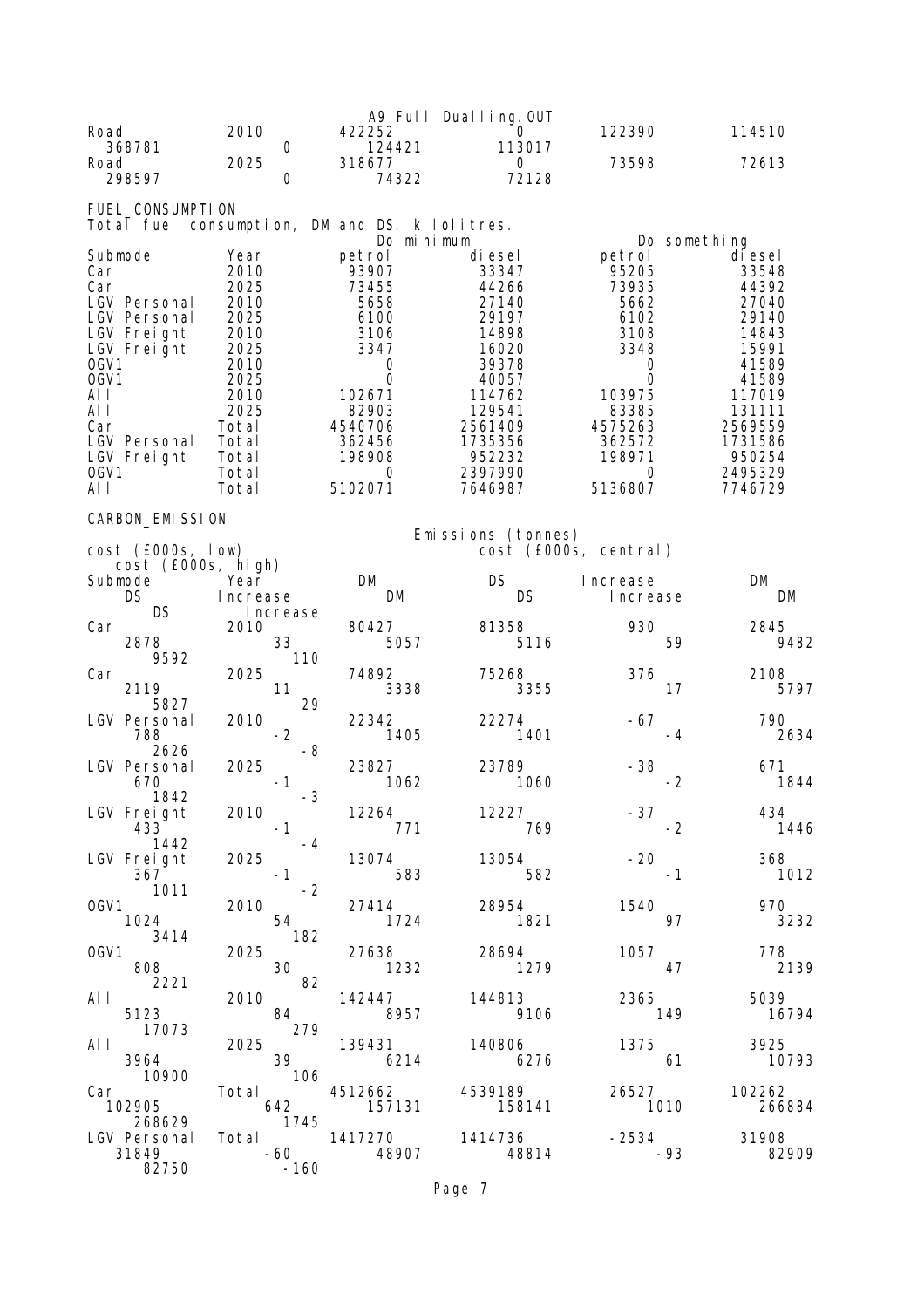| LGV Freight<br>17478                         | Total<br>$-31$               | 777703<br>26838   | A9 Full Dualling. OUT<br>776375<br>26789                                              | $-1328$<br>$-49$       | 17510<br>45497   |
|----------------------------------------------|------------------------------|-------------------|---------------------------------------------------------------------------------------|------------------------|------------------|
| 45413<br>OGV <sub>1</sub><br>38968<br>101543 | -84<br>Total<br>1560<br>4132 | 1655854<br>57407  | 1723084<br>59825                                                                      | 67230<br>2418          | 37408<br>97411   |
| AI I<br>191200<br>498334                     | Total<br>2111<br>5633        | 8363488<br>290283 | 8453384<br>293569                                                                     | 89896<br>3285          | 189088<br>492702 |
| <b>MODE</b><br>Mode                          | Year<br>Indi rect            |                   | User benefits and changes in revenues by mode, all years. £000s.<br>User User_Charges | Vehicle_Operating_Cost |                  |
| Operator_Rev                                 |                              |                   | Time PT_fares_(pri                                                                    | Fuel                   | Non_fuel         |
| PT_fares_(pri<br>Road                        | Taxes<br>2010                | 53471             | 0                                                                                     | $-2031$                | 1493             |
| 0<br>Road                                    | 1365<br>2011                 | 50873             | 0                                                                                     | $-1903$                | 1399             |
| 0<br>Road                                    | 1275<br>2012                 | 48231             | 0                                                                                     | $-1783$                | 1309             |
| 0<br>Road                                    | 1191<br>2013                 | 45669             | $\mathbf 0$                                                                           | $-1669$                | 1224             |
| 0<br>Road                                    | 1112<br>2014                 | 43183             | $\mathbf 0$                                                                           | $-1562$                | 1143             |
| 0<br>Road                                    | 1038<br>2015                 | 40771             | 0                                                                                     | $-1461$                | 1066             |
| 0<br>Road                                    | 968<br>2016                  | 38433             | $\boldsymbol{0}$                                                                      | $-1366$                | 993              |
| 0<br>Road                                    | 902<br>2017                  | 36165             | $\mathbf 0$                                                                           | $-1275$                | 924              |
| 0<br>Road                                    | 839<br>2018                  | 33966             | 0                                                                                     | $-1190$                | 859              |
| 0<br>Road                                    | 781<br>2019                  | 31834             | $\boldsymbol{0}$                                                                      | $-1110$                | 796              |
| 0<br>Road                                    | 726<br>2020                  | 29767             | $\mathbf 0$                                                                           | $-1035$                | 737              |
| 0<br>Road                                    | 675<br>2021                  | 27765             | 0                                                                                     | $-966$                 | 681              |
| 0<br>Road                                    | 629<br>2022                  | 25735             | $\mathbf 0$                                                                           | $-900$                 | 628              |
| 0<br>Road                                    | 586<br>2023                  | 23779             | $\boldsymbol{0}$                                                                      | $-838$                 | 578              |
| 0<br>Road                                    | 546<br>2024                  | 21895             | 0                                                                                     | $-779$                 | 531              |
| 0<br>Road                                    | 508<br>2025                  | 20080             | $\boldsymbol{0}$                                                                      | $-724$                 | 486              |
| 0<br>Road                                    | 471<br>2026                  | 19654             | $\mbox{O}$                                                                            | $-699$                 | 469              |
| 0<br>Road                                    | 455<br>2027                  | 19238             | 0                                                                                     | $-676$                 | 453              |
| 0<br>Road                                    | 440<br>2028                  | 18831             | 0                                                                                     | $-653$                 | 438              |
| 0<br>Road                                    | 425<br>2029                  | 18432             | 0                                                                                     | $-631$                 | 423              |
| 0<br>Road                                    | 411<br>2030                  | 18042             | 0                                                                                     | $-610$                 | 409              |
| 0<br>Road                                    | 397<br>2031                  | 17660             | 0                                                                                     | $-589$                 | 395              |
| 0                                            | 383                          |                   |                                                                                       |                        |                  |
| Road<br>0                                    | 2032<br>370                  | 17354             | 0                                                                                     | $-569$                 | 382              |
| Road<br>0                                    | 2033<br>358                  | 17053             | 0                                                                                     | $-550$                 | 369              |
| Road<br>0                                    | 2034<br>346                  | 16758             | 0                                                                                     | $-531$                 | 356              |
| Road<br>0                                    | 2035<br>334                  | 16468             | 0                                                                                     | $-513$                 | 344              |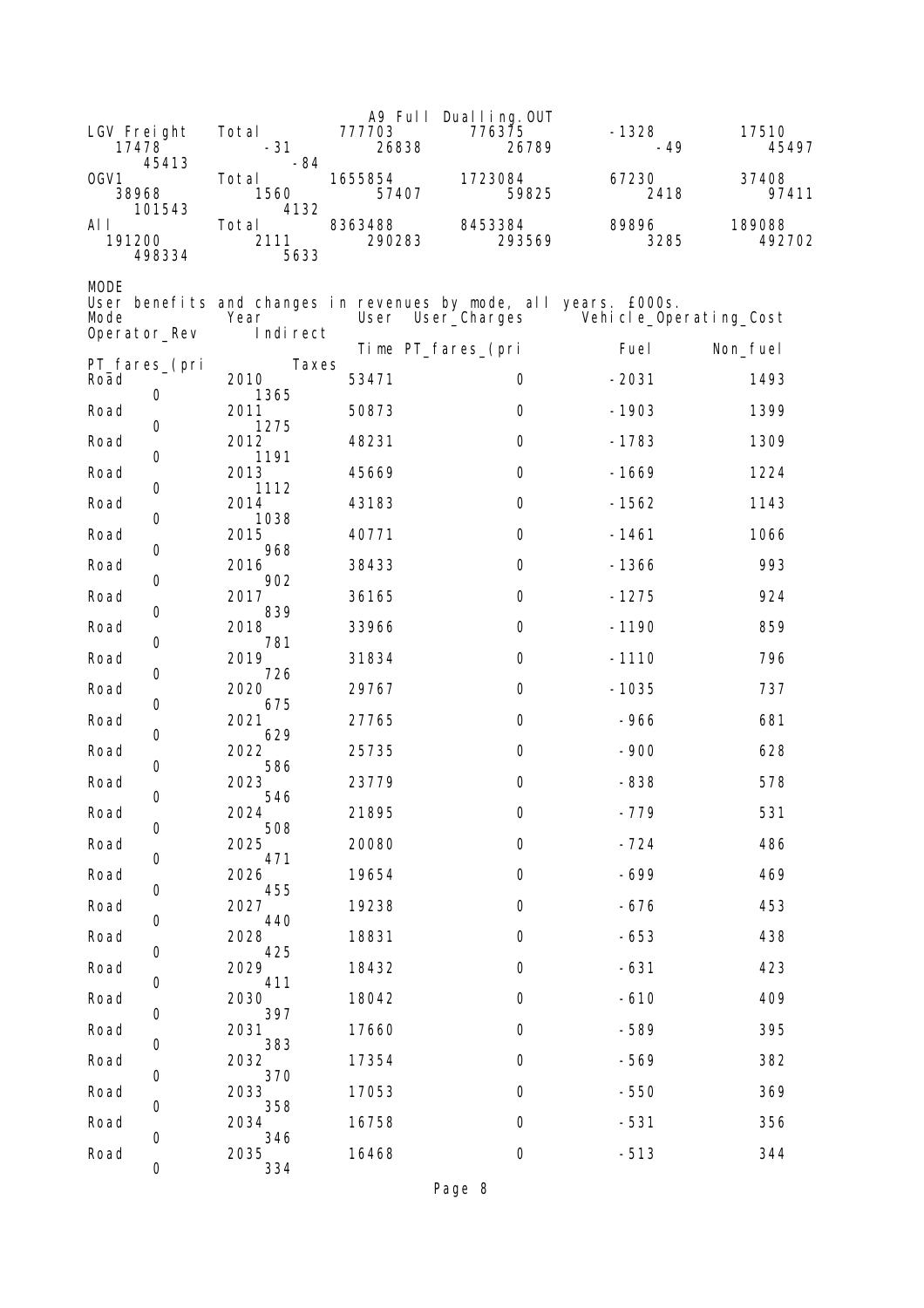|      |             |             |       | A9 Full Dualling. OUT |        |     |
|------|-------------|-------------|-------|-----------------------|--------|-----|
| Road | $\mathbf 0$ | 2036<br>323 | 16183 | O                     | $-496$ | 333 |
| Road | 0           | 2037<br>313 | 15952 | $\mathbf 0$           | $-481$ | 323 |
| Road | 0           | 2038<br>304 | 15725 | $\boldsymbol{0}$      | $-467$ | 314 |
| Road | 0           | 2039<br>295 | 15501 | 0                     | $-454$ | 304 |
| Road | 0           | 2040<br>287 | 15281 | $\mathsf{O}\xspace$   | $-441$ | 296 |
| Road | 0           | 2041<br>278 | 15063 | $\boldsymbol{0}$      | $-428$ | 287 |
| Road | 0           | 2042<br>270 | 14849 | $\mathbf 0$           | $-415$ | 279 |
| Road |             | 2043        | 14638 | $\mathsf{O}\xspace$   | $-403$ | 271 |
| Road | 0           | 262<br>2044 | 14429 | $\boldsymbol{0}$      | $-391$ | 263 |
| Road | 0           | 255<br>2045 | 14224 | $\mathbf 0$           | $-380$ | 255 |
| Road | 0           | 247<br>2046 | 14022 | $\mathsf{O}\xspace$   | $-369$ | 248 |
| Road | 0           | 240<br>2047 | 13823 | $\boldsymbol{0}$      | $-358$ | 240 |
| Road | 0           | 233<br>2048 | 13626 | $\boldsymbol{0}$      | $-348$ | 233 |
| Road | 0           | 226<br>2049 | 13433 | $\mathsf{O}\xspace$   | $-338$ | 227 |
| Road | 0           | 220<br>2050 | 13242 | 0                     | $-328$ | 220 |
| Road | 0           | 213<br>2051 | 13054 | $\boldsymbol{0}$      | $-318$ | 214 |
| Road | 0           | 207<br>2052 | 12851 | $\mathsf{O}\xspace$   | $-309$ | 207 |
| Road | 0           | 201<br>2053 | 12652 | 0                     | $-300$ | 201 |
| Road | 0           | 195<br>2054 | 12455 | $\boldsymbol{0}$      | $-291$ | 195 |
| Road | 0           | 190<br>2055 | 12262 | $\mathsf{O}\xspace$   | $-283$ | 190 |
| Road | 0           | 184<br>2056 | 12071 | $\boldsymbol{0}$      | $-275$ | 184 |
| Road | 0           | 179<br>2057 | 11884 | 0                     | $-267$ | 179 |
| Road | 0           | 174<br>2058 | 11699 | 0                     | $-259$ | 174 |
| Road | 0           | 168<br>2059 | 11518 | $\mathsf{O}\xspace$   | $-251$ | 169 |
| Road | 0           | 164<br>2060 | 11339 | 0                     | $-244$ | 164 |
| Road | 0           | 159<br>2061 | 11163 | 0                     | $-237$ | 159 |
| Road | 0           | 154<br>2062 | 11006 | 0                     | $-230$ | 154 |
| Road | 0           | 150<br>2063 | 10851 | $\boldsymbol{0}$      | $-223$ | 150 |
| Road | 0           | 145<br>2064 | 10698 | 0                     | $-217$ | 145 |
| Road | 0           | 141<br>2065 | 10547 | 0                     | $-210$ | 141 |
| Road | 0           | 137<br>2066 | 10399 | $\boldsymbol{0}$      | $-204$ | 137 |
| Road | 0           | 133<br>2067 | 10253 | 0                     | $-198$ | 133 |
| Road | 0           | 129<br>2068 | 10108 | $\mathsf{O}\xspace$   | $-193$ | 129 |
| Road | 0           | 125<br>2069 | 9966  | 0                     | $-187$ | 125 |
|      | 0           | 122         |       |                       |        |     |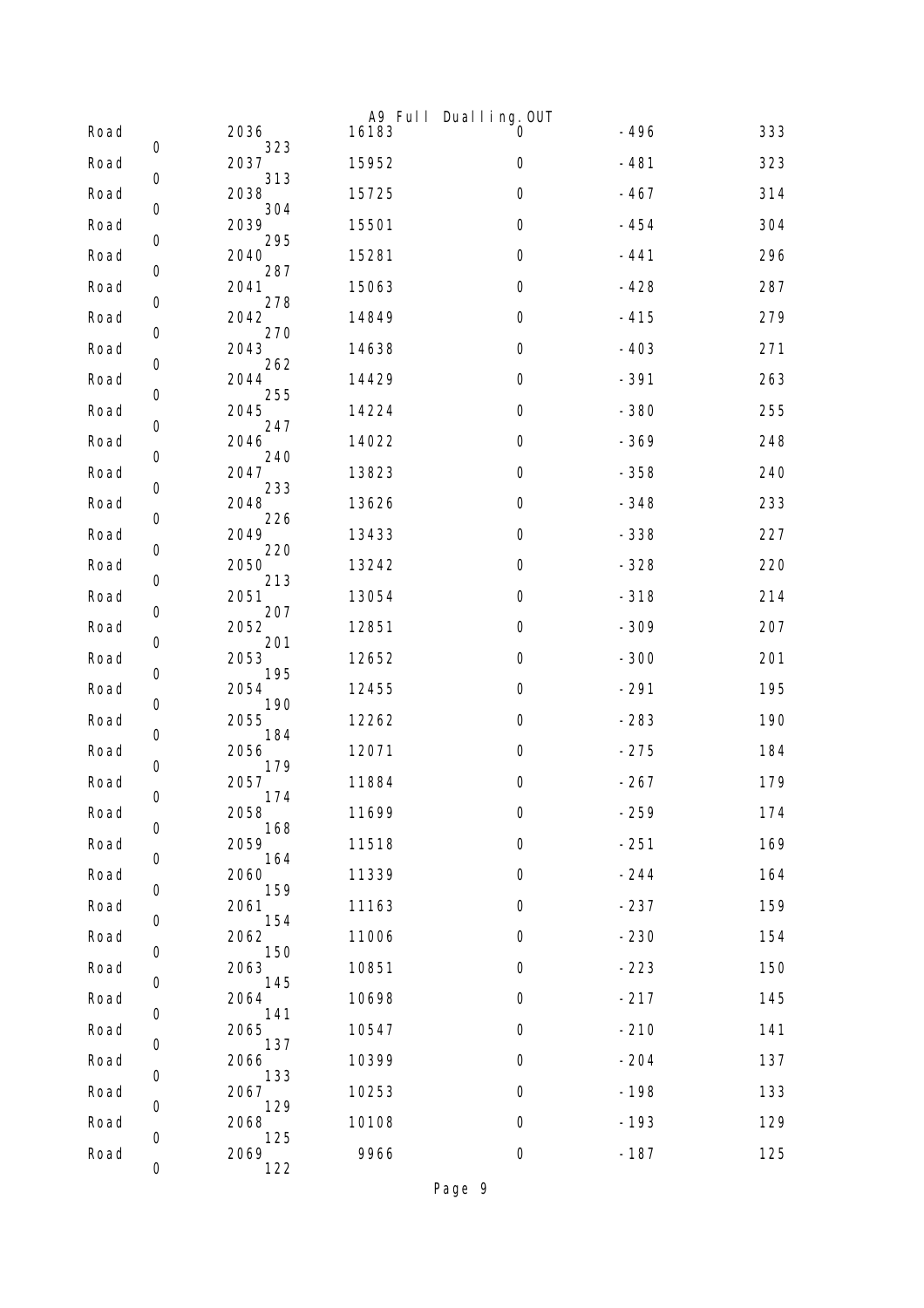| A9 Full Dualling. OUT        |                         |         |                    |          |                                                                                  |
|------------------------------|-------------------------|---------|--------------------|----------|----------------------------------------------------------------------------------|
| Road<br>0                    | Total<br>24557          | 1187873 | O                  | $-37407$ | 26129                                                                            |
| <b>SUBMODE</b>               |                         |         |                    |          | User benefits and changes in revenues by submode/vehicle type, modelled years    |
| and total. £000s.<br>Submode | Year                    | User    | User_Charges       |          | Vehicle_Operating_Cost                                                           |
| Operator_Rev                 | Indirect                |         | Time PT_fares_(pri | Fuel     | Non_fuel                                                                         |
| PT_fares_(pri<br>Car         | Taxes<br>2010           | 40354   | 0                  | $-826$   | 694                                                                              |
| 0<br>Car                     | 562<br>2025             | 14252   | 0                  | $-205$   | 171                                                                              |
| O<br>LGV Personal            | 135<br>2010             | 4892    | 0                  | 55       | 0                                                                                |
| O<br>LGV Personal            | -36<br>2025             | 2025    | 0                  | 19       | 0                                                                                |
| LGV Freight                  | -12<br>2010             | 5233    | 0                  | 31       | 165                                                                              |
| LGV Freight<br>0             | -20<br>2025<br>$-7$     | 2173    | 0                  | 10       | 52                                                                               |
| OGV1                         | 2010                    | 2992    | 0                  | $-1291$  | 634                                                                              |
| 0<br>OGV1<br>0               | 859<br>2025<br>355      | 1631    | 0                  | $-549$   | 262                                                                              |
| AI I                         | 2010                    | 53471   | 0                  | $-2031$  | 1493                                                                             |
| 0<br>AI I                    | 1365<br>2025            | 20080   | 0                  | $-724$   | 486                                                                              |
| 0<br>Car                     | 471<br>Total            | 857196  | 0                  | $-12093$ | 10363                                                                            |
| 0<br>LGV Personal            | 8058<br>Total           | 114403  | 0                  | 1011     | 0                                                                                |
| O<br>LGV Freight             | $-648$<br>Total         | 127532  | 0                  | 550      | 2834                                                                             |
| O<br>OGV1                    | $-358$<br>Total         | 88742   | $\Omega$           | $-26876$ | 12932                                                                            |
| 0<br>AI I<br>$\mathbf 0$     | 17505<br>Total<br>24557 | 1187873 | 0                  | $-37407$ | 26129                                                                            |
| PERSON_TYPES                 |                         |         |                    |          |                                                                                  |
| E000s                        |                         |         |                    |          | User benefits and changes in revenues by person type, modelled years and total.  |
| Person_type<br>Operator_Rev  | Year<br>Indirect        | User    | User_Charges       |          | Vehicle_Operating_Cost                                                           |
| PT_fares_(pri                | Taxes                   |         | Time PT_fares_(pri | Fuel     | Non_fuel                                                                         |
| Al I<br>0                    | 2010<br>1365            | 53471   | 0                  | $-2031$  | 1493                                                                             |
| AI I<br>0                    | 2025<br>471             | 20080   | 0                  | $-724$   | 486                                                                              |
| AI I<br>0                    | Total<br>24557          | 1187873 | 0                  | $-37407$ | 26129                                                                            |
| <b>PURPOSE</b>               |                         |         |                    |          | User benefits and changes in revenues by trip purpose, modelled years and total. |
| £000s.                       |                         |         |                    |          |                                                                                  |
| Purpose<br>Operator_Rev      | Year<br>Indirect        | User    | User_Charges       |          | Vehicle_Operating_Cost                                                           |
| PT_fares_(pri                | Taxes                   |         | Time PT_fares_(pri | Fuel     | Non_fuel                                                                         |
| <b>Business</b><br>0         | 2010<br>932             | 26911   | 0                  | $-1397$  | 1493                                                                             |
| Busi ness<br>0               | 2025<br>367             | 9734    | 0                  | -566     | 486                                                                              |
| Commuting<br>0               | 2010<br>188             | 7128    | 0                  | $-277$   | 0                                                                                |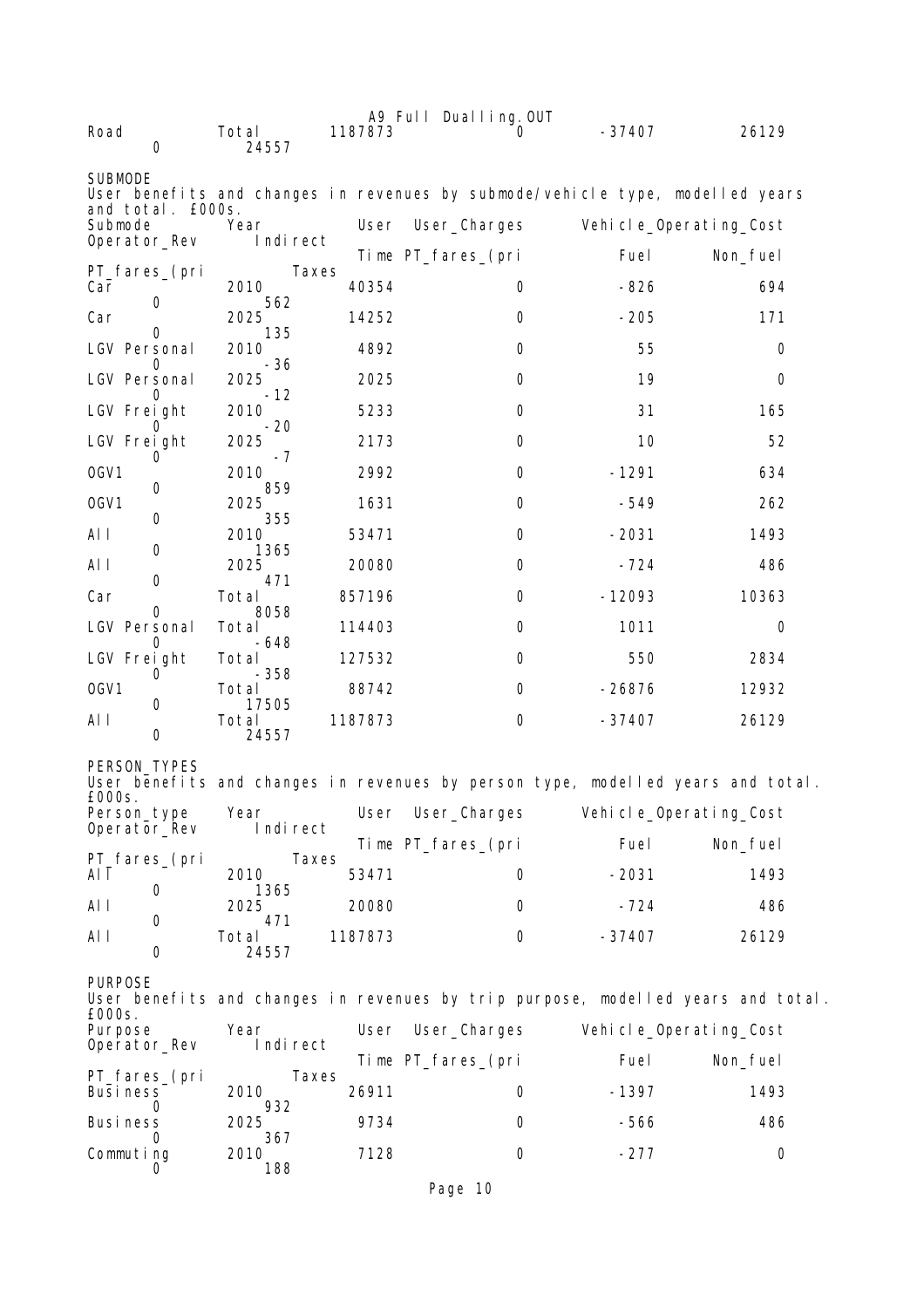|                                            |                                   |               | A9 Full Dualling. OUT                                      |                   |                                                                                 |
|--------------------------------------------|-----------------------------------|---------------|------------------------------------------------------------|-------------------|---------------------------------------------------------------------------------|
| Commuting<br>Ü                             | 2025<br>55                        | 3262          | O.                                                         | $-83$             | 0                                                                               |
| Other<br>0                                 | 2010<br>244                       | 19432         | 0                                                          | $-357$            | 0                                                                               |
| Other<br>0                                 | 2025<br>50                        | 7084          | 0                                                          | $-75$             | 0                                                                               |
| <b>Business</b>                            | Total                             | 596062        | 0                                                          | $-28109$          | 26129                                                                           |
| O<br>Commuting                             | 18351<br>Total                    | 178239        | 0                                                          | $-4542$           | 0                                                                               |
| 0<br>0ther<br>0                            | 3018<br>Total<br>3189             | 413572        | 0                                                          | -4757             | 0                                                                               |
| PERIOD<br>£000s.                           |                                   |               |                                                            |                   | User benefits and changes in revenues by time period, modelled years and total. |
| Peri od<br>Operator_Rev                    | Year<br>Indirect                  | User          | User_Charges                                               |                   | Vehicle_Operating_Cost                                                          |
| PT_fares_(pri                              | Taxes                             |               | Time PT_fares_(pri                                         | Fuel              | Non_fuel                                                                        |
| AM peak<br>O                               | 2010<br>154                       | 12968         | 0                                                          | $-227$            | 263                                                                             |
| AM peak<br>O                               | 2025<br>0                         | 0             | 0                                                          | 0                 | 0                                                                               |
| PM peak                                    | 2010                              | 24730         | 0                                                          | $-1242$           | 783                                                                             |
| O<br>PM peak                               | 833<br>2025                       | 20080         | 0                                                          | $-724$            | 486                                                                             |
| O<br>Inter-peak                            | 471<br>2010<br>378                | 15772         | 0                                                          | $-562$            | 447                                                                             |
| $\mathbf{0}$<br>Inter-peak                 | 2025                              | 0             | 0                                                          | 0                 | 0                                                                               |
| 0<br>AM peak                               | 0<br>Total                        | 95821         | 0                                                          | $-1467$           | 1808                                                                            |
| O<br>PM peak                               | 986<br>Total                      | 975675        | 0                                                          | $-32163$          | 21253                                                                           |
| $\mathbf{0}$<br>Inter-peak<br>O            | 21062<br>Total<br>2510            | 116377        | 0                                                          | -3777             | 3068                                                                            |
| SENSI TI VI TY                             | Modelled Years                    |               | Total user benefits as a percentage of total DM user costs |                   |                                                                                 |
| Mode<br>Road                               | 2010<br>8.03%                     | 2025<br>4.27% |                                                            |                   |                                                                                 |
|                                            |                                   |               | Economy: Economic Efficiency of the Transport System(TEE)  |                   |                                                                                 |
| Consumers<br>User benefits                 |                                   |               | ALL MODES                                                  | <b>TOTAL</b>      | Road                                                                            |
| Travel Time                                | Vehicle operating costs           |               |                                                            | 591810<br>$-9299$ | 591810<br>$-9299$                                                               |
| User charges                               | During Construction & Maintenance |               |                                                            | 0<br>0            | 0<br>0                                                                          |
| NET CONSUMER BENEFITS                      |                                   |               |                                                            | 582512            | 582512                                                                          |
| <b>Business</b><br>User benefits           |                                   |               |                                                            |                   | Personal<br>Frei ght                                                            |
| Travel Time                                | Vehicle operating costs           |               |                                                            | 596062<br>$-1979$ | 379789<br>216274<br>8580<br>$-10560$                                            |
| User charges                               | During Construction & Maintenance |               |                                                            | 0<br>0            | 0<br>O<br>0<br>0                                                                |
| Subtotal                                   |                                   |               |                                                            | 594083            | 388369<br>205714                                                                |
| Private Sector Provider Impacts<br>Revenue |                                   |               |                                                            | 0                 | 0                                                                               |
| Operating costs<br>Investment costs        |                                   |               |                                                            | 0<br>0            | 0<br>$\boldsymbol{0}$                                                           |
| Grant/subsidy                              |                                   |               |                                                            | 0                 | $\Omega$                                                                        |

Page 11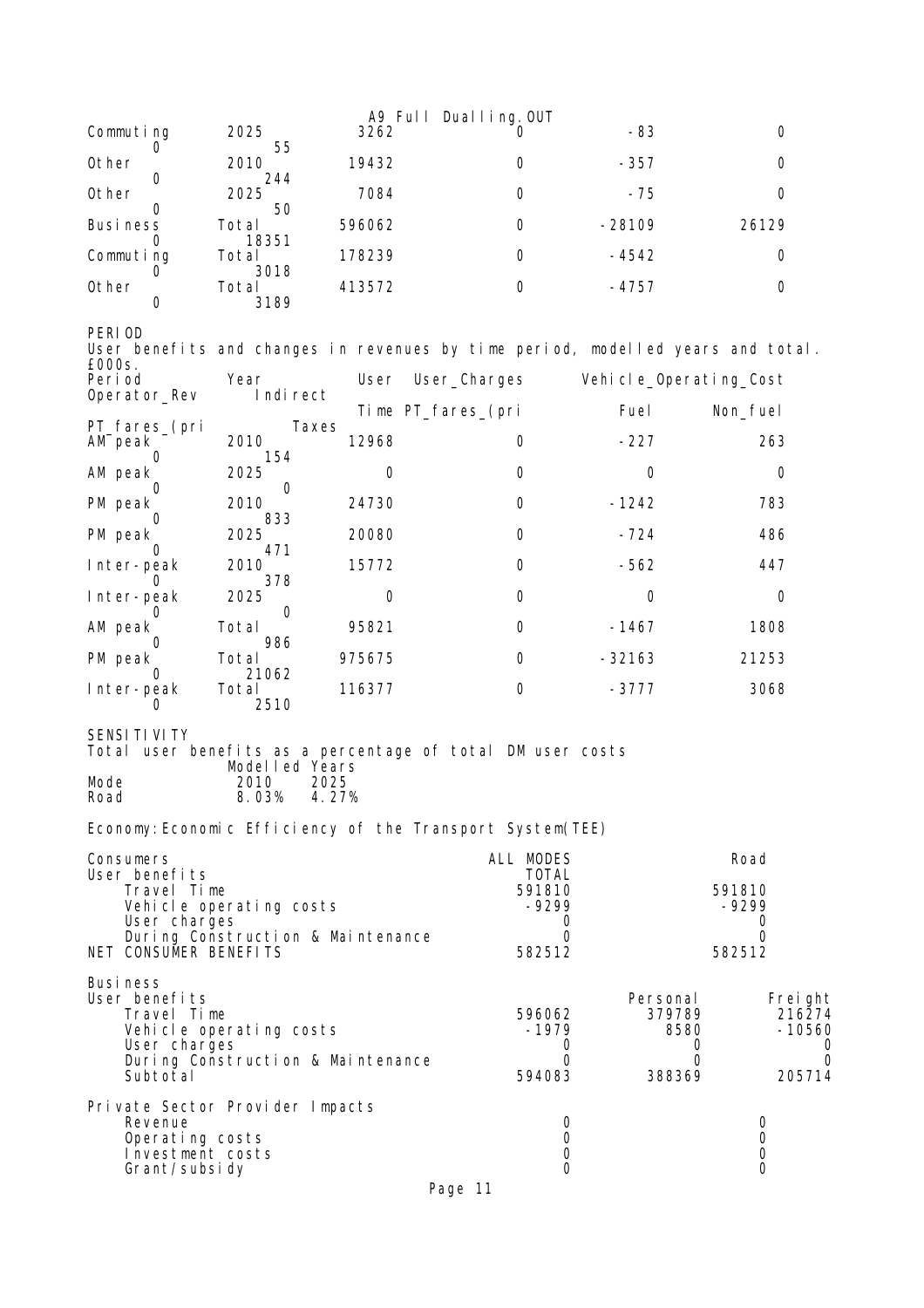|                                                                                                                                                                                              | A9 Full Dualling. OUT |                                                                       |                                               |  |  |
|----------------------------------------------------------------------------------------------------------------------------------------------------------------------------------------------|-----------------------|-----------------------------------------------------------------------|-----------------------------------------------|--|--|
| Subtotal                                                                                                                                                                                     |                       | $\mathbf{0}$                                                          | 0                                             |  |  |
| Other business Impacts<br>Devel oper contributions<br>NET BUSINESS IMPACT                                                                                                                    |                       | $\Omega$<br>594083                                                    | 0                                             |  |  |
| <b>TOTAL</b><br>Present Value of Transport Economic<br>Efficiency Benefits (PVB)                                                                                                             |                       | 1176595                                                               |                                               |  |  |
| Note: Benefits appear as positive numbers, while costs appear as negative<br>numbers.<br>Note: All entries are present values discounted to 2002, in 2002 prices                             |                       |                                                                       |                                               |  |  |
| Public Accounts                                                                                                                                                                              |                       |                                                                       |                                               |  |  |
| Local Government Funding<br>Revenue<br>Operating costs<br>Investment costs<br>Devel oper Contributions<br>Grant/Subsidy Payments<br>NET IMPACT                                               | ALL MODES             | <b>TOTAL</b><br>0<br>0<br>0<br>$\mathbf 0$<br>$\mathbf 0$<br>$\Omega$ | Road<br>0<br>0<br>0<br>0<br>0<br>$\Omega$     |  |  |
| Central Government Funding<br>Revenue<br>Operating costs<br>Investment costs<br>Devel oper Contributions<br>Grant/Subsidy Payments<br>Indi rect Tax Revenues<br>NET IMPACT                   |                       | 0<br>0<br>0<br>0<br>0<br>$-24557$<br>-24557                           | 0<br>0<br>0<br>0<br>0<br>$-24557$<br>$-24557$ |  |  |
| <b>TOTAL</b><br>TOTAL Present Value of Costs (PVC)                                                                                                                                           |                       | $-24557$                                                              |                                               |  |  |
| Note: Costs appear as positive numbers, while revenues and developer<br>contributions appear as negative numbers.<br>Note: All entries are present values discounted to 2002, in 2002 prices |                       |                                                                       |                                               |  |  |
| Analysis of Monetised Costs and Benefits                                                                                                                                                     |                       |                                                                       |                                               |  |  |
| Non-Exchequer Impacts<br>Consumer User Benefits<br>Business User Benefits<br>Private Sector Provider Impacts<br>Other Business Impacts                                                       |                       | 582512<br>594083<br>O<br>0                                            |                                               |  |  |
| Accident Benefits<br>Not assessed by TUBA                                                                                                                                                    |                       |                                                                       |                                               |  |  |
| Carbon Benefits                                                                                                                                                                              |                       | $-3285$                                                               |                                               |  |  |
| Net present Value of Benefits (PVB)                                                                                                                                                          |                       | 1173310                                                               |                                               |  |  |
| Local Government Funding<br>Central Government Funding                                                                                                                                       |                       | O<br>$-24557$                                                         |                                               |  |  |
| Net present Value Costs (PVC)                                                                                                                                                                |                       | -24557                                                                |                                               |  |  |
| Overall Impact<br>Net present Value (NPV)<br>Benefit to Cost Ratio (BCR)                                                                                                                     |                       | 1197867<br>$-47.779$                                                  |                                               |  |  |
| Appraisal Period                                                                                                                                                                             | 2010 to 2069          |                                                                       |                                               |  |  |
| Note: There may also be other significant costs and benefits, some of which                                                                                                                  |                       |                                                                       |                                               |  |  |

cannot be presented in monetised form. Where this is the case, the analysis presented above does NOT provide a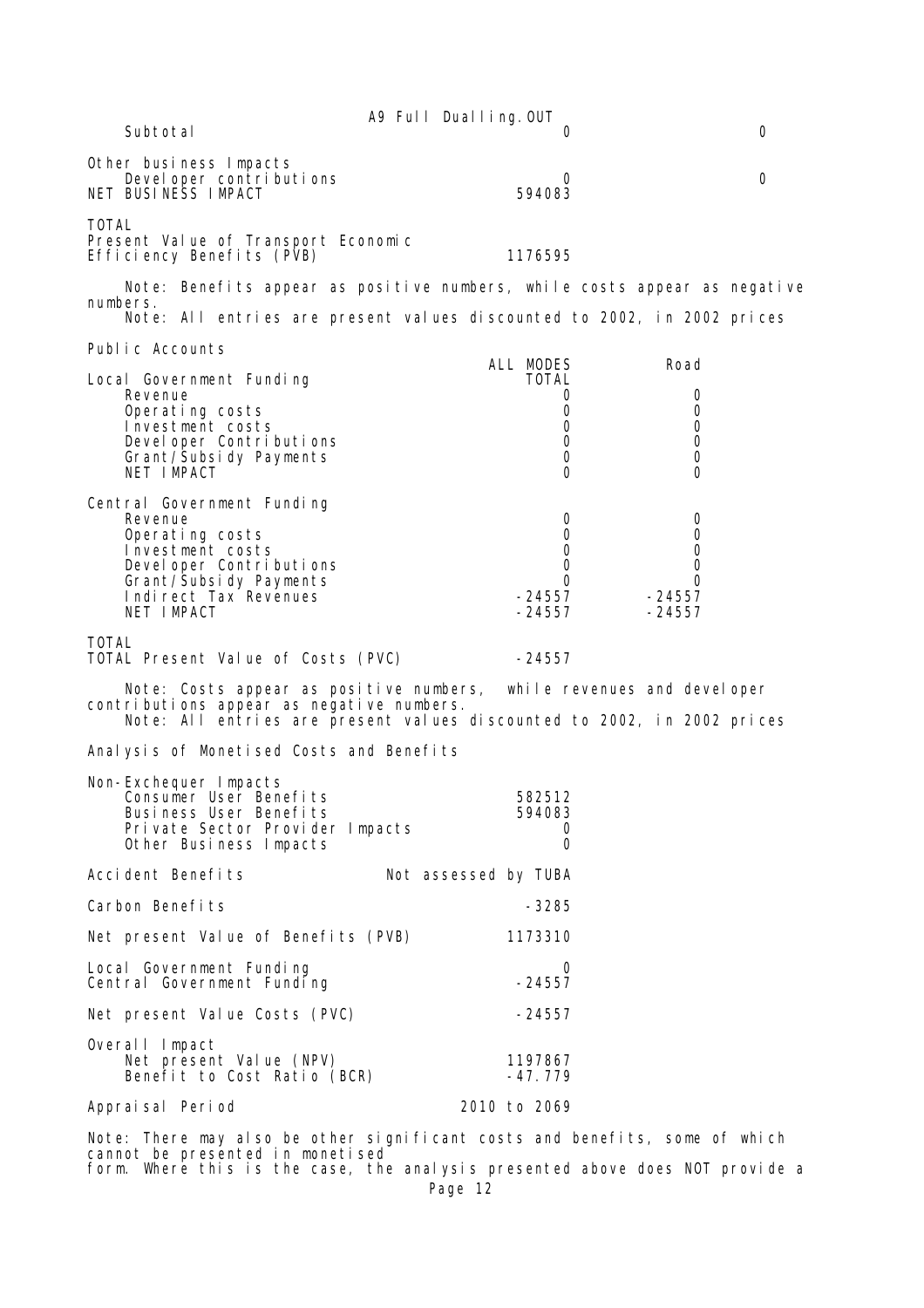#### A9 Full Dualling.OUT good measure of value for money and should not be used as the sole basis for decisions.